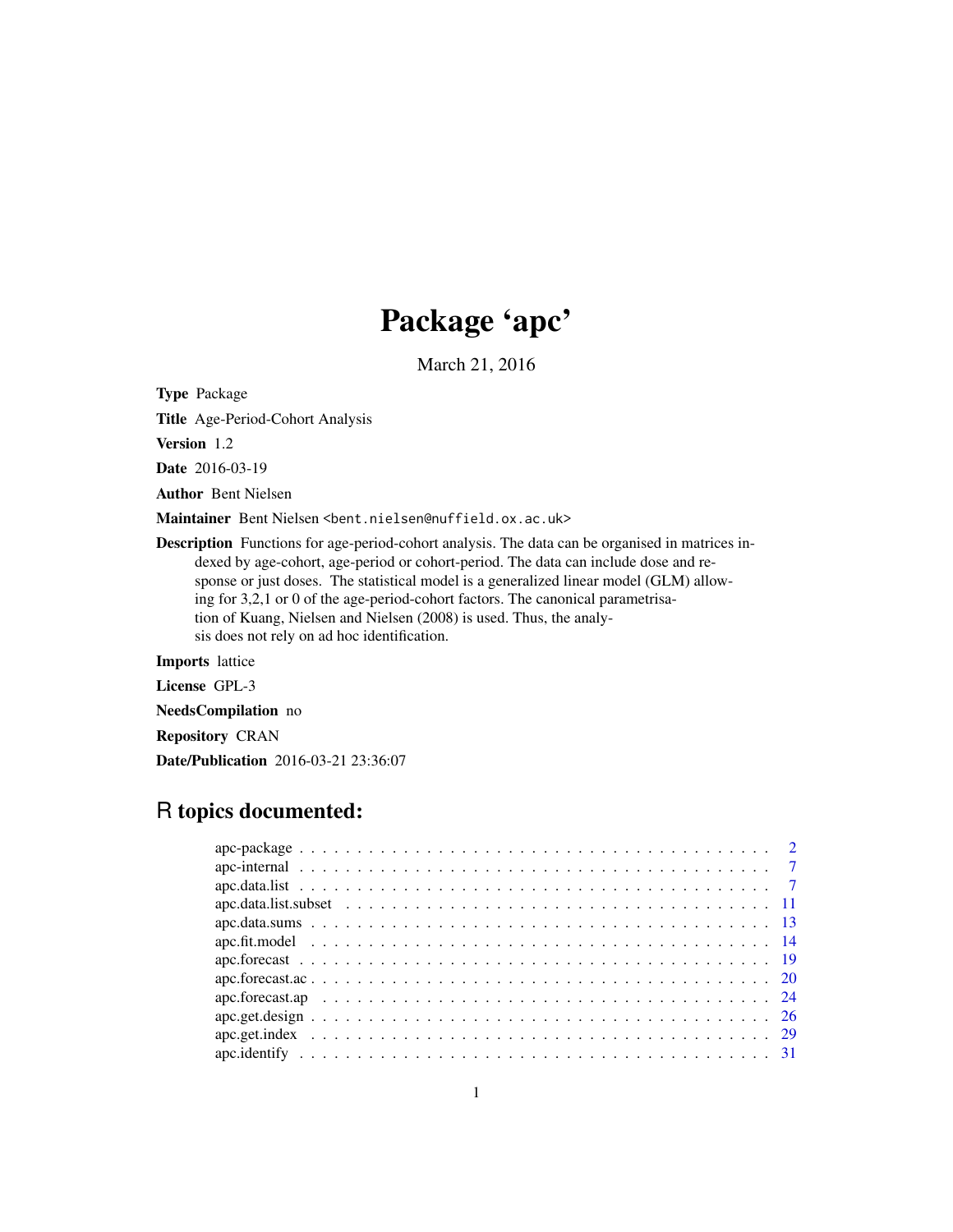<span id="page-1-0"></span>

| Index | 69 |
|-------|----|

apc-package *Age-period-cohort analysis*

#### Description

The package includes functions for age-period-cohort analysis. The statistical model is a generalized linear model (GLM) allowing for age, period and cohort factors, or a sub-set of the factors. The canonical parametrisation of Kuang, Nielsen and Nielsen (2008) is used. The outline of an analysis is described below.

## Details

| Package: | apc        |
|----------|------------|
| Type:    | Package    |
| Version: | 1.2.       |
| Date:    | 2016-03-19 |
| License: | $GPL-3$    |

The apc package uses the canonical parameters suggested by Kuang, Nielsen and Nielsen (2008) and generalized by Nielsen (2014). These evolve around the second differences of age, period and cohort factors as well as an three parameters (level and two slopes) for a linear plane. The age, period and cohort factors themselves are not identifiable. They could be ad hoc identified by associating the levels and two slopes to the age, period and cohort factors in a particular way.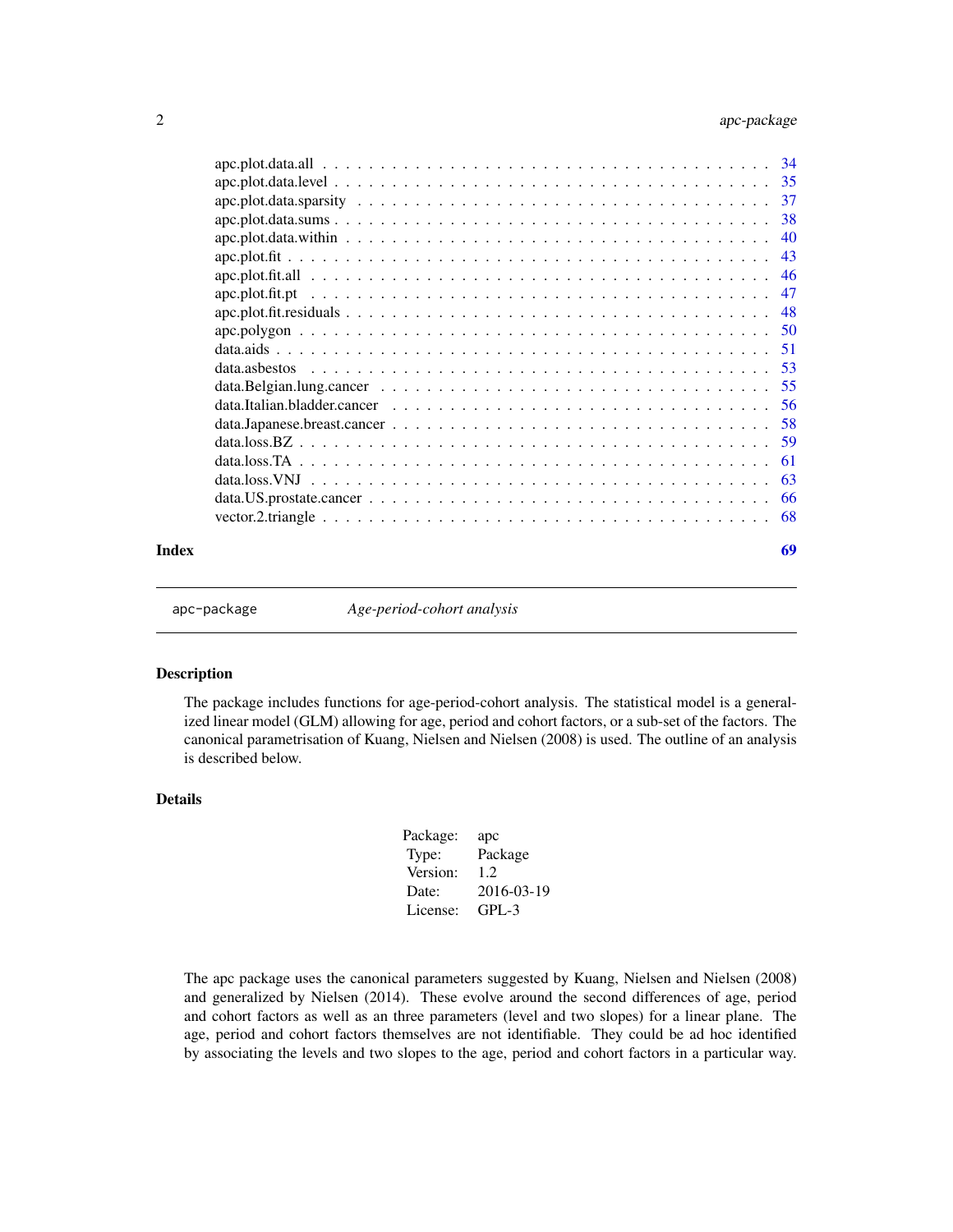## <span id="page-2-0"></span> $apc-package$  3

This should be done with great care as such ad hoc identification easily masks which information is coming from the data and which information is coming from the choice of ad hoc identification scheme. An illustration is given below. A short description of the package can be found in Nielsen (2015).

A formal analysis of the identification of the age-period-cohort model can be found in Nielsen and Nielsen (2014). Forecasting is not covered as by the package as yet, but discussion can be found in Kuang, Nielsen and Nielsen (2008b, 2011) and Martinez Miranda, Nielsen and Nielsen (2015).

The apc package can be used as follows.

- 1. Organize the data in as an [apc.data.list](#page-6-1). Data are included in matrix format. Information needs to be given about the original data format. Optionally, information can be given about the labels for the time scales.
- 2. Construct descriptive plots using [apc.plot.data.all](#page-33-1). This gives a series of descriptive plots. The plots can be called individually through
	- (a) Plot data sums using [apc.plot.data.sums](#page-37-1). Numerical values can be obtained through [apc.data.sums](#page-12-1).
	- (b) Sparsity plots of data using [apc.plot.data.sparsity](#page-36-1).
	- (c) Plot data using all combinations of two time scales using [apc.plot.data.within](#page-39-1).
- 3. Get an deviance table for the age-period-cohort model through [apc.fit.table](#page-13-1).
- 4. Estimate a particular (sub-model of) age-period-cohort model through [apc.fit.model](#page-13-2).
- 5. Plot probability transforms of observed responses given fit using [apc.plot.fit.pt](#page-46-1).
- 6. Plot estimated parameters through [apc.plot.fit](#page-42-1). Numerical values of certain transformations of the canonical parameter can be obtained through [apc.identify](#page-30-1).
- 7. Recursive analysis can be done by selecting a subset of the observations through [apc.data.list.subset](#page-10-1) and then repeating analysis. This will reveal how sensitive the results are to particular age, period and cohort groups.
- 8. Forecasting. Some functions have been been added for forecasting in from a Poisson responseonly model with an age-cohort parametrization [apc.forecast.ac](#page-19-1) and with an age-period parametrization [apc.forecast.ap](#page-23-1). See also the overview on [apc.forecast](#page-18-1)

Data examples include

- 1. [data.asbestos](#page-52-1) includes counts of deaths from mesothelioma in the UK. This dataset has no measure for exposure. It can be analysed using a Poisson model with an "APC" or an "AC" design. Source: Martinez Miranda, Nielsen and Nielsen (2015). Also used in Nielsen (2015).
- 2. [data.Italian.bladder.cancer](#page-55-1) includes counts of deaths from bladder cancer in the Italy. This dataset includes a measure for exposure. It can be analysed using a Poisson model with an "APC" or an "AC" design. Source: Clayton and Schifflers (1987a).
- 3. [data.Belgian.lung.cancer](#page-54-1) includes counts of deaths from lung cancer in the Belgium. This dataset includes a measure for exposure. It can be analysed using a Poisson model with an "APC", "AC", "AP" or "Ad" design. Source: Clayton and Schifflers (1987a).
- 4. [data.Japanese.breast.cancer](#page-57-1) includes counts of deaths from breast cancer in the Japan. This dataset includes a measure for exposure. It can be analysed using a Poisson model with an "APC" design. Source: Clayton and Schifflers (1987b).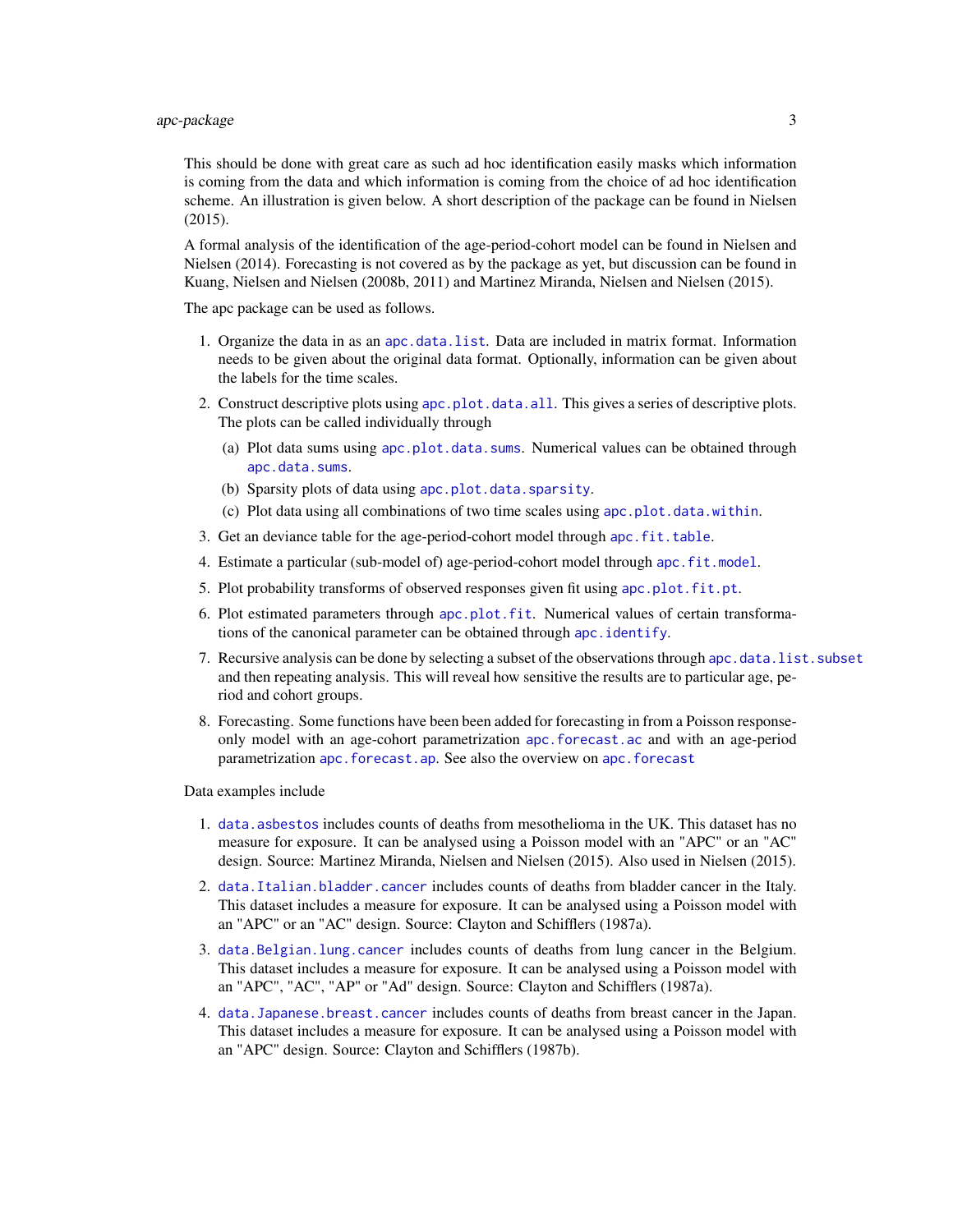#### Author(s)

Bent Nielsen <bent.nielsen@nuffield.ox.ac.uk> 29 Jan 2015 updated 7 Mar 2016.

#### References

Clayton, D. and Schifflers, E. (1987a) Models for temperoral variation in cancer rates. I: age-period and age-cohort models. *Statistics in Medicine* 6, 449-467.

Clayton, D. and Schifflers, E. (1987b) Models for temperoral variation in cancer rates. II: ageperiod-cohort models. *Statistics in Medicine* 6, 469-481.

Kuang, D., Nielsen, B. and Nielsen, J.P. (2008a) Identification of the age-period-cohort model and the extended chain ladder model. Biometrika 95, 979-986. *Download*: [Article;](http://biomet.oxfordjournals.org/cgi/reprint/95/4/979) Earlier version [Nuffield DP.](http://www.nuffield.ox.ac.uk/economics/papers/2007/w5/KuangNielsenNielsen07.pdf)

Kuang, D., Nielsen, B. and Nielsen, J.P. (2008b) Forecasting with the age-period-cohort model and the extended chain-ladder model. Biometrika 95, 987-991. *Download*: [Article;](http://biomet.oxfordjournals.org/cgi/reprint/95/4/979) Earlier version [Nuffield DP.](http://www.nuffield.ox.ac.uk/economics/papers/2008/w9/KuangNielsenNielsen_Forecast.pdf)

Kuang, D., Nielsen, B. and Nielsen, J.P. (2011) Forecasting in an extended chain-ladder-type model. Journal of Risk and Insurance 78, 345-359. *Download*: [Article;](http://dx.doi.org/10.1111/j.1539-6975.2010.01395.x) Earlier version: [Nuffield DP.](http://www.nuffield.ox.ac.uk/economics/papers/2010/w5/Forecast24jun10.pdf)

Martinez Miranda, M.D., Nielsen, B. and Nielsen, J.P. (2015) Inference and forecasting in the age-period-cohort model with unknown exposure with an application to mesothelioma mortality. *Journal of the Royal Statistical Society* A 178, 29-55. *Download*: [Nuffield DP.](http://www.nuffield.ox.ac.uk/economics/papers/2013/Asbestos8mar13.pdf)

Nielsen, B. (2015) apc: An R package for age-period-cohort analysis. *R Journal* 7, 52-64. *Download*: [Open access.](https://journal.r-project.org/archive/2015-2/nielsen.pdf)

Nielsen, B. (2014) Deviance analysis of age-period-cohort models. *Download*: [Nuffield DP.](http://www.nuffield.ox.ac.uk/economics/papers/2014/apc_deviance.pdf)

Nielsen, B. and Nielsen, J.P. (2014) Identification and forecasting in mortality models. The Scientific World Journal. vol. 2014, Article ID 347043, 24 pages. *Download*: [Article.](http://www.hindawi.com/journals/tswj/2014/347043)

## See Also

Vignettes are given on this [web page.](http://users.ox.ac.uk/~nuff0078/apc/index.htm)

Age-period-cohort analysis can alternatively be done by the package Epi.

#### Examples

```
########################
# Belgian lung cancer
#######
# 1. Get apc.data.list
# This is ready made. For other data construct list using apc.data.list
data.list <- data.Belgian.lung.cancer()
objects(data.list)
data.list
#######
```
# 2. Plot data # Plot all data.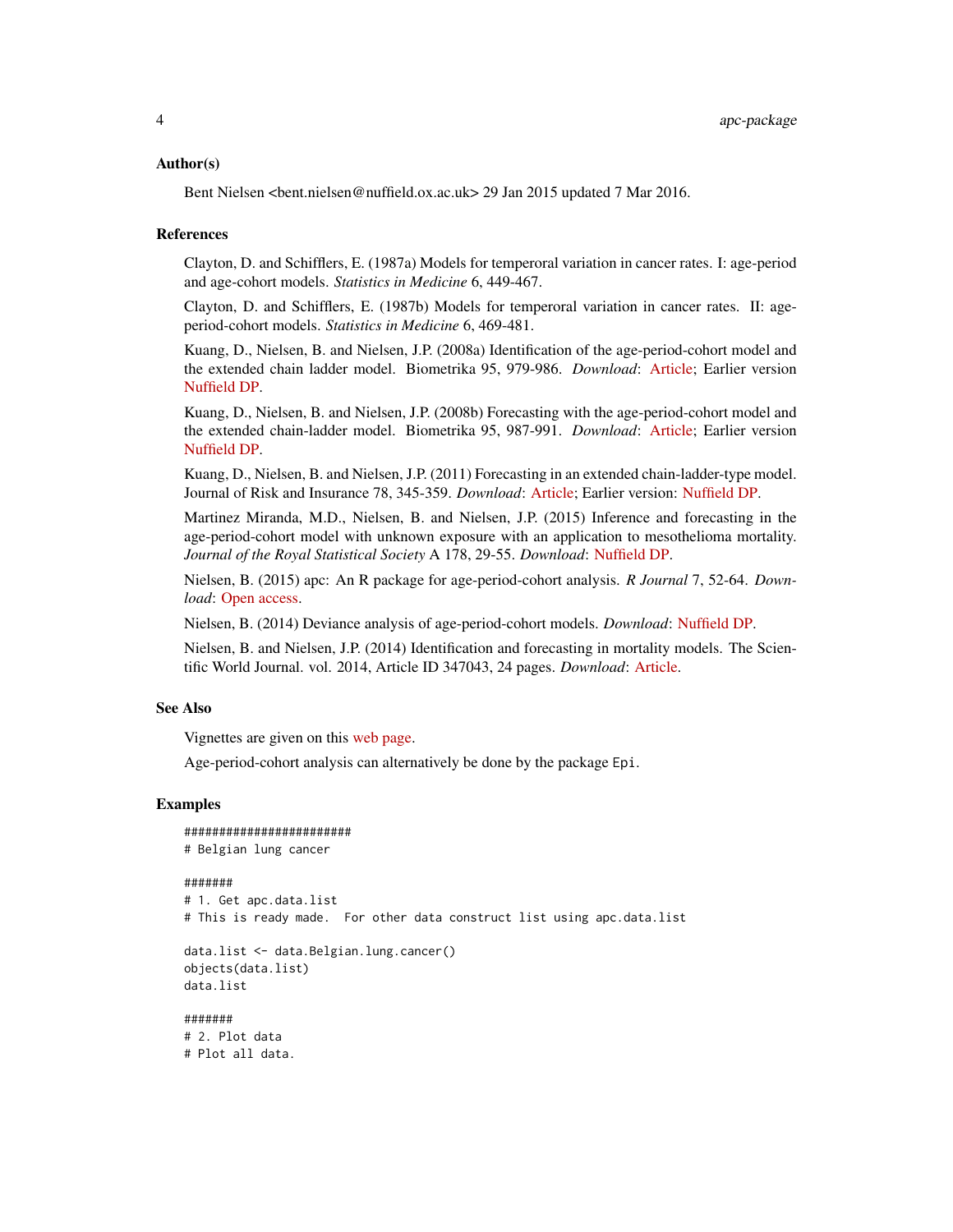## apc-package 5

```
# Note a warning is produced because the defaults settings
# lead to an unbalanced grouping of data.
apc.plot.data.all(data.list)
# Or make individual plots.
# Plot data sums.
apc.plot.data.sums(data.list)
# Plot sparsity to see where data are thin.
# Plots are blank with default settings
# ... therefore change sparsity.limits.
apc.plot.data.sparsity(data.list)
dev.new()
apc.plot.data.sparsity(data.list,sparsity.limits=c(5,10))
# Plot data using different pairs of the three time scales.
# This plot is done for mortality ratios.
# All plots appear to have approximately parallel lines.
# This indicates that interpretation should be done carefully.
apc.plot.data.within(data.list,"m",1)
#######
# 3. Get a deviance table
# Need to input distribution.
# The table show that the sub-models "AC" and "Ad"
# cannot be rejected relative to the unrestricted "APC" model
apc.fit.table(data.list,"poisson.dose.response")
#######
# 4. Estimate selected models
# Consider "APC" and "Ad"
# Consider also the sub-model "A", which is not supported by
# the tests in the deviance table
fit.apc <- apc.fit.model(data.list,"poisson.dose.response","APC")
fit.ad <- apc.fit.model(data.list,"poisson.dose.response","Ad")
fit.a <- apc.fit.model(data.list,"poisson.dose.response","A")
# Get coefficients for canonical parameters through
fit.apc$coefficients.canonical
fit.ad$coefficients.canonical
#######
# 5. Residual analysis.
```

```
# Plot estimators, probability transforms of responses given fit,
```
# residuals, fitted values, linear predictors, and data.

```
# In probability transform plot:
```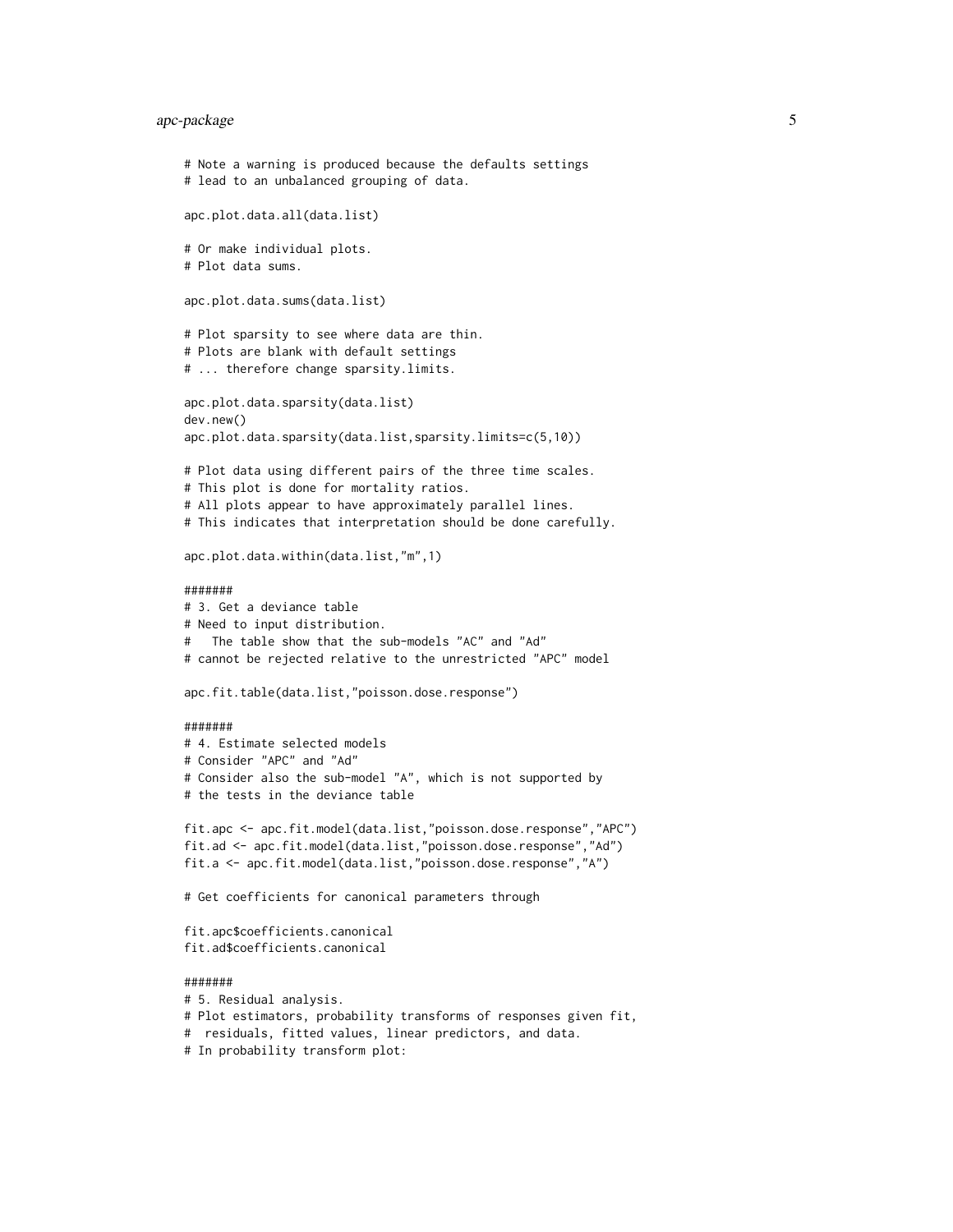6 apc-package

# Black circle are used for central part of distribution. # Triangles are used in tails, green/blue/red as responses are further in tail # No sign of mis-specification for "APC" and "Ad": there are many # black circles and only few coloured triangles. # In comparison the model "A" yields more extreme observations. # That model is not supported by the data. # To get numerical values see apc.plot.fit.pt apc.plot.fit.all(fit.apc) apc.plot.fit.all(fit.ad) apc.plot.fit.all(fit.a) ####### # 6. Plot estimated coefficients for sub models # Consider "APC" and "Ad" # The first row of plots show double differences of paramters # The second row of plots shows level and slope determining a linear plane # The third row shows double sums of double differences, # all identified to be zero at the begining and at the end. # Thus the plots in third row must be interpreted jointly with those in the # second row. The interpretation of the third row plots # is that they show deviations from linear trends. The third row plots are # not invariant to changes to data array apc.plot.fit(fit.apc) dev.new() apc.plot.fit(fit.ad) dev.new() apc.plot.fit(fit.a) ####### # 7. Recursive analysis # Cut the first period group and redo analysis data.list.subset.1 <- apc.data.list.subset(data.list,0,0,1,0,0,0) apc.fit.table(data.list.subset.1,"poisson.dose.response") ####### # 8. Effect of ad hoc identification # At first a subset is chosen where youngest age and cohort groups # are truncated. This way sparsity is eliminated # and ad hoc identification effects are dominated by estimation # uncertainty. Then consider # Plot 1: parameters estimated from data without first age groups # Plot 2: parameters estimated from all data # Note that estimates for double difference very similar. # Estimates for linear slopes are changed because the indices used # for parametrising these are changed # Estimates for detrended double sums of age and cohort double differences # are changed, because they rely on a particular ad hoc identifications # that have changed. Nonetheless these plots are useful to evaulate # variation in time trends over and above linear trends.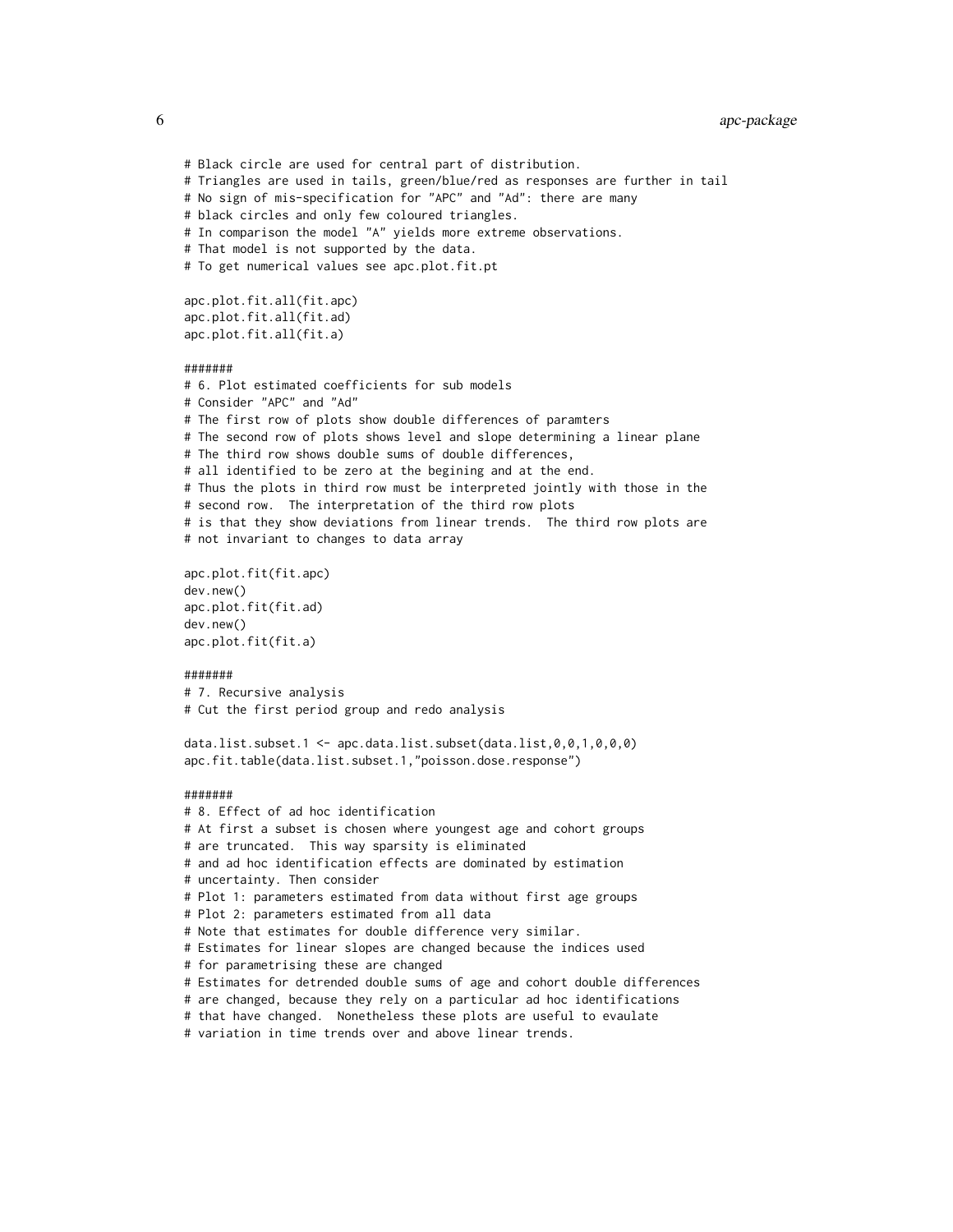## <span id="page-6-0"></span>apc-internal 7

```
data.list <- data.Belgian.lung.cancer()
data.list.subset <- apc.data.list.subset(data.list,2,0,0,0,0,0)
fit.apc <- apc.fit.model(data.list,"poisson.dose.response","APC")
fit.apc.subset <- apc.fit.model(data.list.subset,"poisson.dose.response","APC")
apc.plot.fit(fit.apc.subset,main.outer="1. Belgian lung cancer: cut first two age groups")
dev.new()
apc.plot.fit(fit.apc,main.outer="2. Belgian lung cancer data: all data")
```
apc-internal *Internal apc Functions*

#### **Description**

Internal apc functions

#### Details

These are not to be called by the user.

#### Author(s)

Bent Nielsen <bent.nielsen@nuffield.ox.ac.uk> 1 Feb 2016

<span id="page-6-1"></span>apc.data.list *Arrange data as an apc.data.list*

#### Description

This is step 1 of the apc analysis.

The apc package is aimed at range of data types. This analysis and labelling of parameters depends on the choice data type. In order to keep track of this choice the data first has to be arranged as an apc.data.list. The function purpose of this function is to aid the user in constructing a list with the right information.

Age period cohort analysis is used in two situations. A dose-response situation, where both doses (exposure, risk set, cases) and responses (counts of deaths, outcomes) are available. And a response situation where only a response is available. If the aim is to directly model mortality ratios (counts of death divided by exposure) this will be thought of a response

The apc.data.list gives sufficient information for the further analysis. It is sufficient to store this information. It has 2 obligatory arguments, which are a response matrix and a character indicating the data format. It also has some further optional arguments, which have certain default values. Some times it may be convenient to add further arguments to the apc.data.list. This will not affect the apc analysis.

apc.data.list generates default row and column names for the response and dose matrices when these are not provided by the user.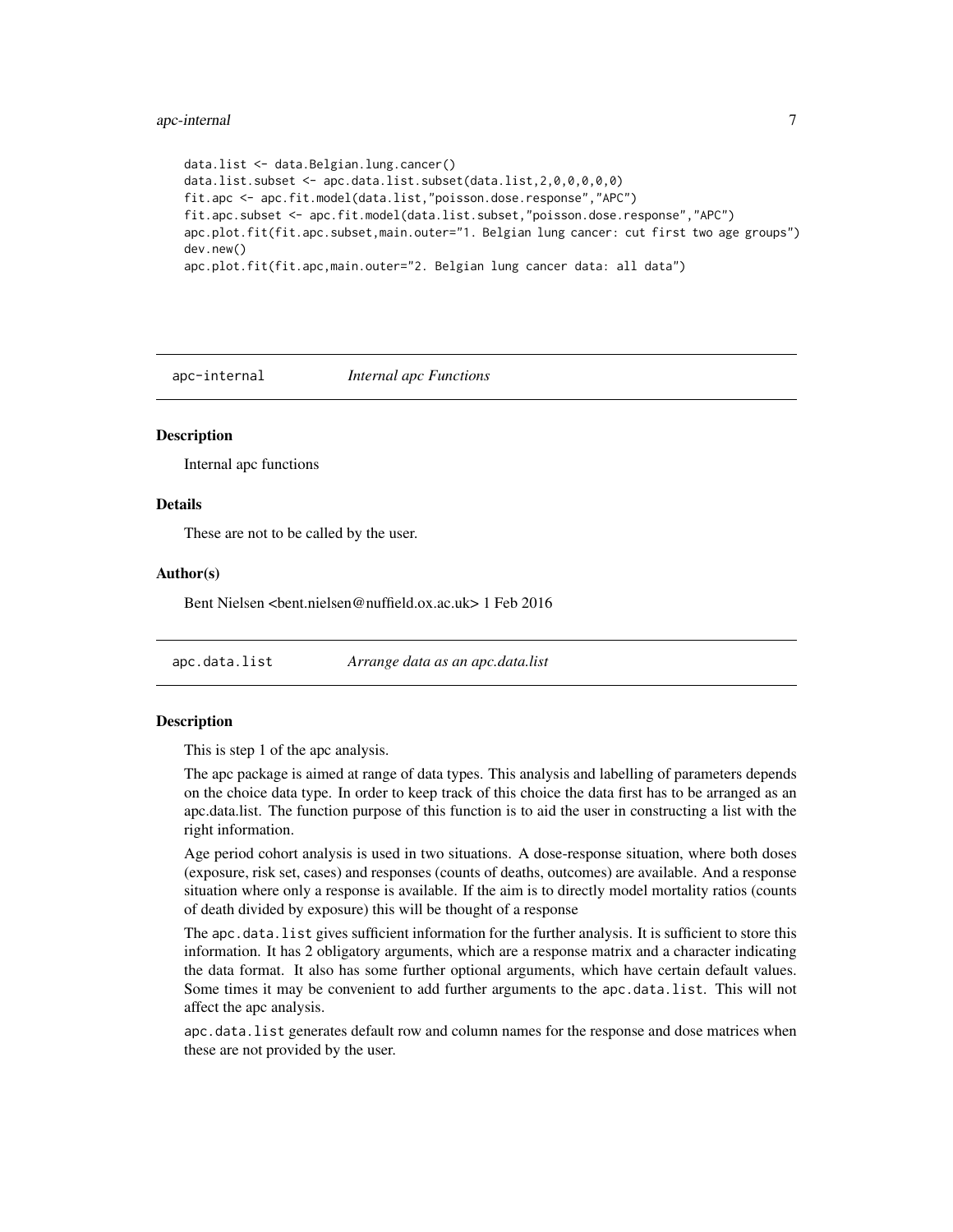## Usage

```
apc.data.list(response, data.format, dose=NULL,
age1=1, per1=1, coh1=1, unit=1,
per.zero=NULL, per.max=NULL,
time.adjust=0, label=NULL,
n.decimal=NULL)
```
## Arguments

| response    | matrix (or vector). Numbers of responses. It should have a format matching<br>data.format                                                                                                                                                                                                                                                                                                                                                                                                     |
|-------------|-----------------------------------------------------------------------------------------------------------------------------------------------------------------------------------------------------------------------------------------------------------------------------------------------------------------------------------------------------------------------------------------------------------------------------------------------------------------------------------------------|
| data.format | character. The following options are implemented:                                                                                                                                                                                                                                                                                                                                                                                                                                             |
|             | "AC" has age/cohort as increasing row/column index.                                                                                                                                                                                                                                                                                                                                                                                                                                           |
|             | "AP" has age/period as increasing row/column index.                                                                                                                                                                                                                                                                                                                                                                                                                                           |
|             | "CA" has cohort/age as increasing row/column index.                                                                                                                                                                                                                                                                                                                                                                                                                                           |
|             | "CL" has cohort/age as increasing row/column index, triangular.                                                                                                                                                                                                                                                                                                                                                                                                                               |
|             | "CP" has cohort/period as increasing row/column index.                                                                                                                                                                                                                                                                                                                                                                                                                                        |
|             | "PA" has period/age as increasing row/column index.                                                                                                                                                                                                                                                                                                                                                                                                                                           |
|             | "PC" has period/cohort as increasing row/column index.                                                                                                                                                                                                                                                                                                                                                                                                                                        |
|             | "trapezoid" has age/period as increasing row/column index, period-diagonals<br>are NA for period <= per.zero and >per.zero+per.max.                                                                                                                                                                                                                                                                                                                                                           |
| dose        | Optional. matrix or NULL. Numbers of doses. It should have same format as<br>response.                                                                                                                                                                                                                                                                                                                                                                                                        |
| age1        | Optional. Numeric or NULL. Time label for youngest age group. Used if<br>data.format is "AC", "AP", "CA", "CL", "CL.vector.by.row", "PA", "trape-<br>zoid". If NULL default is 1.                                                                                                                                                                                                                                                                                                             |
| per1        | Optional. Numeric or NULL. Time label for oldest period group. Used if<br>data.format is "AP", "CP", "PA", "PC". If NULL default is 1.                                                                                                                                                                                                                                                                                                                                                        |
| coh1        | Optional. Numeric or NULL. Time label for youngest age group. Used if<br>data.format is "AC", "CA", "CL", "CL.vector.by.row", "CP", "PC", "trape-<br>zoid". If NULL default is 1.                                                                                                                                                                                                                                                                                                             |
| unit        | Optional. Numeric or NULL. Common time steps for age, period and cohort.<br>For quarterly data use 1/4. For monthly data use 1/12. If NULL default is 1.                                                                                                                                                                                                                                                                                                                                      |
| per.zero    | Optional. Numeric or NULL. Needed if data format is "trapezoid".                                                                                                                                                                                                                                                                                                                                                                                                                              |
| per.max     | Optional. Numeric or NULL. Needed if data format is "trapezoid".                                                                                                                                                                                                                                                                                                                                                                                                                              |
| time.adjust | Optional. Numeric. Time labels are based on two of age1, per1 and coh1. The<br>third time label is computed according to the formula age1+coh1=per1+time.adjust.<br>Default is 0. If age1=coh=1 it is natural to choose time.adjust=1.                                                                                                                                                                                                                                                        |
| label       | Optional. Character. Particularly useful when working with multiple data sets.                                                                                                                                                                                                                                                                                                                                                                                                                |
| n.decimal   | Optional. Numeric or NULL. The labels for parameters involves a date. This is<br>found by converting a number into a character. If the value is set to d package<br>uses sprintf. If the value is set to NULL and unit==1/4 for quarterly data or<br>unit==1/12 for monthly data or 1/20 <= unit && unit<1 then package uses<br>sprintf. If the value is set to NULL and 1/20>unit    unit>=1 then package<br>uses as . character, which looks nice for integers, but can be messy otherwise. |

<span id="page-7-0"></span>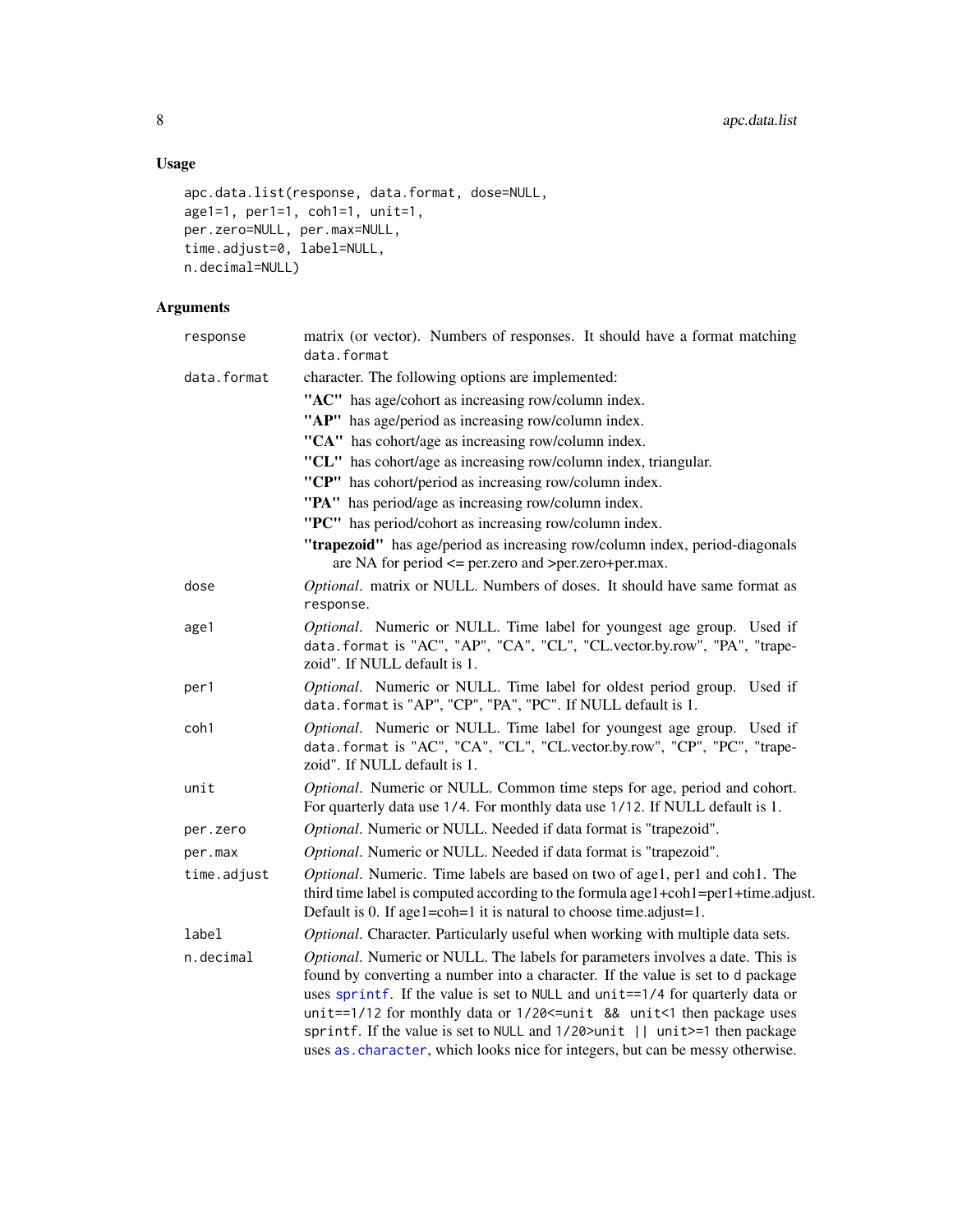## <span id="page-8-0"></span>apc.data.list 9

## Value

| response    | matrix (or vector). Numbers of responses.                                                                                                                         |
|-------------|-------------------------------------------------------------------------------------------------------------------------------------------------------------------|
| dose        | matrix (or NULL). Numbers of doses.                                                                                                                               |
| data.format | character.                                                                                                                                                        |
| age1        | Numeric. Default of 1.                                                                                                                                            |
| per1        | Numeric. Default of 1.                                                                                                                                            |
| coh1        | Numeric. Default of 1.                                                                                                                                            |
| unit        | Numeric. Default of 1.                                                                                                                                            |
| per.zero    | Numeric. If data format is not "trapezoid" the value is NULL. If data format is<br>"trapezoid" the default is per . zero=0.                                       |
| per.max     | Numeric. If data format is not "trapezoid" the value is NULL. If data format is<br>"trapezoid" the default is per .max=nrow(response)+ncol(response)-1-per .zero. |
| time.adjust | Numeric. Default of 0.                                                                                                                                            |
| label       | Character. Default of NULL.                                                                                                                                       |
| n.decimal   | Numeric or NULL.                                                                                                                                                  |

## Author(s)

Bent Nielsen <bent.nielsen@nuffield.ox.ac.uk> 1 Feb 2016

## See Also

The below example shows how the data. Japanese.breast.cancer data.list was generated. Other provided data sets include [data.asbestos](#page-52-1) [data.Belgian.lung.cancer](#page-54-1) [data.Italian.bladder.cancer](#page-55-1).

A subset of the data can be selected using [apc.data.list.subset](#page-10-1).

## Examples

```
###############
# Artificial data
# (1) Generate a 5x7 matrix and make arbitrary decisions for rest
response <- matrix(data=seq(1:35),nrow=5,ncol=7)
data.list <- list(response=response,dose=NULL,data.format="AP",
age1=25,per1=1955,coh1=NULL,unit=5,
per.zero=NULL,per.max=NULL)
data.list
# (2) Chain Ladder data
k \leq -5v. response \leq seq(1:(k*(k+1)/2))
data.list <- apc.data.list(response=vector.2.triangle(v.response,k),
data.format="CL.vector.by.row",age1=2001)
data.list
```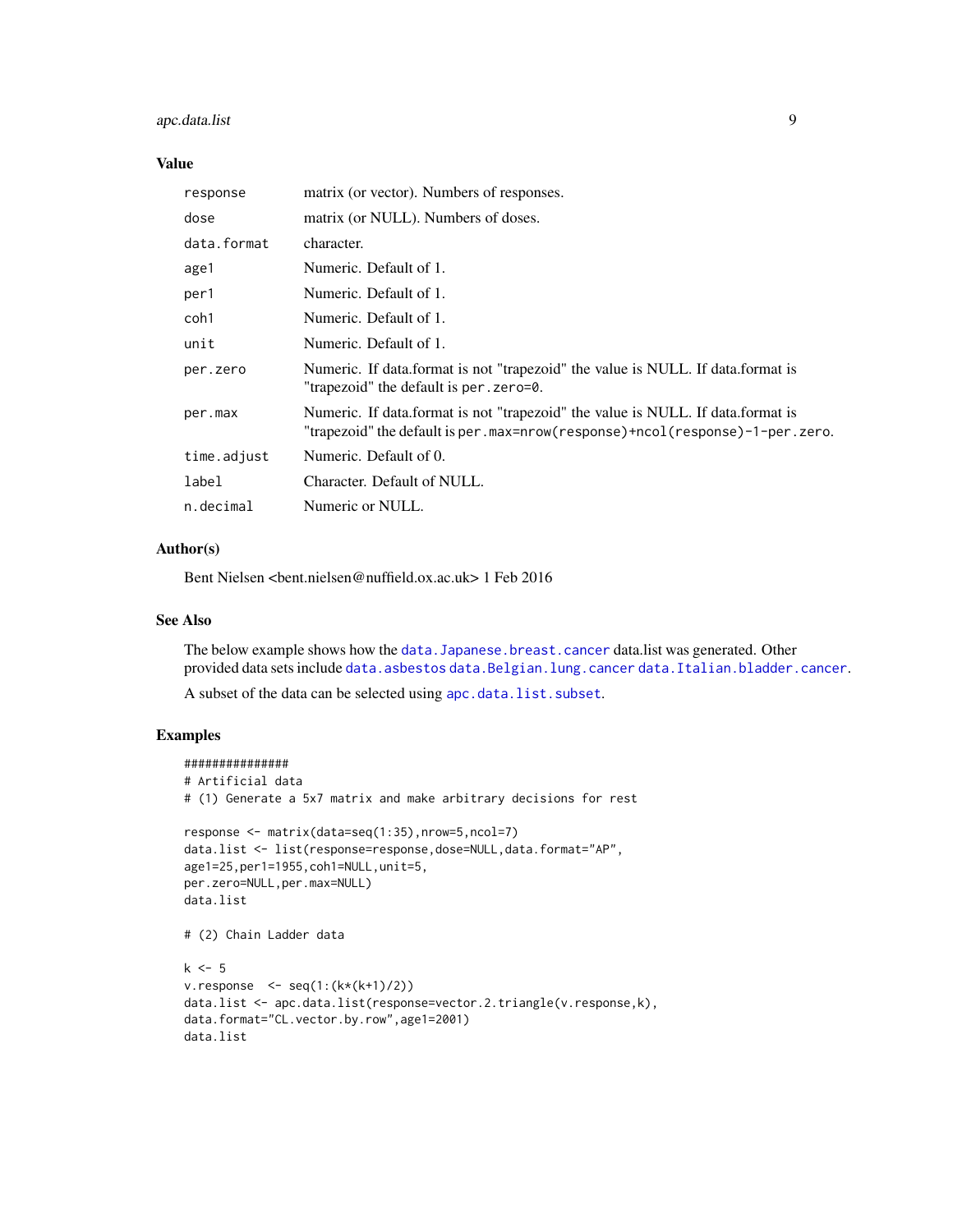#### ###############

```
# Japanese breast cancer
# This is the code used to generate the data.Japanese.breast.cancer
v.rates <- c( 0.44, 0.38, 0.46, 0.55, 0.68,
   1.69, 1.69, 1.75, 2.31, 2.52,
  4.01, 3.90, 4.11, 4.44, 4.80,
  6.59, 6.57, 6.81, 7.79, 8.27,
  8.51, 9.61, 9.96,11.68,12.51,
 10.49,10.80,12.36,14.59,16.56,
 11.36,11.51,12.98,14.97,17.79,
 12.03,10.67,12.67,14.46,16.42,
 12.55,12.03,12.10,13.81,16.46,
 15.81,13.87,12.65,14.00,15.60,
 17.97,15.62,15.83,15.71,16.52)
v.cases <- c( 88, 78, 101, 127, 179,
   299, 330, 363, 509, 588,
   596, 680, 798, 923, 1056,
   874, 962, 1171, 1497, 1716,
  1022, 1247, 1429, 1987, 2398,
  1035, 1258, 1560, 2079, 2794,
   970, 1087, 1446, 1828, 2465,
   820, 861, 1126, 1549, 1962,
   678, 738, 878, 1140, 1683,
   640, 628, 656, 900, 1162,
   497, 463, 536, 644, 865)
# see also example below for generating labels
rates <- matrix(data=v.rates,nrow=11, ncol=5,byrow=TRUE)
cases <- matrix(data=v.cases,nrow=11, ncol=5,byrow=TRUE)
# A data list is now constructed as follows
# note that list entry rates is redundant,
# but included since it represents original data
data.Japanese.breast.cancer <- apc.data.list(response=cases,
dose=cases/rates,data.format="AP",
age1=25,per1=1955,coh1=NULL,unit=5,
per.zero=NULL,per.max=NULL,time.adjust=0,
label="Japanese breast cancer")
# or when exploiting the default values
data.Japanese.breast.cancer <- apc.data.list(response=cases,
dose=cases/rates,data.format="AP",
age1=25,per1=1955,unit=5,
label="Japanese breast cancer")
###################################################
# Code for generating labels
```
row.names <- paste(as.character(seq(25,75,by=5)),"-",as.character(seq(29,79,by=5)),sep="") col.names <- paste(as.character(seq(1955,1975,by=5)),"-",as.character(seq(1959,1979,by=5)),sep="")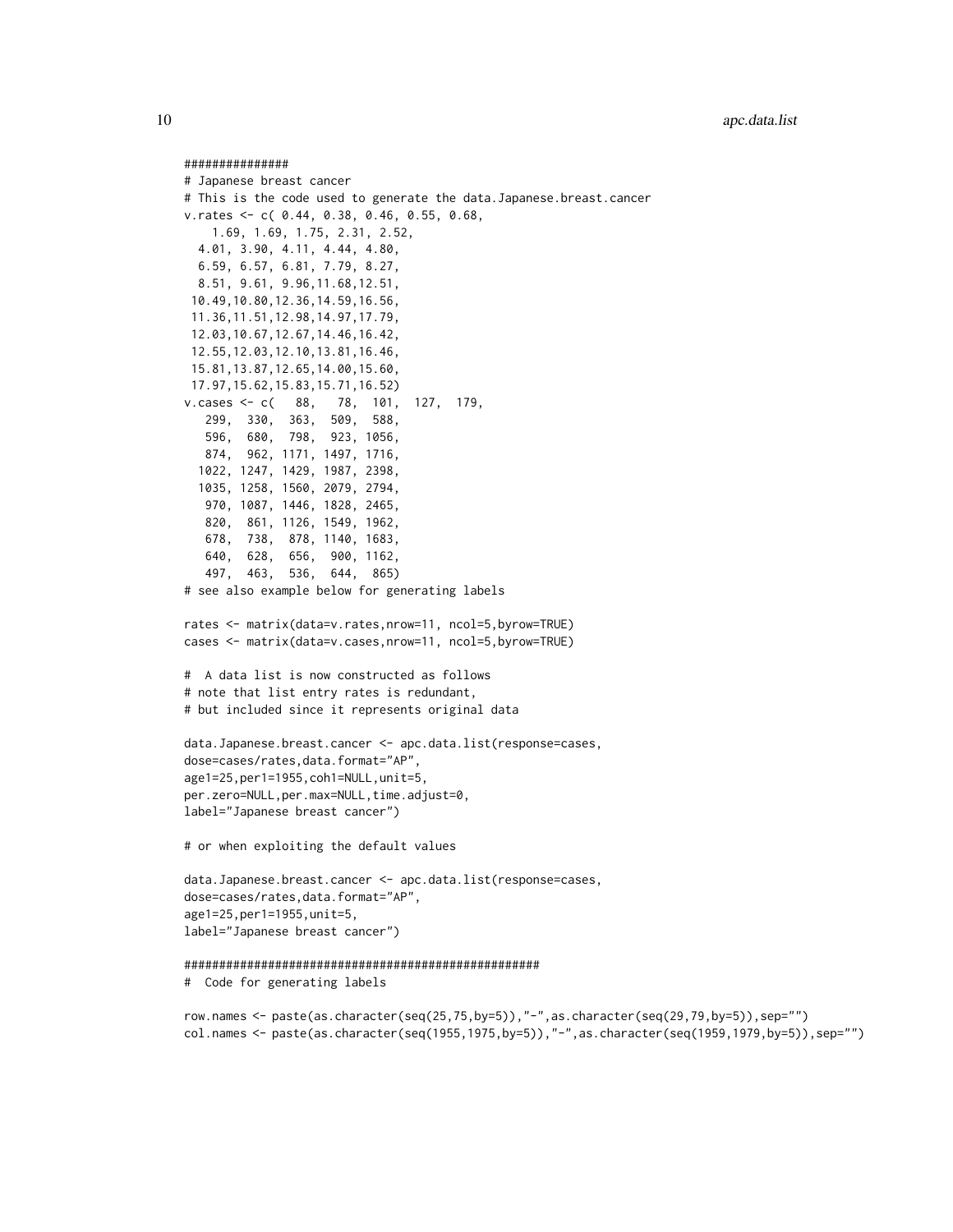<span id="page-10-1"></span><span id="page-10-0"></span>apc.data.list.subset *Cut age, period and cohort groups from data set.*

## Description

For a recursive analysis it is useful to be able to cut age, period and cohort groups from a data set. Function returns an [apc.data.list](#page-6-1) with data.format "trapezoid".

When used with default values the function turns an [apc.data.list](#page-6-1) into a new apc.data.list with data.format "trapezoid" without reducing dataset.

## Usage

```
apc.data.list.subset(apc.data.list,
age.cut.lower=0,age.cut.upper=0,
per.cut.lower=0,per.cut.upper=0,
coh.cut.lower=0,coh.cut.upper=0,
apc.index=NULL,
suppress.warning=FALSE)
```
### Arguments

|                  | apc.data.list List. See apc.data.list for a description of the format.                                                                                                         |  |  |  |  |
|------------------|--------------------------------------------------------------------------------------------------------------------------------------------------------------------------------|--|--|--|--|
| age.cut.lower    | <i>Optional</i> . Numeric. Specifies how many age groups to cut at lower end. Default<br>is zero.                                                                              |  |  |  |  |
| per.cut.lower    | <i>Optional.</i> Numeric. Specifies how many period groups to cut at lower end.<br>Default is zero.                                                                            |  |  |  |  |
| coh.cut.lower    | <i>Optional.</i> Numeric. Specifies how many cohort groups to cut at lower end.<br>Default is zero.                                                                            |  |  |  |  |
| age.cut.upper    | <i>Optional</i> . Numeric. Specifies how many age groups to cut at upper end. Default<br>is zero.                                                                              |  |  |  |  |
| per.cut.upper    | <i>Optional.</i> Numeric. Specifies how many period groups to cut at upper end.<br>Default is zero.                                                                            |  |  |  |  |
| coh.cut.upper    | Optional. Numeric. Specifies how many cohort groups to cut at upper end.<br>Default is zero.                                                                                   |  |  |  |  |
| apc.index        | <i>Optional.</i> List. See apc.get.index for a description of the format. If not<br>provided this is computed internally.                                                      |  |  |  |  |
| suppress.warning |                                                                                                                                                                                |  |  |  |  |
|                  | Optional. Logical. Suppresses warnings. This is useful when generating data<br>sums using apc. data. sums but reducing the data set so much that models can-<br>not be fitted. |  |  |  |  |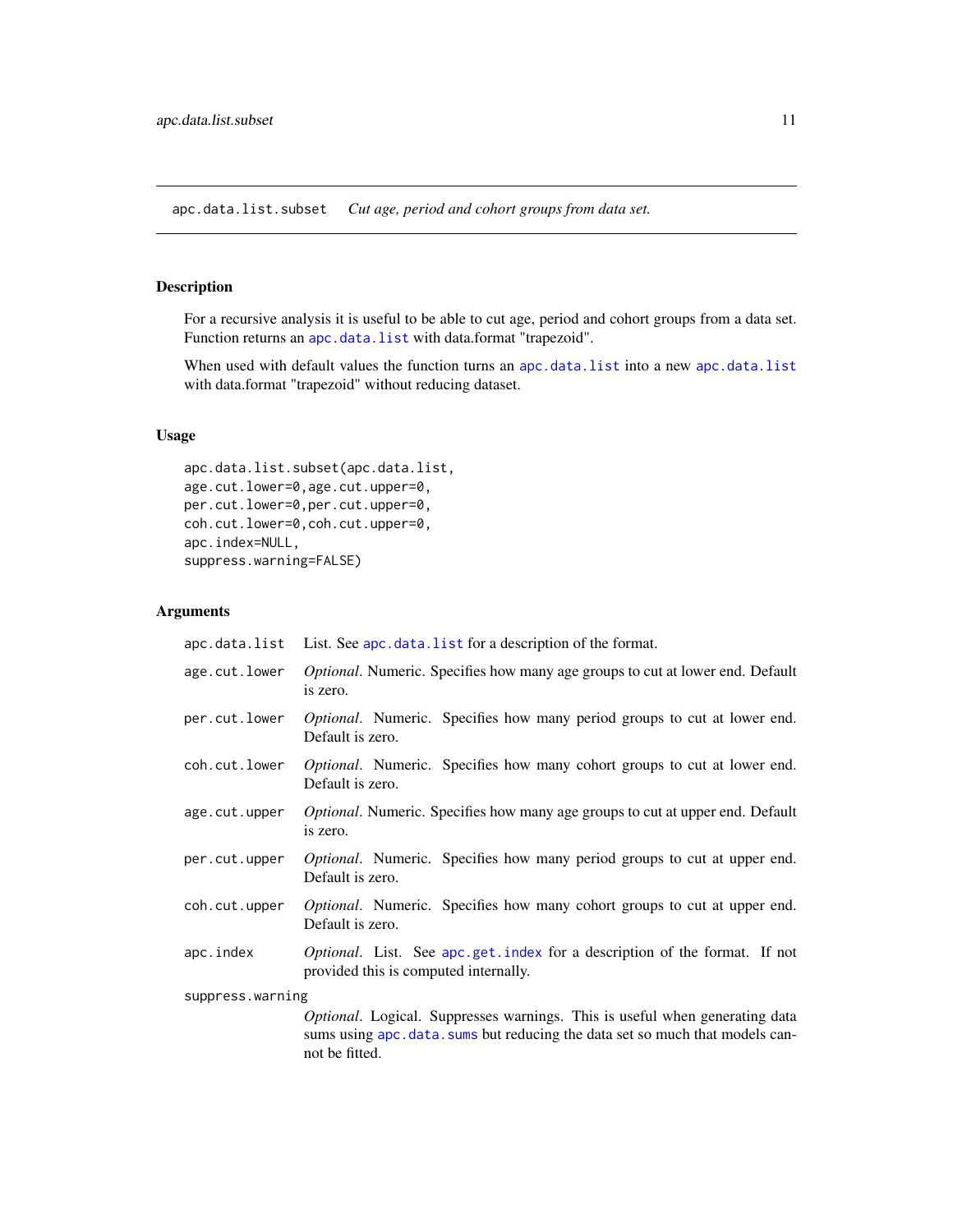## <span id="page-11-0"></span>Value

| response    | matrix (or vector). Numbers of responses. |
|-------------|-------------------------------------------|
| dose        | matrix (or NULL). Numbers of doses.       |
| data.format | "trapezoid"                               |
| age1        | Numeric.                                  |
| per1        | Numeric.                                  |
| coh1        | Numeric.                                  |
| unit        | Numeric.                                  |
| per.zero    | Numeric.                                  |
| per.max     | Numeric.                                  |

## Arguments: Notes

If apc.index is supplied then the input can be simplified. It suffices to write apc.data.list = list(response=response,data. where dose could be dose=NULL. Likewise apc. index does not need to be a full apc. index list. It suffices to construct a list with entries age.max, per.max, coh.max, age1, per1, coh1, unit, per.zero, index.trap, index.data.

## Author(s)

Bent Nielsen <bent.nielsen@nuffield.ox.ac.uk> 4 Dec 2013 updated 6 Mar 2016

## See Also

The below example uses artificial data. For an example using [data.asbestos](#page-52-1) see [apc.plot.fit](#page-42-1).

#### Examples

```
###############
# Artificial data
# Generate a 5x7 matrix and make arbitrary decisions for rest
response <- matrix(data=seq(1:35),nrow=5,ncol=7)
data.list <- list(response=response,dose=NULL,data.format="AP",
age1=25,per1=1955,coh1=NULL,unit=5,
per.zero=NULL,per.max=NULL,time.adjust=0)
data.list
```
apc.data.list.subset(data.list,1,1,0,0,0,0)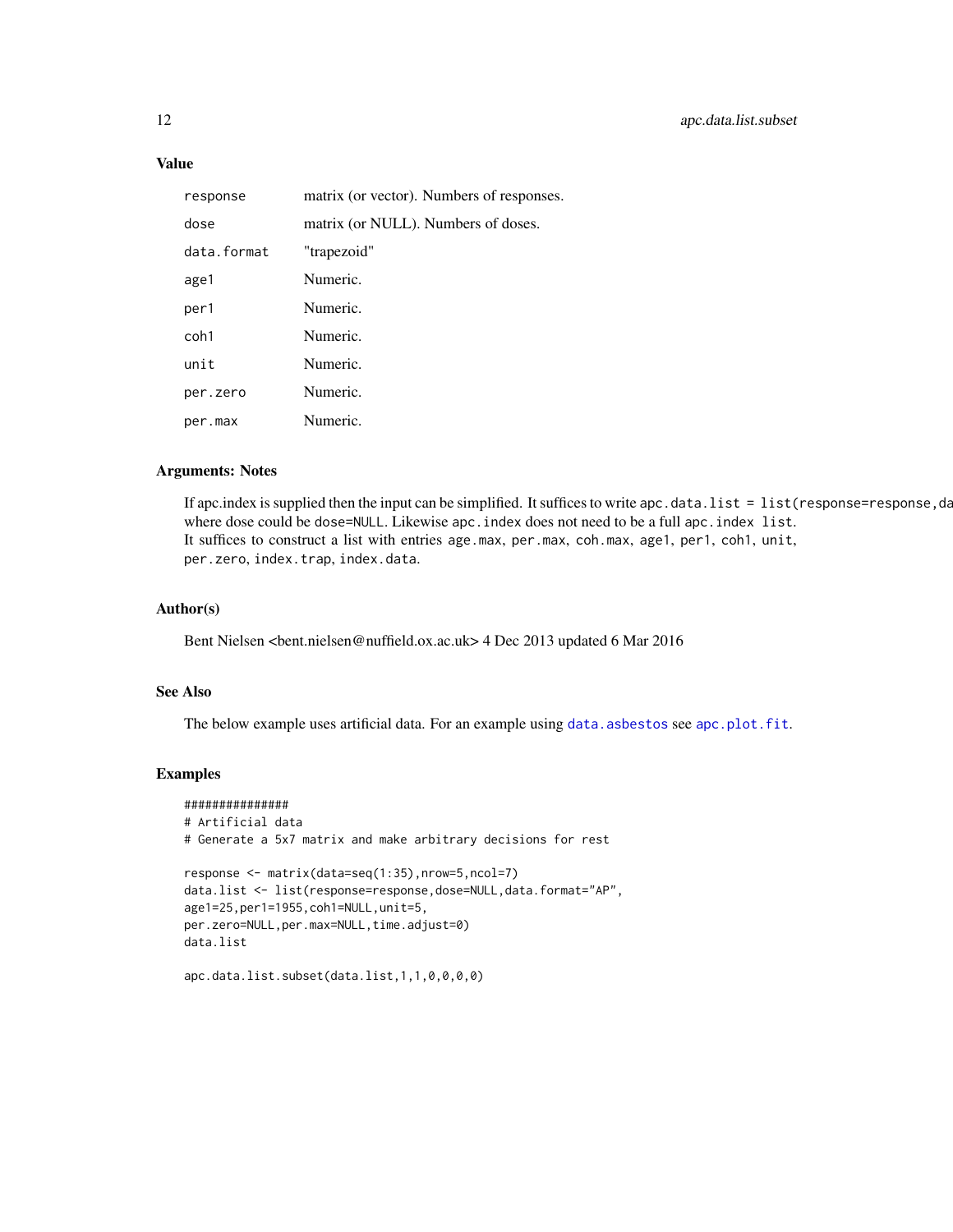<span id="page-12-1"></span><span id="page-12-0"></span>

## Description

Computes age, period and cohort sums of a matrix. This is the same as taking column, row and diagonal sums. The match between the age, period and cohort sums and column, row and diagonal sums depends on the data format

## Usage

apc.data.sums(apc.data.list,data.type="r",apc.index=NULL)

## Arguments

|           | apc.data.list List. See apc.data.list for a description of the format.                                                                                    |
|-----------|-----------------------------------------------------------------------------------------------------------------------------------------------------------|
| data.tvpe | Optional. Character. "r", "d", "m" if sums are computed for responses, dose, (mortality)<br>rates. Rates are computed as responses/doses. "r" is default. |
| apc.index | Optional. List. See apc.get.index for a description of the format. If not<br>provided this is computed.                                                   |

#### Value

| sums.age | Vector. Sums over data matrix by age.    |
|----------|------------------------------------------|
| sums.per | Vector. Sums over data matrix by period. |
| sums.coh | Vector. Sums over data matrix by cohort. |

#### Arguments: Notes

If apc.index is supplied then the input can be simplified. For instance if data.type=" $r$ " then, for the first argument, it suffices to write apc.data.list = list(response=response). Likewise apc.index does not need to be a full apc.index list. It suffices to construct a list with entries age.max, per.max, coh.max, index.trap, index.data, per.zero.

#### Author(s)

Bent Nielsen <br/> <br/>chent.nielsen@nuffield.ox.ac.uk> 15 Dec 2013 updated 4 Jan 2016

## See Also

The example below uses Japanese breast cancer data, see [data.Japanese.breast.cancer](#page-57-1)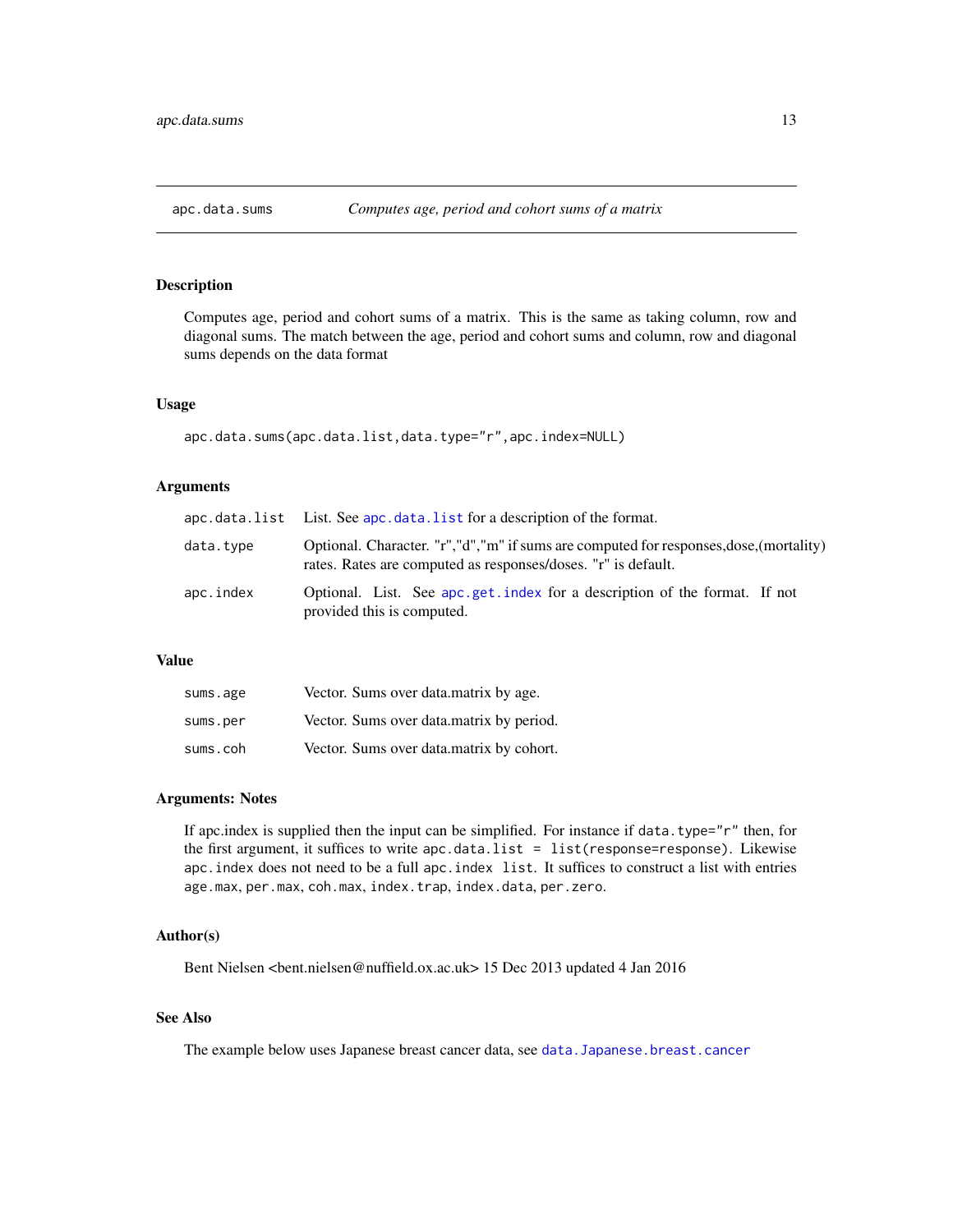#### Examples

```
#####################
# EXAMPLE with artificial data
# generate a 3x4 matrix in "AP" data.format with the numbers 1..12
m.data <- matrix(data=seq(length.out=12),nrow=3,ncol=4)
m.data
data.list <- apc.data.list(m.data,"AP")
apc.data.sums(data.list)
# $sums.age
# [1] 22 26 30
# $sums.per
# [1] 6 15 24 33
# $sums.coh
# [1] 3 8 15 24 18 10
#####################
# EXAMPLE with Japanese breast cancer data
data.list <- data.Japanese.breast.cancer() # function gives data list
apc.data.sums(data.list)
# $sums.age
# [1] 573 2089 4053 6220 8083 8726 7796 6318 5117 3986 3005
# $sums.per
# [1] 7519 8332 10064 13183 16868
# $sums.coh
# [1] 497 1103 1842 2858 4474 5550 6958 7471 7531 6931 5111 3080 1666 715 179
# Compare with the response matrix
data.list$response
# 1955-1959 1960-1964 1965-1969 1970-1974 1975-1979
# 25-29 88 78 101 127 179
# 30-34 299 330 363 509 588
# 35-39 596 680 798 923 1056
# 40-44 874 962 1171 1497 1716
# 45-49 1022 1247 1429 1987 2398
# 50-54 1035 1258 1560 2079 2794
# 55-59 970 1087 1446 1828 2465
# 60-64 820 861 1126 1549 1962
# 65-69 678 738 878 1140 1683
# 70-74 640 628 656 900 1162
# 75-79 497 463 536 644 865
```
<span id="page-13-2"></span>apc.fit.model *Fits an age period cohort model*

<span id="page-13-0"></span>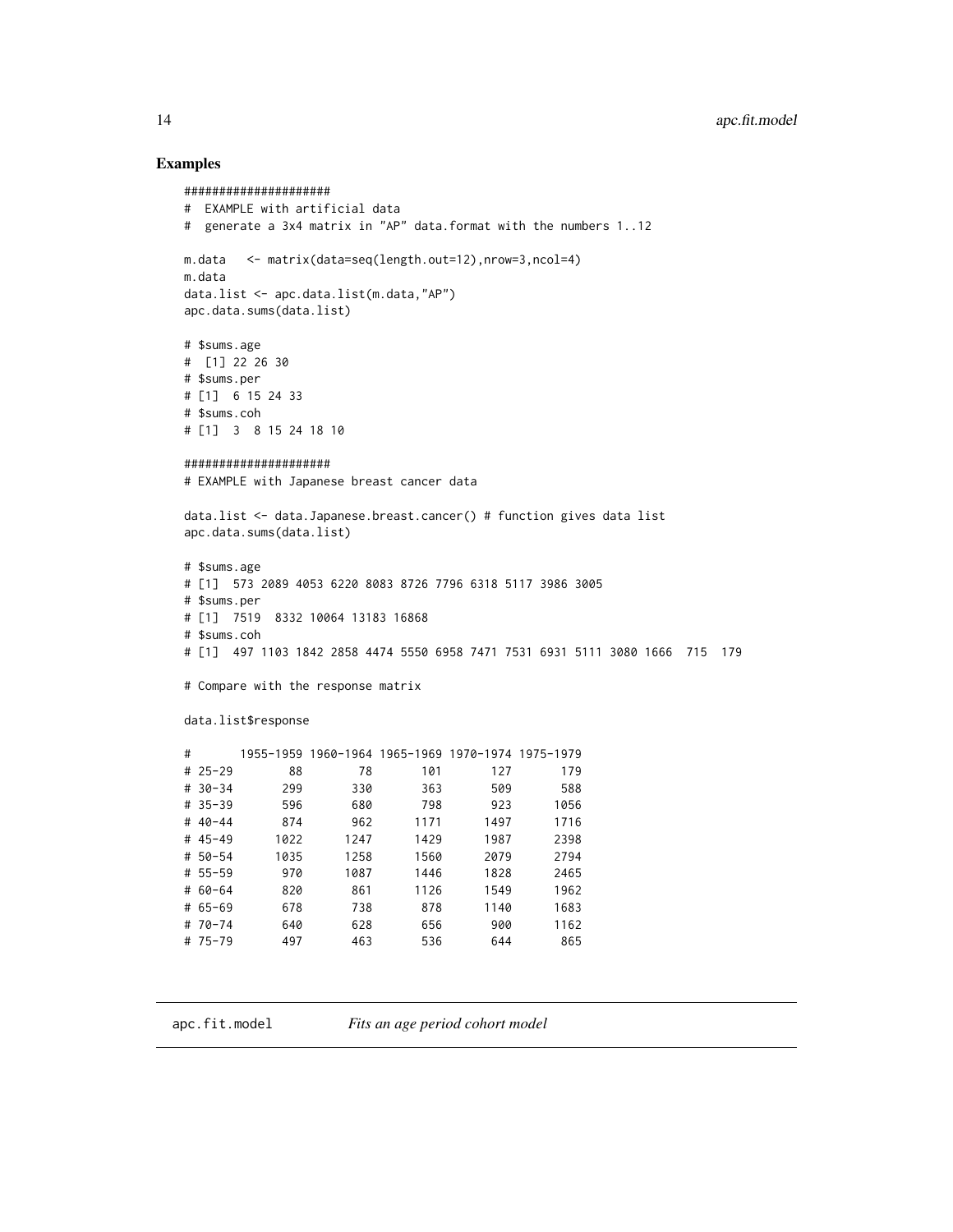## <span id="page-14-0"></span>apc.fit.model 15

#### **Description**

apc. fit. model fits the age period cohort as a Generalized Linear Model using  $g \text{Im.}$  fit. The model is parametrised in terms of the canonical parameter introduced by Kuang, Nielsen and Nielsen (2008), see also the implementation in Martinez Miranda, Nielsen and Nielsen (2013). This parametrisation has a number of advantages: it is freely varying, it is the canonical parameter of a regular exponential family, and it is invariant to extentions of the data matrix.

apc.fit.model can be be used for all three age period cohort factors, or for submodels with fewer of these factors.

apc.fit.model can be used either for mortality rates through a dose-response model or for mortality counts through a pure response model without doses/exposures.

The GLM families include Poisson regressions (with log link) and Normal/Gaussian least squares regressions.

apc.fit.table produces a deviance table for 15 combinations of the three factors and linear trends: "APC", "AP", "AC", "PC", "Ad", "Pd", "Cd", "A", "P", "C", "t", "tA", "tP", "tC", "1".

## Usage

apc.fit.model(apc.data.list,model.family,model.design,apc.index=NULL) apc.fit.table(apc.data.list,model.family,apc.index=NULL)

#### Arguments

| apc.data.list | List. See apc. data. list for a description of the format.                                                                                                                                                                         |  |  |  |  |  |  |  |
|---------------|------------------------------------------------------------------------------------------------------------------------------------------------------------------------------------------------------------------------------------|--|--|--|--|--|--|--|
| model.family  | Character. The following options are implemented. These are used internally<br>when calling glm. fit.                                                                                                                              |  |  |  |  |  |  |  |
|               | "poisson.response" This sets family=poisson(link="log"). Only responses are<br>used. Inference is done in a multinomial model, conditioning on the overall<br>level as documented in Martinez Miranda, Nielsen and Nielsen (2013). |  |  |  |  |  |  |  |
|               | "poisson.dose.response" This sets family=poisson(link="log"). Doses are used<br>as offset.                                                                                                                                         |  |  |  |  |  |  |  |
|               | "binomial.dose.response" This sets family=binomial(link="logit") and gives<br>a logistic regression.                                                                                                                               |  |  |  |  |  |  |  |
|               | "gaussian.rates" This sets family=gaussian(link="identity"). The dependent<br>variable is the mortality rates, which are computed as response/dose.                                                                                |  |  |  |  |  |  |  |
|               | "gaussian.response" This sets family=gaussian(link="identity"). Only responses<br>are used. The dependent variable is the responses.                                                                                               |  |  |  |  |  |  |  |
| model.design  | Character. This indicates the design choice. The following options are possible.                                                                                                                                                   |  |  |  |  |  |  |  |
|               | "APC" Age-period-cohort model.                                                                                                                                                                                                     |  |  |  |  |  |  |  |
|               | "AP" Age-period model. Nested in "APC"                                                                                                                                                                                             |  |  |  |  |  |  |  |
|               | "AC" Age-cohort model. Nested in "APC"                                                                                                                                                                                             |  |  |  |  |  |  |  |
|               | "PC" Period-cohort model. Nested in "APC"                                                                                                                                                                                          |  |  |  |  |  |  |  |
|               | "Ad" Age-trend model, including age effect and two linear trends. Nested in<br>"AP", "AC".                                                                                                                                         |  |  |  |  |  |  |  |
|               | "Pd" Period-trend model, including period effect and two linear trends. Nested<br>in "AP", "PC".                                                                                                                                   |  |  |  |  |  |  |  |
|               |                                                                                                                                                                                                                                    |  |  |  |  |  |  |  |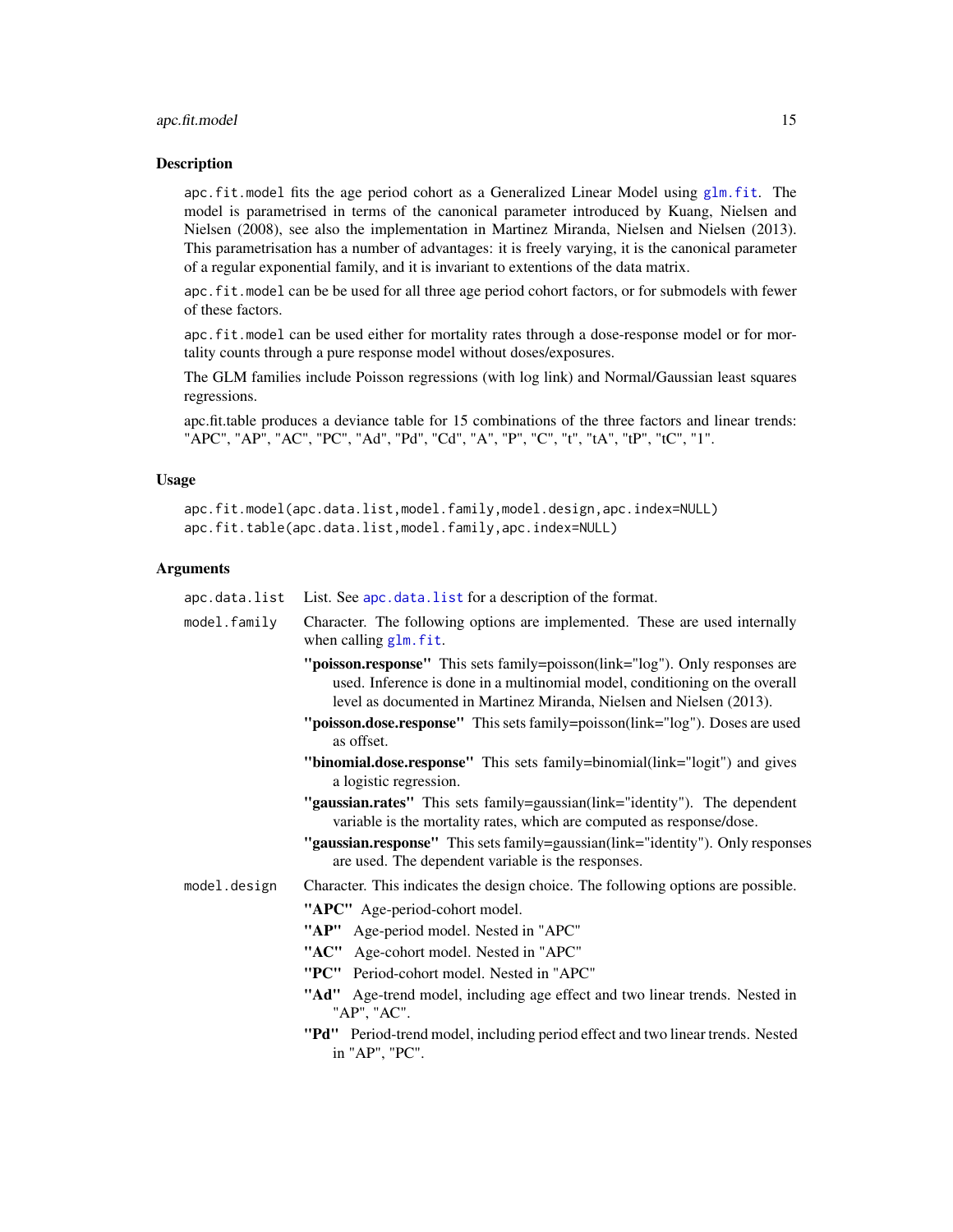<span id="page-15-0"></span>

|           | "Cd" Cohort-trend model, including cohort effect and two linear trends. Nested<br>in "AC", "PC".                                                                                                                                        |
|-----------|-----------------------------------------------------------------------------------------------------------------------------------------------------------------------------------------------------------------------------------------|
|           | "A" Age model. Nested in "Ad".                                                                                                                                                                                                          |
|           | "P"<br>Period model. Nested in "Pd".                                                                                                                                                                                                    |
|           | "C" Cohort model. Nested in "Cd".                                                                                                                                                                                                       |
|           | " <b>t</b> " Trend model, with two linear trends. Nested in "Ad", "Pd", "Cd".                                                                                                                                                           |
|           | " <b>tA</b> " Single trend model in age index. Nested in "A", "t".                                                                                                                                                                      |
|           | "tP"<br>Single trend model in period index. Nested in "P", "t".                                                                                                                                                                         |
|           | "tC" Single trend model in cohort index. Nested in "C", "t".                                                                                                                                                                            |
|           | Constant model. Nested in "tA", "tP", "tC".<br>"1"                                                                                                                                                                                      |
| apc.index | <i>Optional.</i> List. See apc.get.index for a description of the format. If not<br>provided this is computed internally. If apc. fit. model is used in a simulation<br>study computational effort can be saved when using this option. |

## Value

*apc.fit.table* produces a deviance table. There are 15 rows corresponding to all possible design choices. The columns are as follows.

| $"$ -2 $logL"$  | -2 log Likelihood up to some constant. If the model family is Poisson or bi-<br>nomial (logistic) this is the same as the $g1m$ deviance: That is the difference in<br>-2 log likelihood value between estimated model and the saturated model. If<br>the model family is Gaussian it is different from the traditional glm deviance.<br>Here the -2 log likelihood value is measured in a model with unknown variance,<br>which is the standard in regression analysis, whereas in the glm package the<br>deviance is the residual sum of squares, which can be interpreted as the -2 log<br>likelihood value in a model with variance set to one.                                                                                                                                                |
|-----------------|----------------------------------------------------------------------------------------------------------------------------------------------------------------------------------------------------------------------------------------------------------------------------------------------------------------------------------------------------------------------------------------------------------------------------------------------------------------------------------------------------------------------------------------------------------------------------------------------------------------------------------------------------------------------------------------------------------------------------------------------------------------------------------------------------|
| "df.residual"   | Degrees of freedom of residual: nrow x ncol - dim(parameter). If the model.family="poisson.response"<br>the degrees of freedom is one lower.                                                                                                                                                                                                                                                                                                                                                                                                                                                                                                                                                                                                                                                       |
| "prob(>chi_sq)" |                                                                                                                                                                                                                                                                                                                                                                                                                                                                                                                                                                                                                                                                                                                                                                                                    |
|                 | p-value of the deviance, -2logL. Left out in Gaussian case which has no saturated<br>model                                                                                                                                                                                                                                                                                                                                                                                                                                                                                                                                                                                                                                                                                                         |
| "LR vs APC"     | the likelihood ratio statistic against the "APC" model.                                                                                                                                                                                                                                                                                                                                                                                                                                                                                                                                                                                                                                                                                                                                            |
| "df"            | Degrees of freedom against the "APC" model.                                                                                                                                                                                                                                                                                                                                                                                                                                                                                                                                                                                                                                                                                                                                                        |
| "prob(>chi_sq)" |                                                                                                                                                                                                                                                                                                                                                                                                                                                                                                                                                                                                                                                                                                                                                                                                    |
|                 | p-value of log likelihood ratio statistic.                                                                                                                                                                                                                                                                                                                                                                                                                                                                                                                                                                                                                                                                                                                                                         |
| "aic"           | Akaike's "An Information Criterion", minus twice the maximized log-likelihood<br>plus twice the number of parameters upto a constant. It is take directly from the<br>glm function. For the "poisson.dose.response" and "binomial.dose.response"<br>model families the dispersion is fixed at one and the number of parameters is<br>the number of coefficients. The "poisson.response" model is conditional on<br>the level. The number of parameters should therefore be adjusted by subtract-<br>ing 2 to take this into account to get the proper AIC. However, in practice this<br>does not matter, since we are only interested in relative effects. For the "gaus-<br>sian.response" and "gaussian.dose.response" model families the dispersion is<br>estimated from the residual deviance. |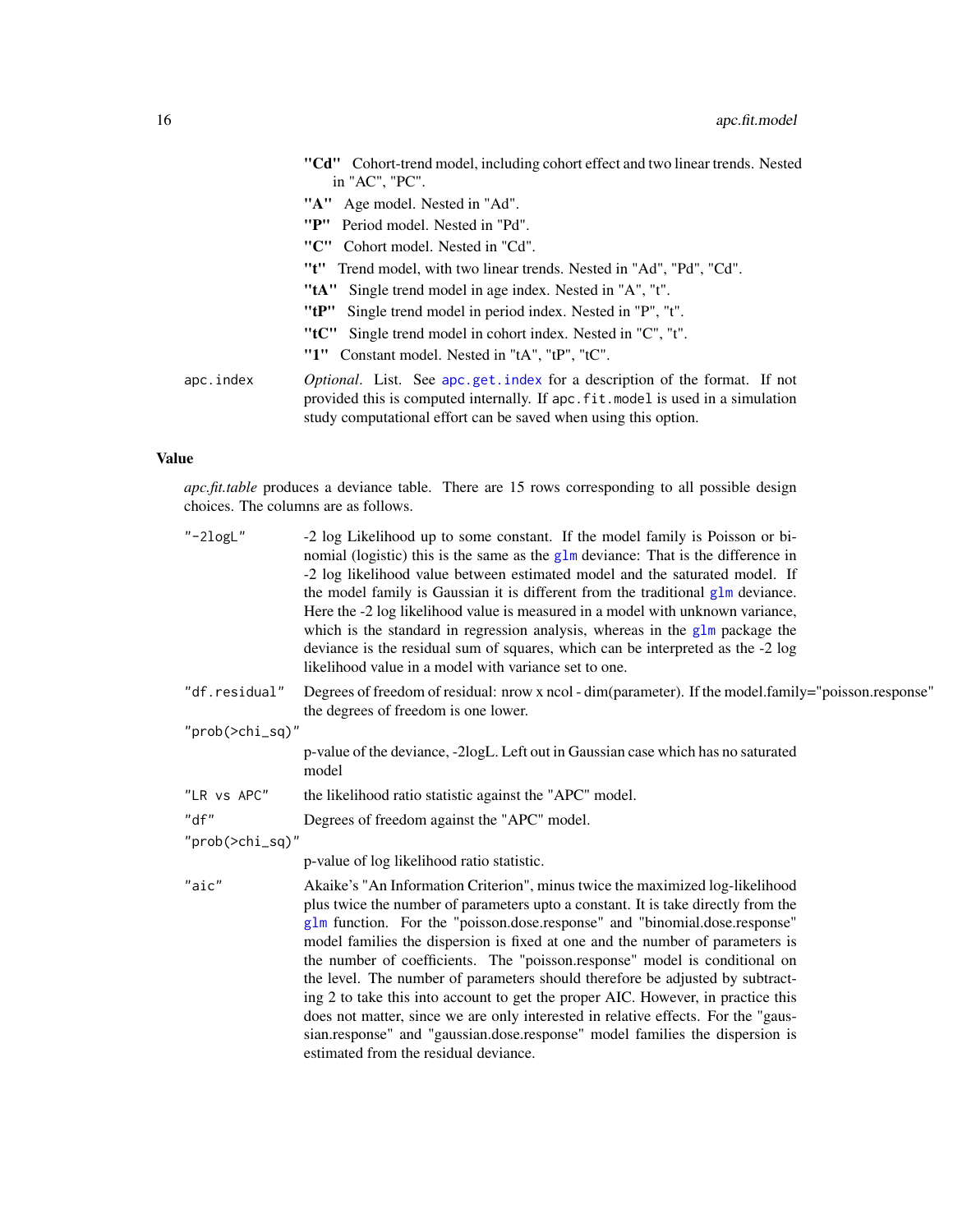## <span id="page-16-0"></span>apc.fit.model 17

*apc.fit.model* returns a list. The entries are as follows.

| fit                    | List. Values from glm. fit.                                                                                                                                                                      |
|------------------------|--------------------------------------------------------------------------------------------------------------------------------------------------------------------------------------------------|
| apc.index              | List. Values from apc.get.index.                                                                                                                                                                 |
| coefficients.canonical | Matrix. For each coordinate of the canonical parameters is reported coefficient,<br>standard deviation, z-value, which is the ratio of those, and p-value.                                       |
| covariance.canonical   |                                                                                                                                                                                                  |
|                        | Matrix. Estimated covariance matrix for canonical parameters.                                                                                                                                    |
| slopes                 | Vector. Length three. The design matrix found by apc.get.design.collinear<br>has age, period, and cohort linear trends. slopes indicates which of these are<br>actually used in estimation.      |
| difdif                 | Vector. Length three. The design matrix found by apc.get.design.collinear<br>has age, period, and cohort double differences. slopes indicates which of these<br>are actually used in estimation. |
| index.age              | Vector. Indices for age double difference parameters within coefficients.canonical.<br>NULL if age double differences are not estimated.                                                         |
| index.per              | Vector. Indices for period double difference parameters within coefficients.canonical.<br>NULL if period double differences are not estimated.                                                   |
| index.coh              | Vector. Indices for cohort double difference parameters within coefficients.canonical.<br>NULL if cohort double differences are not estimated.                                                   |
| dates                  | Vector. Indicates the dates for the double difference parameters within coefficients.canonical.                                                                                                  |
| model.family           | Character. Argument.                                                                                                                                                                             |
| model.design           | Character. Argument.                                                                                                                                                                             |
| <b>RSS</b>             | Numeric. Residual sum of squares. NULL for non-gaussian families.                                                                                                                                |
| sigma2                 | Numeric. Maximum likelihood estimator for variance: RSS/n. NULL for non-<br>gaussian families.                                                                                                   |
| s2                     | Numeric. Least squares estimator for variance: RSS/df. NULL for non-gaussian<br>families.                                                                                                        |

## Note

For gaussian families *deviance* is defined differently in apc and [glm](#page-0-0). Here it is -2 log likelihood. In [glm](#page-0-0) it is RSS.

The values for apc.fit.model include the [apc.data.list](#page-6-1) and the apc.index returned by [apc.get.index](#page-28-1).

## Author(s)

Bent Nielsen <bent.nielsen@nuffield.ox.ac.uk> 27 Aug 2014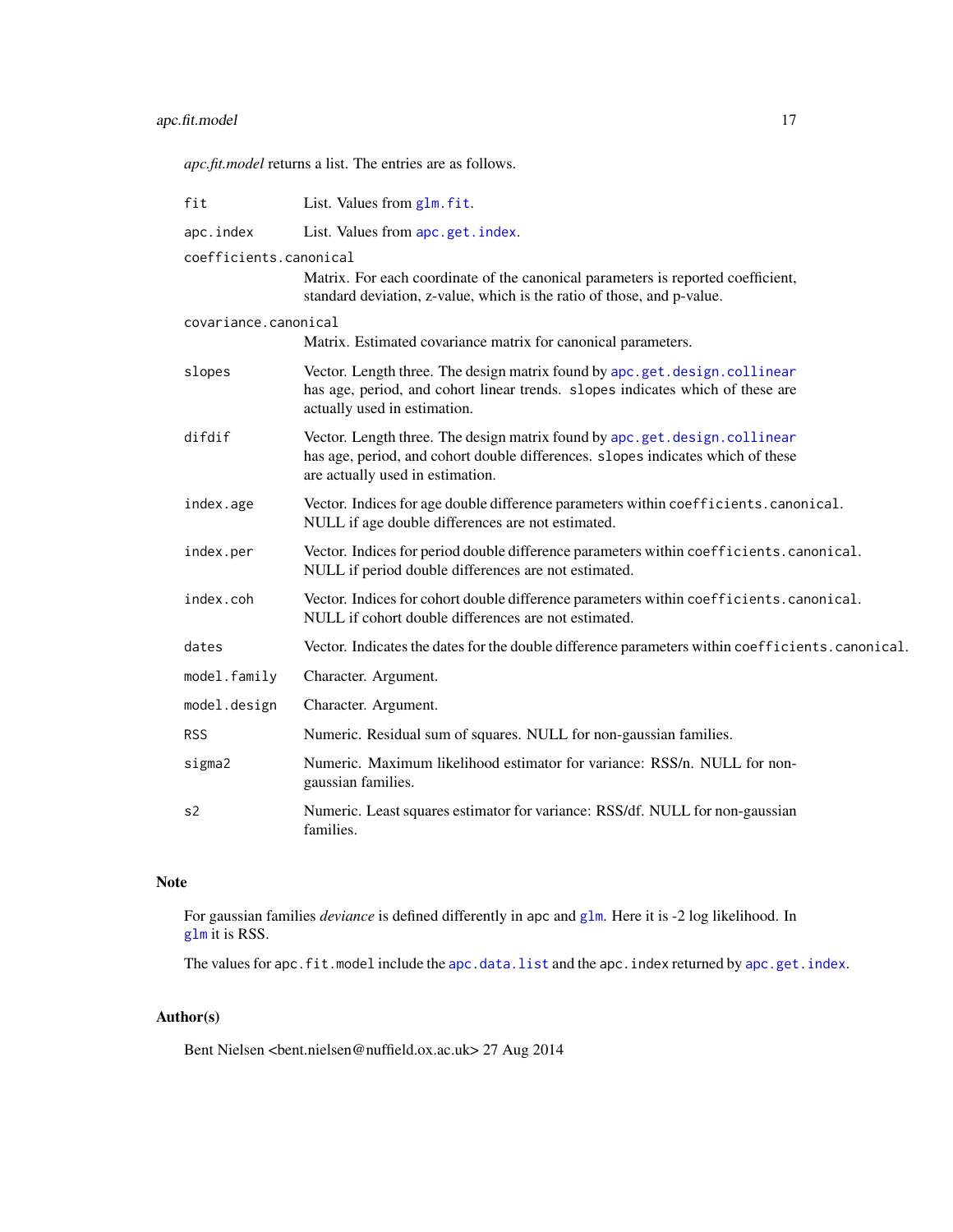#### <span id="page-17-0"></span>References

Kuang, D., Nielsen, B. and Nielsen, J.P. (2008) Identification of the age-period-cohort model and the extended chain ladder model. Biometrika 95, 979-986. *Download*: [Article;](http://biomet.oxfordjournals.org/cgi/reprint/95/4/979) Earlier version [Nuffield DP.](http://www.nuffield.ox.ac.uk/economics/papers/2007/w5/KuangNielsenNielsen07.pdf)

Martinez Miranda, M.D., Nielsen, B. and Nielsen, J.P. (2013) Inference and forecasting in the ageperiod-cohort model with unknown exposure with an application to mesothelioma mortality. To appear in *Journal of the Royal Statistical Society A*. *Download*: [Nuffield DP.](http://www.nuffield.ox.ac.uk/economics/papers/2013/Asbestos8mar13.pdf)

#### See Also

The fit is done using [glm.fit](#page-0-0).

The examples below use Italian bladder cancer data, see [data.Italian.bladder.cancer](#page-55-1) and Belgian lung cancer data, see [data.Belgian.lung.cancer](#page-54-1).

In example 3 the design matrix is called is called using [apc.get.design](#page-25-2).

#### Examples

```
#####################
# EXAMPLE 1 with Italian bladder cancer data
```
data.list <- data.Italian.bladder.cancer() # function gives data list apc.fit.table(data.list,"poisson.dose.response")

| #   |        |           |    | -2logL df.residual prob(>chi_sq) LR.vs.APC df.vs.APC prob(>chi_sq) |                 |    |       | aic             |
|-----|--------|-----------|----|--------------------------------------------------------------------|-----------------|----|-------|-----------------|
|     | # APC  | 33.179    | 27 | 0.191                                                              | NA.             | NA | NA.   | 487.624         |
|     | # AP   | 512.514   | 40 | 0.000                                                              | 479.335         | 13 | 0.000 | 940.958         |
|     | # AC   | 39.390    | 30 | 0.117                                                              | 6.211           | 3  | 0.102 | 487.835         |
|     | # PC   | 1146.649  | 36 | 0.000                                                              | 1113.470        | 9  | 0.000 | 1583.094        |
|     | # Ad   | 518.543   | 43 | 0.000                                                              | 485.364         | 16 | 0.000 | 940.988         |
|     | # Pd   | 4041.373  | 49 | 0.000                                                              | 4008.194        | 22 | 0.000 | 4451.818        |
|     | # Cd   | 1155.629  | 39 | 0.000                                                              | 1122.450        | 12 | 0.000 | 1586.074        |
|     | # A    | 2223.800  | 44 | 0.000                                                              | 2190.621        | 17 | 0.000 | 2644.245        |
| # P |        | 84323.944 | 50 |                                                                    | 0.000 84290.765 | 23 |       | 0.000 84732.389 |
| # C |        | 23794.205 | 40 |                                                                    | 0.000 23761.026 | 13 |       | 0.000 24222.650 |
| #t  |        | 4052.906  | 52 | 0.000                                                              | 4019.727        | 25 | 0.000 | 4457.351        |
|     | # tA   | 5825.158  | 53 | 0.000                                                              | 5791.979        | 26 | 0.000 | 6227.602        |
|     | # tP   | 84325.758 | 53 |                                                                    | 0.000 84292.579 | 26 |       | 0.000 84728.203 |
|     | $#$ tC | 33446.796 | 53 |                                                                    | 0.000 33413.617 | 26 |       | 0.000 33849.241 |
| #1  |        | 87313.678 | 54 |                                                                    | 0.000 87280.499 | 27 |       | 0.000 87714.123 |
| #   |        |           |    |                                                                    |                 |    |       |                 |

# Table suggests that "APC" and "AC" fit equally well. Try both

fit.apc <- apc.fit.model(data.list,"poisson.dose.response","APC") fit.ac <- apc.fit.model(data.list,"poisson.dose.response","AC")

# Compare the estimates: They are very similar

fit.apc\$coefficients.canonical fit.ac\$coefficients.canonical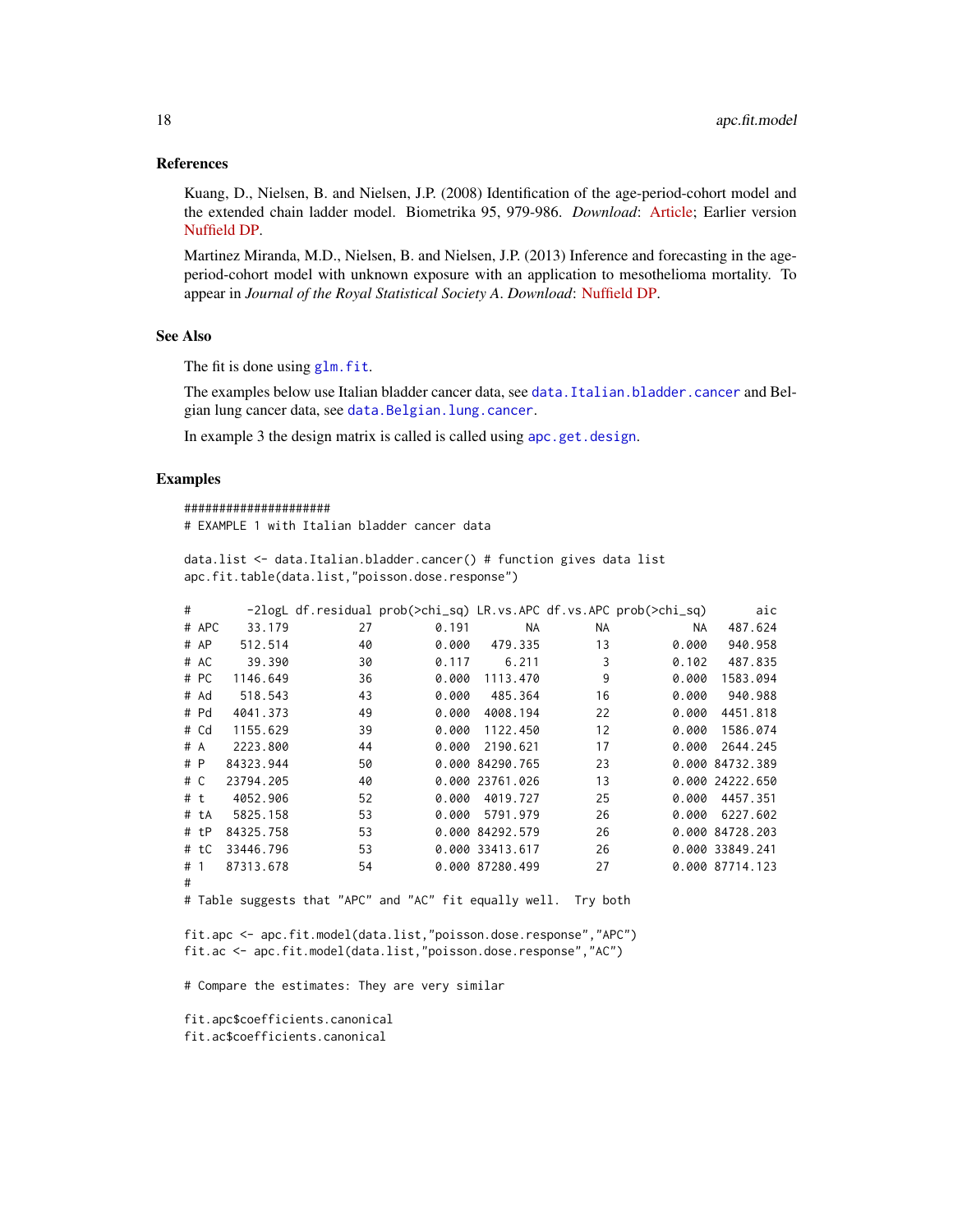## <span id="page-18-0"></span>apc.forecast 19

```
#####################
# EXAMPLE 2 with Belgian lung cancer data
# This example illustrates how to find the linear predictors
data.list <- data.Belgian.lung.cancer()
# Get an APC fit
fit.apc <- apc.fit.model(data.list,"poisson.dose.response","APC")
# The linear predictor of the fit is a vector.
# But, we would like it in the same format as the data.
# Thus create matrix of same dimension as response data
# This can be done in two ways
m.lp <- data.list$response # using original information
m.lp <- fit.apc$response # using information copied when fitting
# the fit object index.data is used to fill linear predictor in
# vector format into matrix format
m.lp[fit.apc$index.data] <-fit.apc$linear.predictors
exp(m.lp)
#####################
# EXAMPLE 3 with Belgian lung cancer data
# This example illustrates how apc.fit.model works.
data.list <- data.Belgian.lung.cancer()
# Vectorise data
index <- apc.get.index(data.list)
v.response <- data.list$response[index$index.data]
v.dose <- data.list$dose[index$index.data]
# Get design
m.design <- apc.get.design(index,"APC")$design
# Fit using glm.fit from stats package
fit.apc.glm <- glm.fit(m.design,v.response,family=poisson(link="log"),offset=log(v.dose))
# Find linear predictors and express in matrix form
m.fit <- data.list$response # create matrix
m.fit[index$index.data] <- m.design
m.fit <- m.fit + log(data.list$dose) # add offset
exp(m.fit)
```
<span id="page-18-1"></span>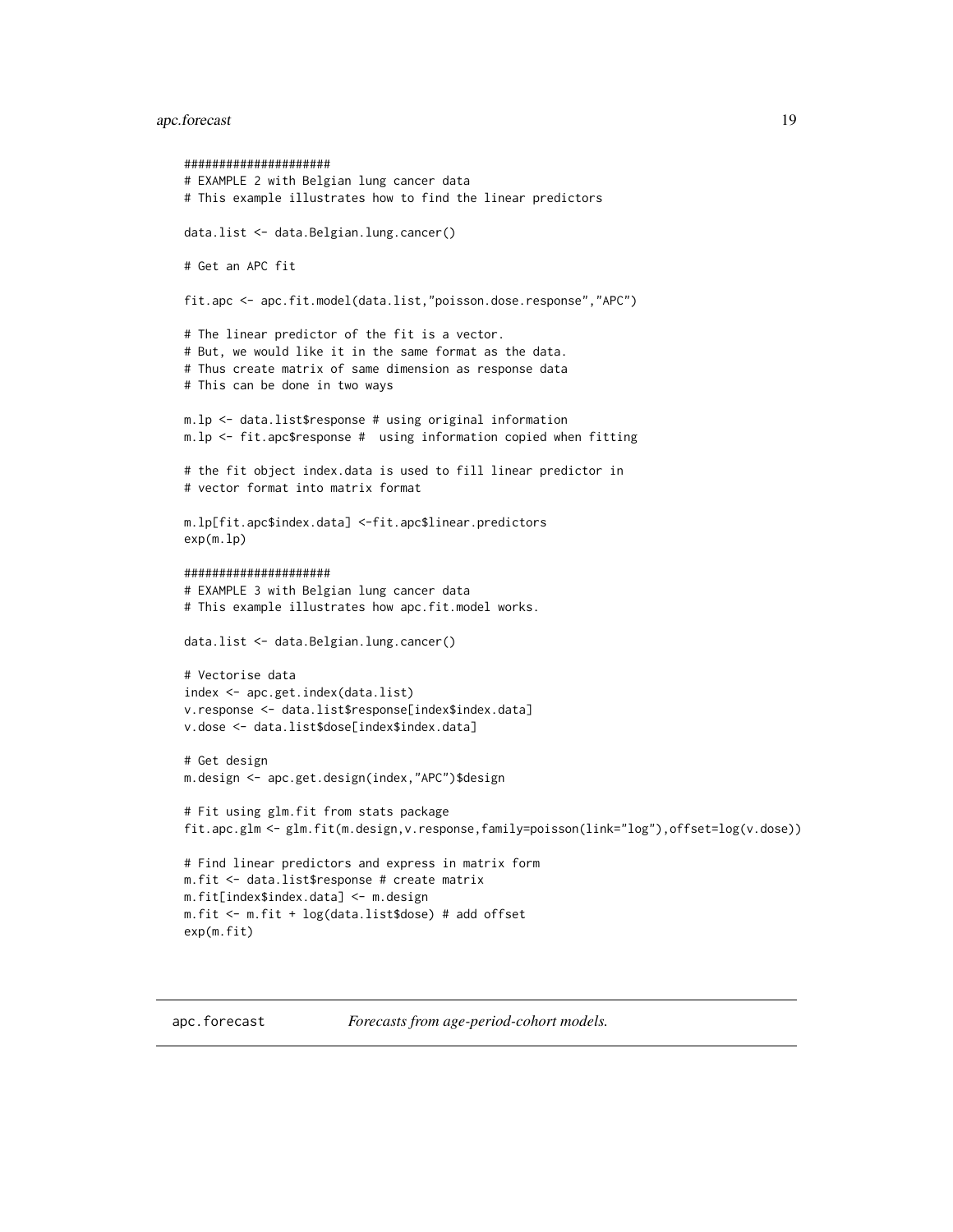#### <span id="page-19-0"></span>**Description**

In general forecasts from age-period-cohort models require extrapolation of the estimated parameters. This has to be done without introducing identifications problems, see Kuang, Nielsen and Nielsen (2008b,2011). There are many different possibilities for extrapolation for the different submodels. The extrapolation results in point forecasts. Distribution forecasts should be build on top of these, see Martinez Miranda, Nielsen and Nielsen (2015). At present two experimental functions [apc.forecast.ac](#page-19-1) and [apc.forecast.ap](#page-23-1) are available.

## Author(s)

Bent Nielsen <bent.nielsen@nuffield.ox.ac.uk> 1 Feb 2016

#### References

Kuang, D., Nielsen, B. and Nielsen, J.P. (2008b) Forecasting with the age-period-cohort model and the extended chain-ladder model. Biometrika 95, 987-991. *Download*: [Article;](http://biomet.oxfordjournals.org/cgi/reprint/95/4/987) Earlier version [Nuffield DP.](http://www.nuffield.ox.ac.uk/economics/papers/2008/w9/KuangNielsenNielsen_Forecast.pdf)

Kuang, D., Nielsen B. and Nielsen J.P. (2011) Forecasting in an extended chain-ladder-type model. Journal of Risk and Insurance 78, 345-359. *Download*: [Article;](http://dx.doi.org/10.1111/j.1539-6975.2010.01395.x) Earlier version: [Nuffield DP.](http://www.nuffield.ox.ac.uk/economics/papers/2010/w5/Forecast24jun10.pdf)

Martinez Miranda, M.D., Nielsen, B. and Nielsen, J.P. (2015) Inference and forecasting in the age-period-cohort model with unknown exposure with an application to mesothelioma mortality. *Journal of the Royal Statistical Society* A 178, 29-55. *Download*: [Nuffield DP.](http://www.nuffield.ox.ac.uk/economics/papers/2013/Asbestos8mar13.pdf)

<span id="page-19-1"></span>apc.forecast.ac *Forecast for Poisson response model with AC structure.*

#### **Description**

Computes forecasts for a model with AC structure. Forecasts of the linear predictor are given for all models. Distributions forecasts are provided for Poisson response model. Distribution forecasts are based on Martinez Miranda, Nielsen and Nielsen (2015). This is done for the triangle which shares age and cohort indices with the data.

#### Usage

```
apc.forecast.ac(apc.fit,sum.per.by.age=NULL,
  sum.per.by.coh=NULL,
  covariance.output=FALSE,
  suppress.warning=TRUE)
```
## Arguments

apc.fit List. Output from [apc.fit.model](#page-13-2). Note: apc.fit.model should be run with AC structure so that apc.fit\$model.design=="AC". Distribution forecasts are only provided for a Poisson response model where apc.fit\$model.family=="poisson.response". For other models only point forecasts of the linear predictor are provided, that is the first two values linear.predictors.forecast and index.trap.J.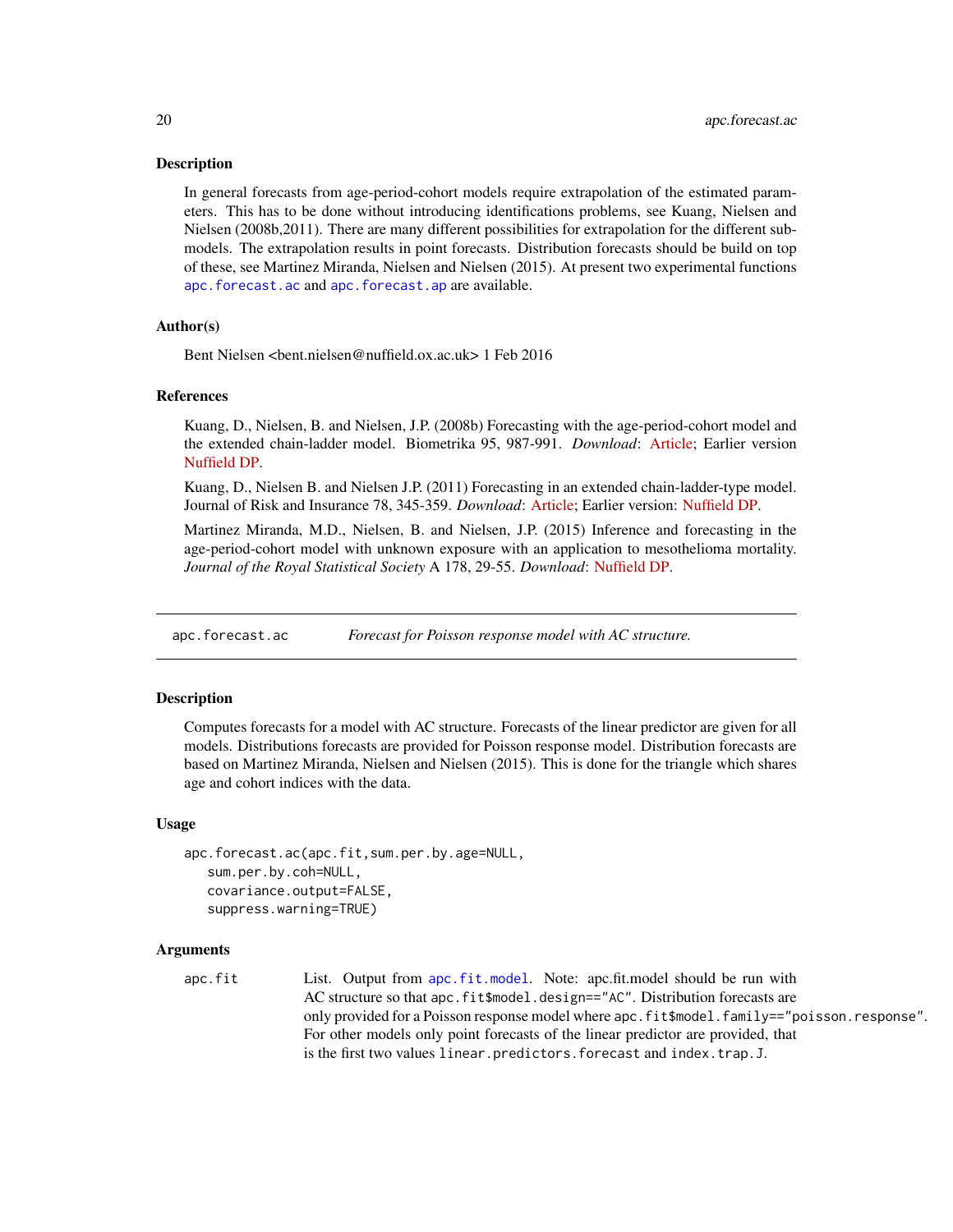<span id="page-20-0"></span>sum.per.by.age *Optional*. Vector. If not NULL it will generate forecasts by period, where, for each period, the point forecasts are cummulated over certain age groups. Indicates which age groups. If sum.per.by.age is a scalar or vector of length one it represents a single age group. Point forecasts are made for the indicated age group. If sum.per.by.age is a vector of length two it represents lower and upper values of an range of age groups. Point forecasts are cummulated over the indicated age groups.

sum.per.by.coh *Optional*. Vector. Same as sum.per.by.age, but for cohort instead of age.

#### covariance.output

*Optional*. Logical. If TRUE gives output for computing the covariance matrix for cell-by-cell point forecasts. This matrix can be very large.

suppress.warning

Logical. If true, suppresses warnings from [apc.data.list.subset](#page-10-1), which is called internally. Default is "TRUE".

## Details

The asymptotic theory for the forecast standard errors is presented in Martinez Miranda, Nielsen and Nielsen (2015). The empirical example of that paper uses the data data. asbestos. The results of that paper are reproduced in the [vignette](http://users.ox.ac.uk/~nuff0078/apc/index.htm) [ReproducingMMNN2015.pdf.](http://users.ox.ac.uk/~nuff0078/apc/vignettes/ReproducingMMNN2015.pdf)

The examples below are based on the smaller data reserving set [data.loss.VNJ](#page-62-1).

## Value

linear.predictors.forecast

Vector. Linear predictors for forecast area.

index.trap.J Matrix. age-coh coordinates for vector. Similar structure to index.trap in apc.index, see [apc.get.index](#page-28-1).

trap.response.forecast

Matrix. Includes data and point forecasts. Forecasts in lower right triangle. Trapezoid format.

response.forecast.cell

Matrix. 4 columns. 1: Point forecasts. 2: corresponding forecast standard errors 3: process standard errors 4: estimation standard errors Note that the square of column 2 equals the sums of squares of columns 3 and 4 Note that index.trap.J gives the age-coh coordinates for each entry.

#### response.forecast.age

Same as response.forecast.cell, but point forecasts by age cumulated over period/cohort.

#### response.forecast.per

Same as response.forecast.cell, but point forecasts by per cumulated over age/cohort.

#### response.forecast.per.ic

Same as response.forecast.cell, but point forecasts cumulated by per and intercept corrected by multiplying column 1 of response.forecast.per by intercept.correction.per.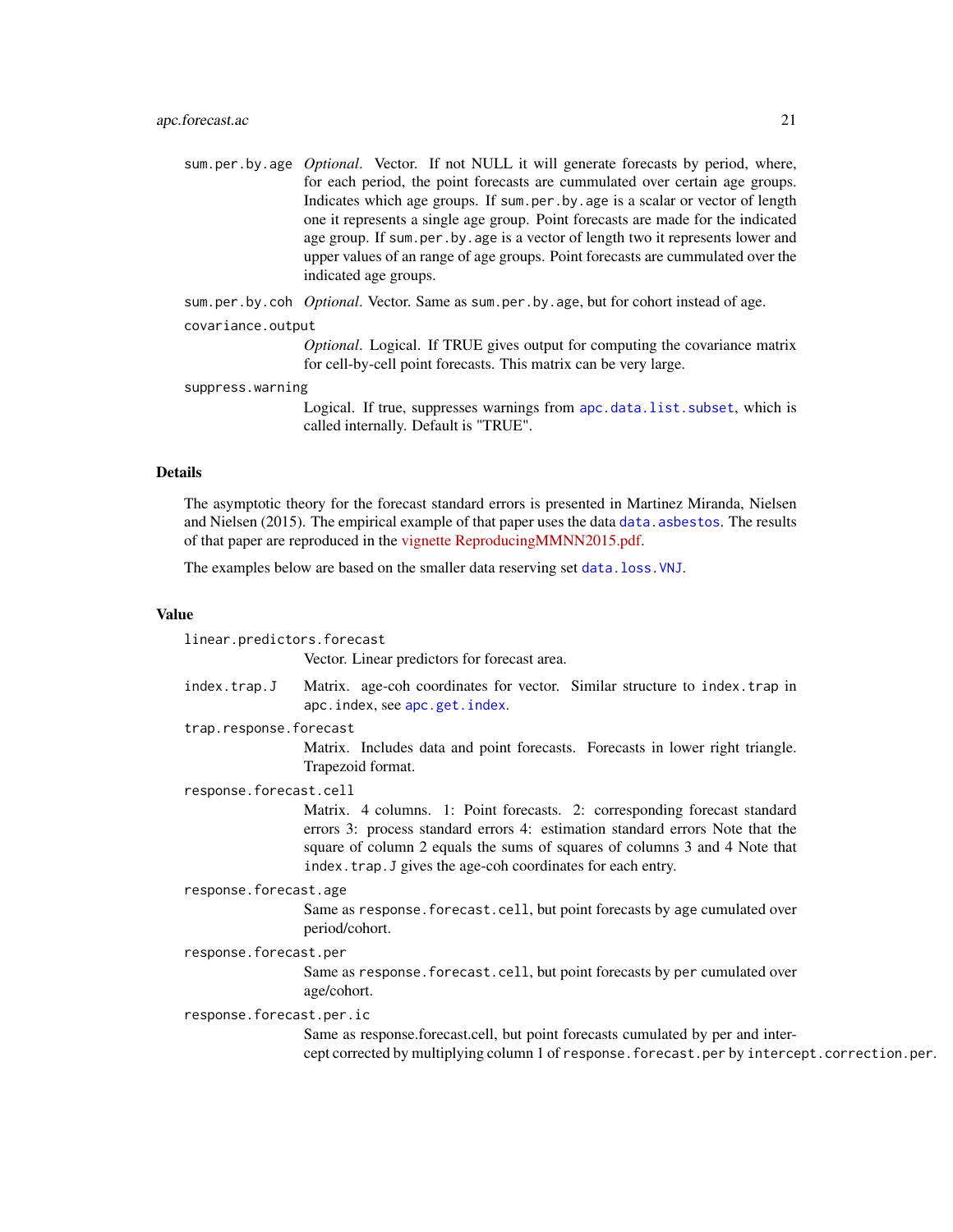<span id="page-21-0"></span>response.forecast.coh

Same as response.forecast.cell, but point forecasts by coh cumulated over age/period.

response.forecast.all

Same as response.forecast.cell, but point forecasts cumulated by age and coh.

response.forecast.per.by.age

Only if sum.per.by.age!=NULL. Same as response.forecast.per, but point forecasts cumulated over ages indicated by sum.per.by.age.

```
response.forecast.per.by.age.ic
```
Only if sum.per.by.age!=NULL. Same as response.forecast.per.by.age, but intercept corrected using intercept.correction.per.by.age.

response.forecast.per.by.coh

Only if sum.per.by.coh!=NULL. Same as response.forecast.per, but point forecasts cumulated over cohorts indicated by sum.per.by.coh.

response.forecast.per.by.coh.ic

Only if sum.per.by.coh!=NULL. Same as response.forecast.per.by.coh, but intercept corrected using intercept.correction.per.by.coh.

intercept.correction.per

Numeric. The intercept correction is constructed as the ratio of the sum of data entries for the last period and the sum of the corresponding fitted values.

intercept.correction.per.by.age

Numeric. Only if sum.per.by.age!=NULL.

intercept.correction.per.by.coh

Numeric. Only if sum.per.by.coh!=NULL.

covariance.proc

Matrix. Only if covariance.output==TRUE.

covariance.est Vector. Only if covariance.output==TRUE. Note overall covariance matrix given by covariance.forecast=covariance.proc+diag(covariance.est).

## Author(s)

Bent Nielsen <bent.nielsen@nuffield.ox.ac.uk> 2 Mar 2016

## References

Martinez Miranda, M.D., Nielsen, B. and Nielsen, J.P. (2015) Inference and forecasting in the age-period-cohort model with unknown exposure with an application to mesothelioma mortality. *Journal of the Royal Statistical Society* A 178, 29-55. *Download*: [Nuffield DP.](http://www.nuffield.ox.ac.uk/economics/papers/2013/Asbestos8mar13.pdf)

Martinez Miranda, M.D., Nielsen, B., Nielsen, J.P. and Verrall, R. (2011) Cash flow simulation for a model of outstanding liabilities based on claim amounts and claim numbers. *ASTIN Bulletin* 41, 107-129.

## See Also

The example below uses Japanese breast cancer data, see [data.Japanese.breast.cancer](#page-57-1)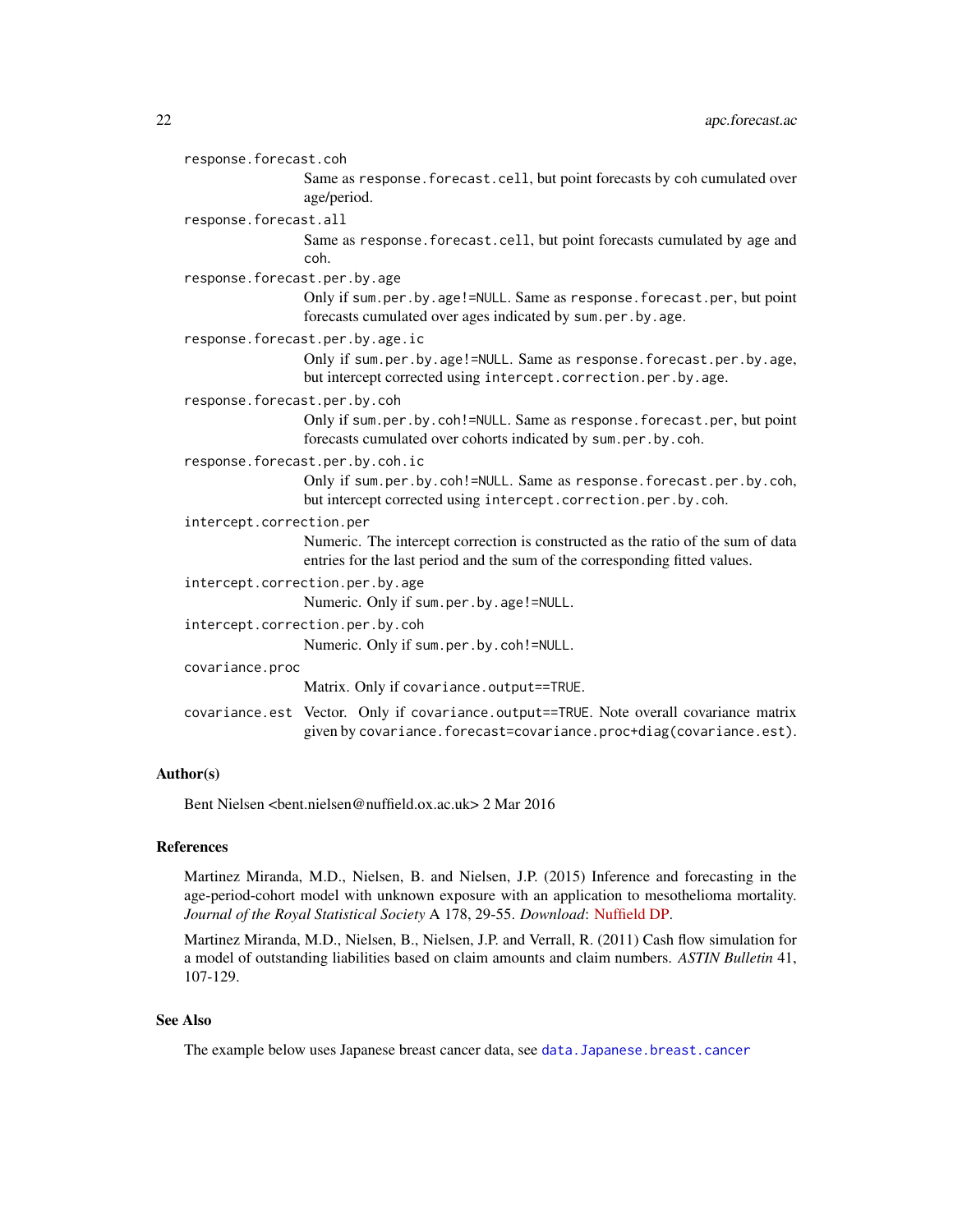## apc.forecast.ac 23

#### Examples

```
#####################
# EXAMPLE with reserving data: data.loss.VNJ()
# Data used in Martinez Miranda, Nielsen, Nielsen and Verrall (2011)
# Point forecasts are the Chain-Ladder forecasts
# *NOTE* Data are over-dispersed,
# so distribution forecast are *NOT* reliable
# The same could be done data.asbestos(),
# which are not over-dispersed
# see vignette.
data <- data.loss.VNJ()
fit.ac <- apc.fit.model(data,"poisson.response","AC")
forecast <- apc.forecast.ac(fit.ac)
# forecasts by "policy-year"
forecast$response.forecast.coh
# forecast se se.proc se.est
# coh_2 1684.763 57.69067 41.04586 40.53949
# coh_3 29379.085 220.53214 171.40328 138.76362
# coh_4 60637.929 313.33867 246.24770 193.76066
# coh_5 101157.697 385.69930 318.05298 218.18857
# coh_6 173801.522 501.42184 416.89510 278.60786
# coh_7 249348.589 595.21937 499.34816 323.94060
# coh_8 475991.739 864.06580 689.92155 520.20955
# coh_9 763918.643 1182.70450 874.02440 796.78810
# coh_10 1459859.526 2216.80272 1208.24647 1858.58945
# forecasts of "cash-flow"
forecast$response.forecast.per
# reproduces Table 6 of MMNNV (2011)
# forecast se se.proc se.est
# per_11 1353858.32 1456.92459 1163.55417 876.7958
# per_12 754180.12 1017.37629 868.43544 529.9758
# per_13 488612.42 816.62860 699.00817 422.2202
# per_14 318043.00 664.36135 563.95302 351.1880
# per_15 184610.86 508.97704 429.66366 272.8494
# per_16 115022.56 414.64945 339.14976 238.5615
# per_17 63145.15 320.93564 251.28700 199.6360
# per_18 35812.79 255.08766 189.24267 171.0466
# per_19 2494.27 78.10439 49.94266 60.0502
# forecast of "total reserve"
# reproduces Table 6 of MMNNV (2011)
forecast$response.forecast.all
# forecast se se.proc se.est
# all 3315779 3182.737 1820.928 2610.371
#####################
# Forecast of cashflows for 7th cohort (policy year)
# Note a series of warnings are given because
```
# this is done by truncating the data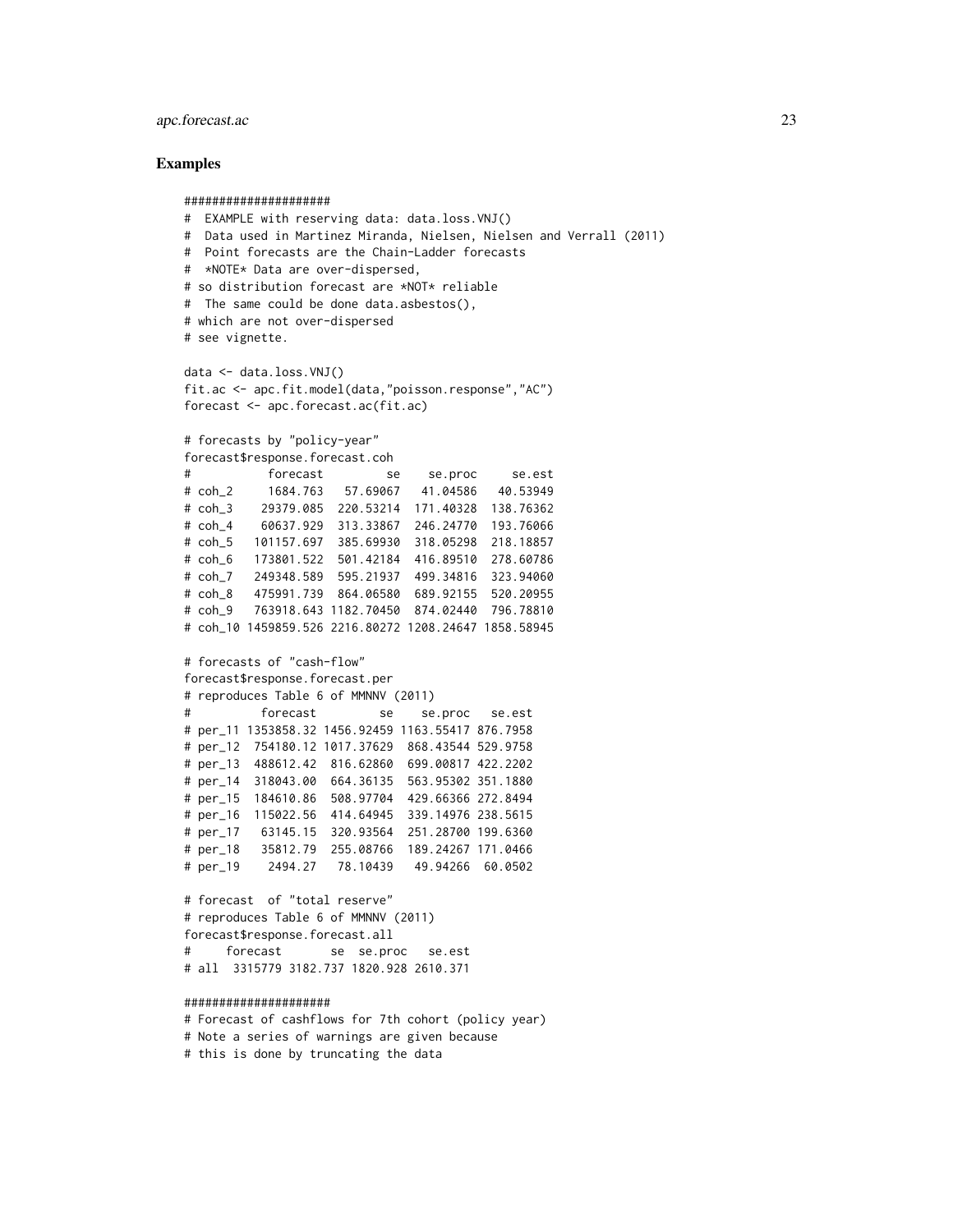<span id="page-23-0"></span>24 apc.forecast.ap

```
# which generates the warnings associated
# with apc.data.list.subset()
forecast<- apc.forecast.ac(fit.ac,sum.per.by.coh=7)
forecast$response.forecast.per.by.coh
# forecast se se.proc se.est
# per_11 102975.337 355.97444 320.89771 154.08590
# per_12 58061.306 267.24671 240.95914 115.58329
# per_13 40466.866 226.40049 201.16378 103.87646
# per_14 21615.765 170.90637 147.02301 87.13910
# per_15 24410.927 194.70158 156.23997 116.17994
# per_16 1818.389 61.09857 42.64257 43.75668
#
# This can also be intercept corrected
# Such intercept corrections are useful when
# analysing data.asbestos().
# Unclear if they are useful for
# reserving.
forecast$intercept.correction.per.by.coh
# > [1] 1.241798
forecast$response.forecast.per.by.coh.ic
# forecast se se.proc se.est
# per_11 127874.573 355.97444 320.89771 154.08590
# per_12 72100.417 267.24671 240.95914 115.58329
# per_13 50251.675 226.40049 201.16378 103.87646
# per_14 26842.415 170.90637 147.02301 87.13910
# per_15 30313.441 194.70158 156.23997 116.17994
# per_16 2258.071 61.09857 42.64257 43.75668
#####################
# Forecast of cashflows cumulated for
# 6th and 7th cohort (policy year)
forecast<- apc.forecast.ac(fit.ac,sum.per.by.coh=c(6,7))
forecast$response.forecast.per.by.coh.ic
# forecast se se.proc se.est
# per_11 226219.380 460.52781 414.62816 200.42295
# per_12 139628.153 366.48699 325.74697 167.93339
# per_13 87022.435 295.86605 257.16360 146.29970
# per_14 66584.160 277.64858 224.94656 162.75067
# per_15 34962.678 206.77289 163.00324 127.22018
# per_16 2392.759 61.09857 42.64257 43.75668
```
<span id="page-23-1"></span>apc.forecast.ap *Forecast for Poisson response model with AP structure.*

#### **Description**

Computes forecasts for a model with AP structure. Forecasts of the linear predictor are given for all models. For the forecast the period parameters need to be extrapolated. The extrapolation method has to chosen so as not to introduce an identification problem, see Kuang, Nielsen and Nielsen (2008b,2011). Two extrapolation methods are possible: "I0" and "I1". Those paper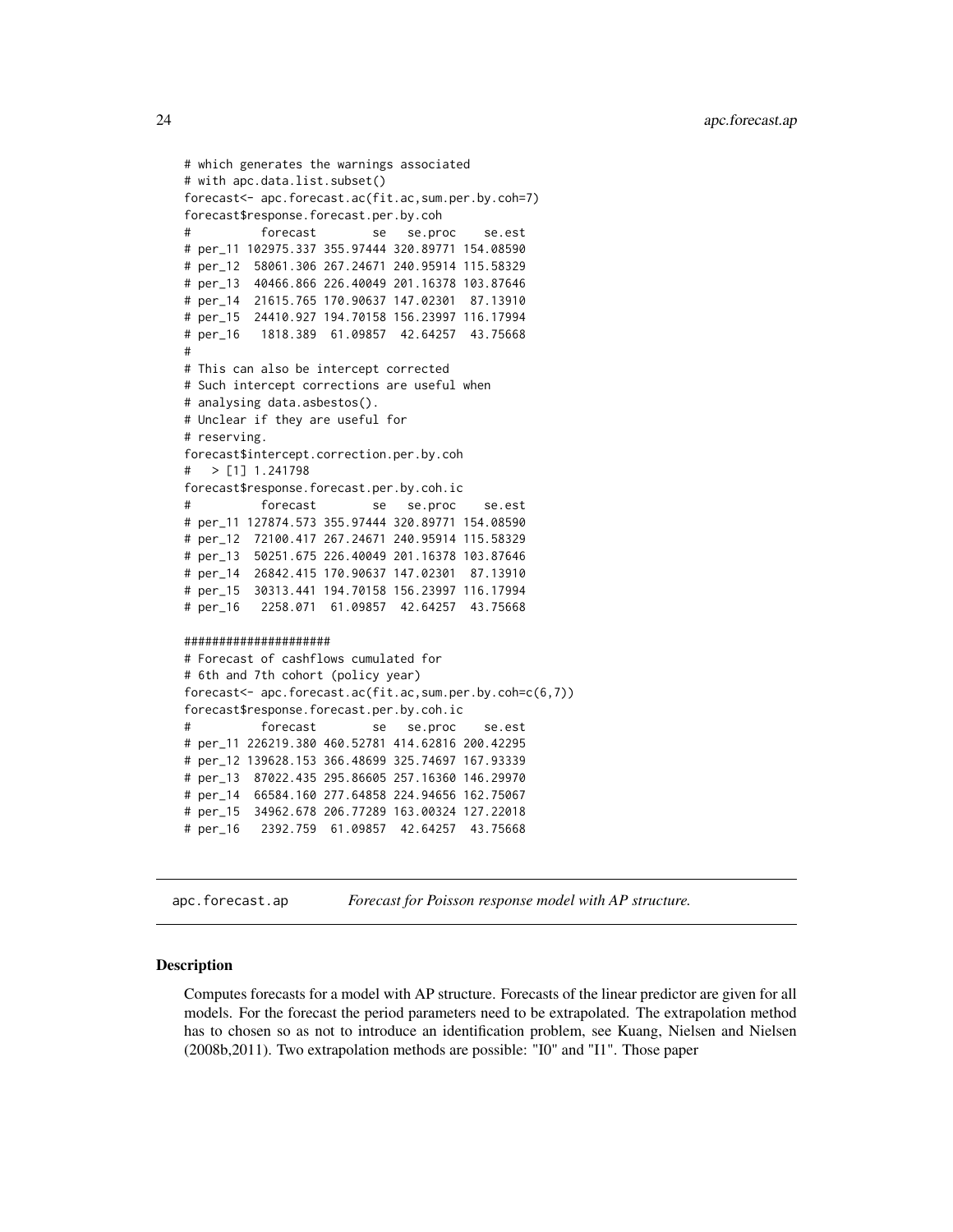#### <span id="page-24-0"></span>Usage

apc.forecast.ap(apc.fit,extrapolation.type="I0",suppress.warning=TRUE)

#### Arguments

apc.fit List. Output from [apc.fit.model](#page-13-2). Note: apc.fit.model should be run with AP structure so that apc.fit\$model.design=="AP". Only point forecasts of the linear predictor are provided.

#### extrapolation.type

Character. Choices for extrapolating the differenced period parameter ("Delta.beta\_per"). Default is "I0".

- "I0" extrapolates the first out-of-sample differenced period parameter by the average of cumulated sums of the in-sample estimated differenced period parameters. The subsequent out-of-sample differenced period parameters are zero.
- "I1" extrapolates all out-of-sample differenced period parameters by zero.

Both methods are invariant to ad hoc identification of the implied period time effect, by following the ideas put forward in Kuang, Nielsen and Nielsen (2008b). Internally, the extrapolation is done as follows. The estimated differenced period parameters are found from "apc.fit\$coefficients.canonical" using [apc.identify](#page-30-1) with type="dif". These imply period time effects by ad hoc identification: choose an arbitrary value for the first period time effect and add partial sums of the differenced period parameter. Fit a time series model: an intercept model with "I0" and a random walk model for "I1". Then extrapolate and take differences. These extrapolation methods are invariant to the actual choice of the arbitrary value for the first period time effect.

#### suppress.warning

Logical. If true, suppresses warnings from [apc.data.list.subset](#page-10-1), which is called internally. Default is "TRUE".

#### Value

| trap.linear.predictors.forecast |                                               |  |  |
|---------------------------------|-----------------------------------------------|--|--|
|                                 | Matrix. Includes estimates and point forecast |  |  |

ts of linear predictor. Forecasts in lower right triangle. Trapezoid format.

index.trap.J Matrix. age-coh coordinates for forecast area. Similar structure to index.trap in apc.index, see [apc.get.index](#page-28-1).

## Author(s)

Bent Nielsen <bent.nielsen@nuffield.ox.ac.uk> 2 Mar 2016

## References

Kuang, D., Nielsen, B. and Nielsen, J.P. (2008b) Forecasting with the age-period-cohort model and the extended chain-ladder model. Biometrika 95, 987-991. *Download*: [Article;](http://biomet.oxfordjournals.org/cgi/reprint/95/4/987) Earlier version [Nuffield DP.](http://www.nuffield.ox.ac.uk/economics/papers/2008/w9/KuangNielsenNielsen_Forecast.pdf)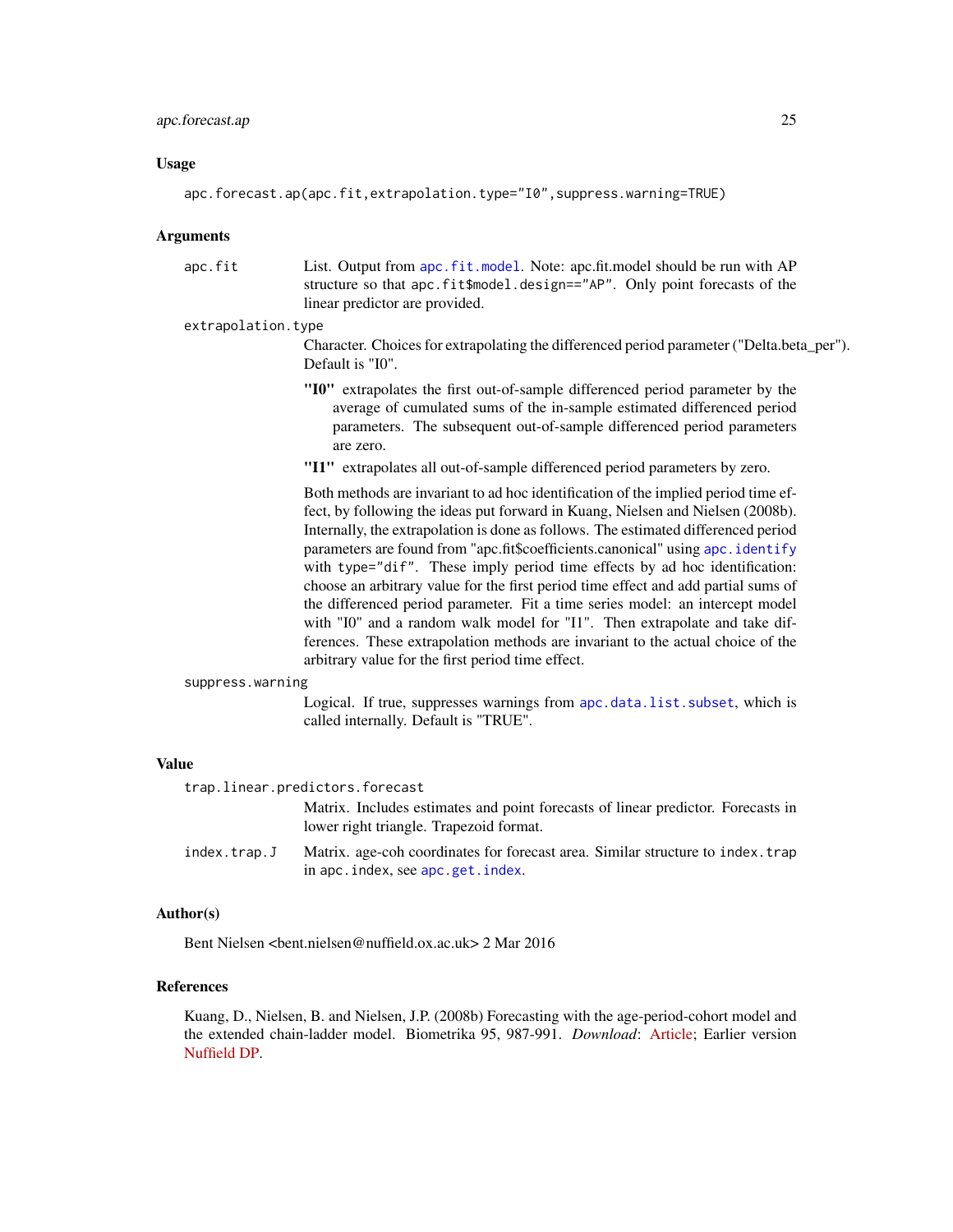<span id="page-25-0"></span>Kuang, D., Nielsen B. and Nielsen J.P. (2011) Forecasting in an extended chain-ladder-type model. Journal of Risk and Insurance 78, 345-359. *Download*: [Article;](http://dx.doi.org/10.1111/j.1539-6975.2010.01395.x) Earlier version: [Nuffield DP.](http://www.nuffield.ox.ac.uk/economics/papers/2010/w5/Forecast24jun10.pdf)

<span id="page-25-2"></span>apc.get.design *Create design matrices*

#### <span id="page-25-1"></span>Description

Functions to create the apc design matrix for the canonical parameters. Based on Nielsen (2014b), which generalises introduced by Kuang, Nielsen and Nielsen (2008). In normal use these function are needed for internal use by [apc.fit.model](#page-13-2).

The resulting function design matrix is collinear, so a sub-set of the columns have to be selected. The columns are: intercept, age/period/cohort slopes, age/period/cohort double differences. Thus, there are three slopes instead of two. Before use, one has to select which parameters are needed. This should include at either one/two of age/cohort slopes or period slope or no slope.

## Usage

```
apc.get.design(apc.index,model.design)
apc.get.design.collinear(apc.index)
```
## Arguments

| apc.index    | List. See apc.get.index for a description of the format. Note, apc.index can<br>be replace by an apc. fit list. This is extended version of apc. index is the output<br>from apc.fit.model. |
|--------------|---------------------------------------------------------------------------------------------------------------------------------------------------------------------------------------------|
| model.design | Character. This indicates the design choice. The following options are possible.                                                                                                            |
|              | "APC" Age-period-cohort model.                                                                                                                                                              |
|              | "AP" Age-period model. Nested in "APC"                                                                                                                                                      |
|              | "AC" Age-cohort model. Nested in "APC"                                                                                                                                                      |
|              | "PC" Period-cohort model. Nested in "APC"                                                                                                                                                   |
|              | "Ad" Age-trend model, including age effect and two linear trends. Nested in<br>"AP", "AC".                                                                                                  |
|              | "Pd" Period-trend model, including period effect and two linear trends. Nested<br>in "AP", "PC".                                                                                            |
|              | "Cd" Cohort-trend model, including cohort effect and two linear trends. Nested<br>in "AC", "PC".                                                                                            |
|              | "A" Age model. Nested in "Ad".                                                                                                                                                              |
|              | "P" Period model. Nested in "Pd".                                                                                                                                                           |
|              | "C" Cohort model. Nested in "Cd".                                                                                                                                                           |
|              | "t"<br>Trend model, with two linear trends. Nested in "Ad", "Pd", "Cd".                                                                                                                     |
|              | "tA" Single trend model in age index. Nested in "A", "t".                                                                                                                                   |
|              | "tP" Single trend model in period index. Nested in "P", "t".                                                                                                                                |
|              | "tC"<br>Single trend model in cohort index. Nested in "C", "t".                                                                                                                             |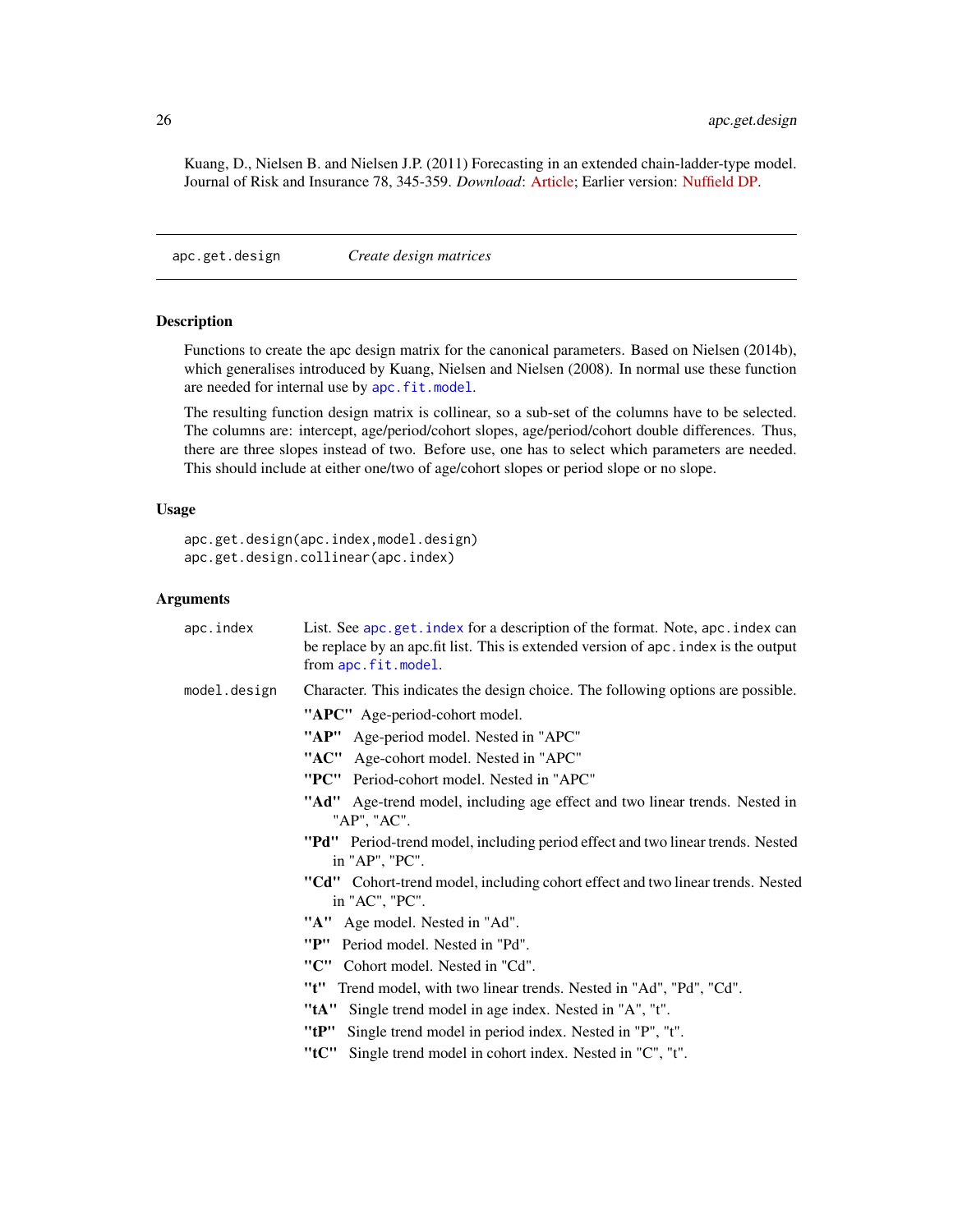<span id="page-26-0"></span>"1" Constant model. Nested in "tA", "tP", "tC". NULL The function then looks for information on model design in the first argument.

The model.design argument is not needed if the first argument is of type apc.fit. If given, the model.design argument is used.

#### Value

*apc.get.design* returns a list with

| design | Matrix. The design matrix. The number of rows is the number of observations,<br>that is apc. index\$n. data. The order of the observations corresponds to the<br>internal choice made in apc.get.index.                                              |
|--------|------------------------------------------------------------------------------------------------------------------------------------------------------------------------------------------------------------------------------------------------------|
| slopes | Vector. For internal use. Length 3 of logicals, indicate presence of age/period/cohort<br>linear slopes at most two slopes can be present if neither age/cohort present then<br>period may be presents, which is the case for model design "P", "tP" |
| difdif | Vector. For internal use. Length 3 of logicals                                                                                                                                                                                                       |

*apc.get.design.collinear* returns a collinear design matrix for the unrestricted "APC" model. It has an extra column. The columns 2-4 are linear trends in age, period and cohort directions. At most two of these should be used. They are selected by slopes.

#### Author(s)

Bent Nielsen <bent.nielsen@nuffield.ox.ac.uk> 1 Mar 2015

## References

Kuang, D., Nielsen, B. and Nielsen, J.P. (2008) Identification of the age-period-cohort model and the extended chain ladder model. Biometrika 95, 979-986. *Download*: [Article;](http://biomet.oxfordjournals.org/cgi/reprint/95/4/979) Earlier version [Nuffield DP.](http://www.nuffield.ox.ac.uk/economics/papers/2007/w5/KuangNielsenNielsen07.pdf)

Nielsen, B. (2014b) Deviance analysis of age-period-cohort models.

## See Also

The [vignette](http://users.ox.ac.uk/~nuff0078/apc/index.htm) [NewDesign.pdf.](http://users.ox.ac.uk/~nuff0078/apc/vignettes/NewDesign.pdf)

## Examples

#### #####################

```
# EXAMPLE 1 with Belgian lung cancer data
# This example illustrates how apc.fit.model works.
data.list <- data.Belgian.lung.cancer()
# Vectorise data
index <- apc.get.index(data.list)
v.response <- data.list$response[index$index.data]
v.dose <- data.list$dose[index$index.data]
```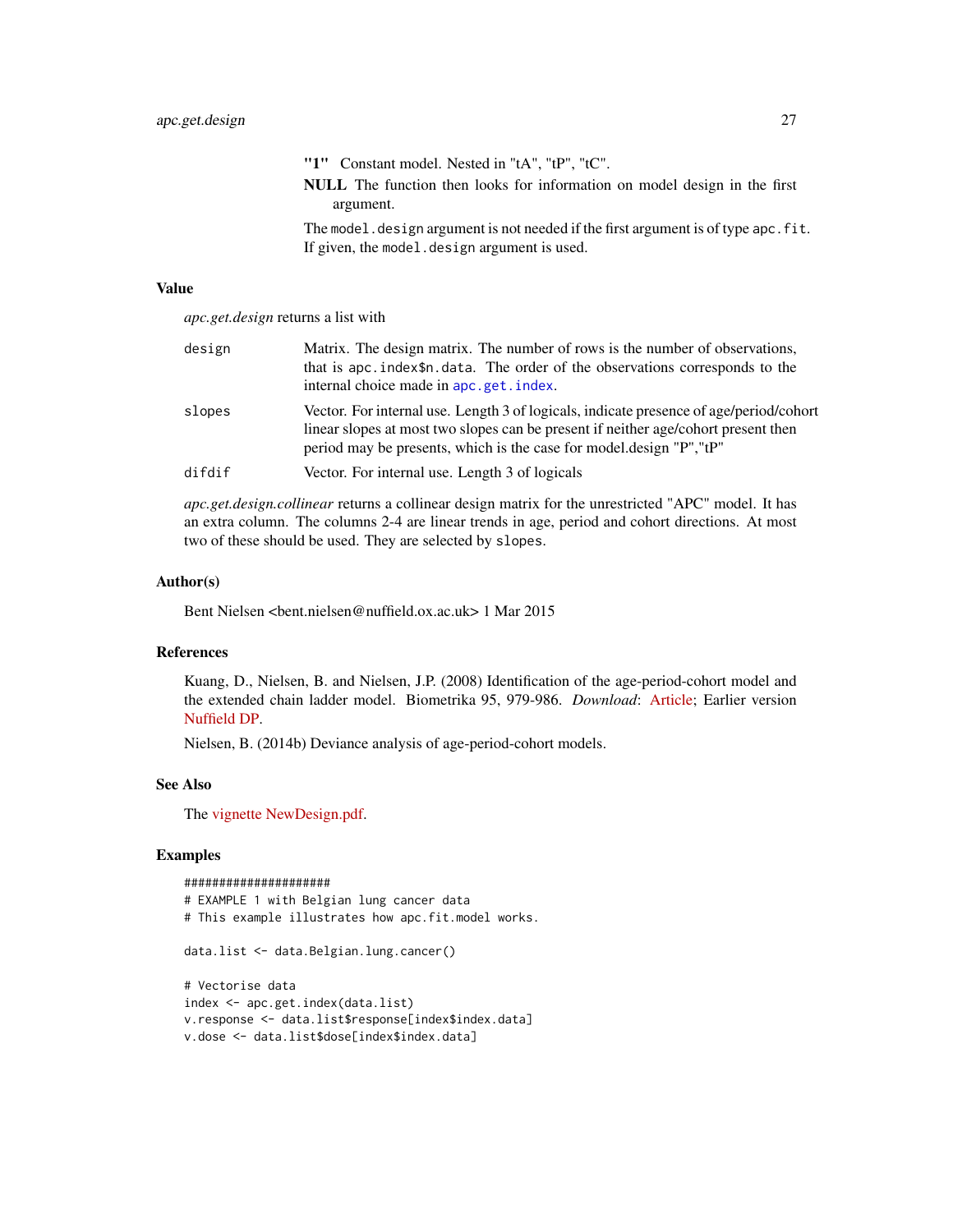28 apc.get.design

```
# Get design
m.design.apc <- apc.get.design(index,"APC")$design
# Fit using glm.fit from stats package
fit.apc.glm <- glm.fit(m.design.apc,v.response,family=poisson(link="log"),offset=log(v.dose))
fit.apc.glm$deviance
# Compare with standard output from apc.fit.model
apc.fit.model(data.list,"poisson.dose.response","APC")$deviance
#####################
# EXAMPLE 2 with Belgian lung cancer data
# The age-drift model gives a good fit.
# This fit can be refined to a cubic or quadratic age effect.
# The latter is not precoded so one will have to work directly with the design matrix.
# SEE ALSO VIGNETTE
data.list <- data.Belgian.lung.cancer()
# Vectorise data
index <- apc.get.index(data.list)
v.response <- data.list$response[index$index.data]
v.dose <- data.list$dose[index$index.data]
# Get design matrix for "Ad"
m.design.ad <- apc.get.design(index,"Ad")$design
# Modify design matrix for cubic or quadratic age effect
# Note this implies a linear or constant double difference
# Quadractic age effect: restrict double differences to be equal
p <- ncol(m.design.ad)
m.rest.q <- matrix(data=0,nrow=p,ncol=4)
m.rest.q[1,1] <- 1
m.rest.q[2,2] < -1m.rest.q[3,3] <- 1
m.rest.q[4:p,4] <- 1
m.design.adq <- m.design.ad %*% m.rest.q
# Cubic age effect: restrict double differences to be linear
m.rest.c <- matrix(data=0,nrow=p,ncol=5)
m.rest.c[1,1] <- 1
m.rest.c[2,2] <- 1
m.rest.c[3,3] <- 1
m.rest.c[4:p,4] <- 1
m.rest.c[4:p,5] < -seq(1,p-3)m.design.adc <- m.design.ad %*% m.rest.c
# Poisson regression for dose-response and with log link
fit.ad <- glm.fit(m.design.ad,v.response,family=poisson(link="log"),offset=log(v.dose))
fit.adc <- glm.fit(m.design.adc,v.response,family=poisson(link="log"),offset=log(v.dose))
fit.adq <- glm.fit(m.design.adq,v.response,family=poisson(link="log"),offset=log(v.dose))
```
# Deviance tests fit.adc\$deviance - fit.ad\$deviance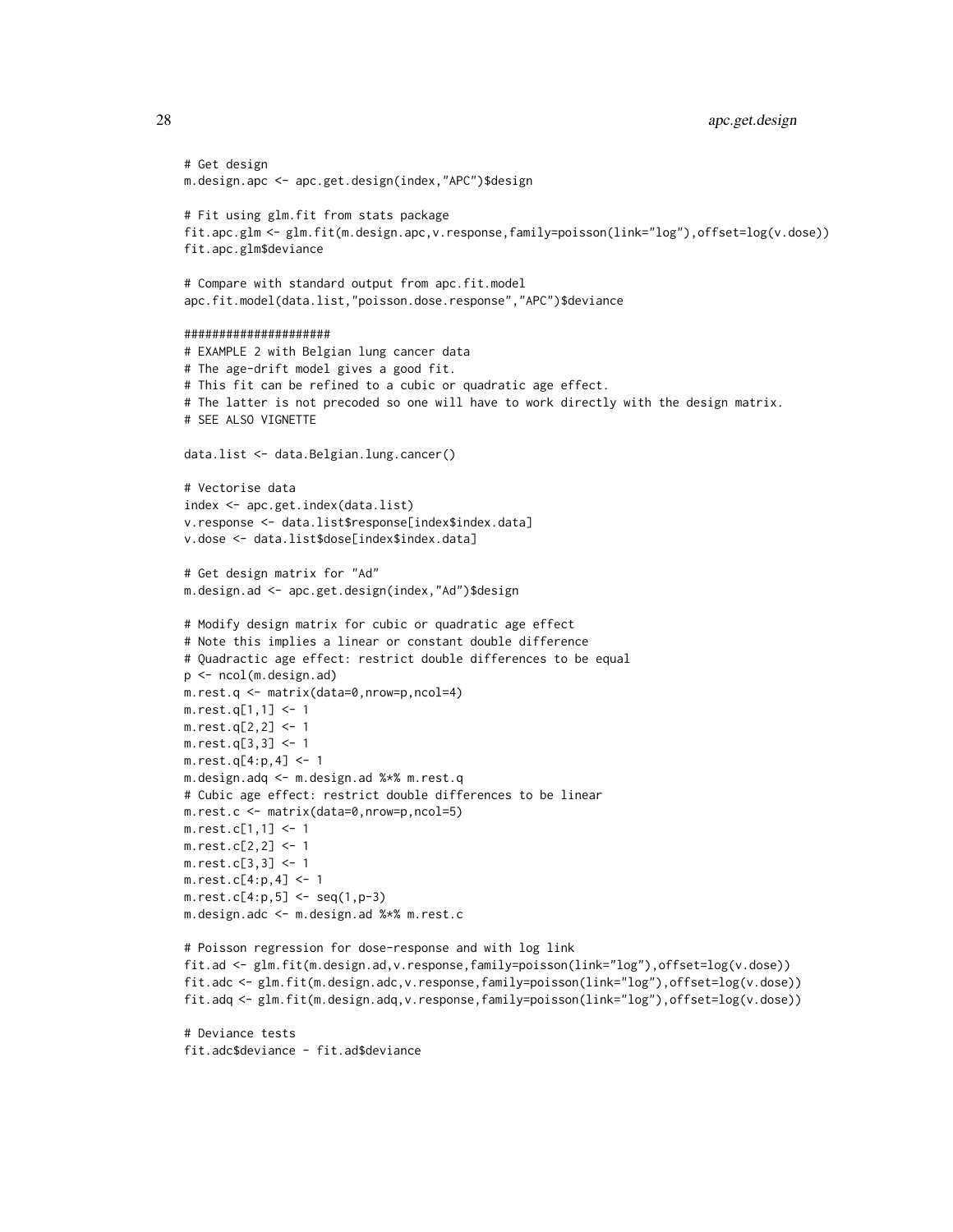## <span id="page-28-0"></span>apc.get.index 29

```
fit.adq$deviance - fit.ad$deviance
# Degrees of freedom
ncol(m.design.ad) - ncol(m.design.adc)
ncol(m.design.ad) - ncol(m.design.adq)
```
<span id="page-28-1"></span>apc.get.index *Get indices for mapping data into trapezoid formation*

## Description

This function does the internal book keeping between the original data format and the trapezoid format. It creates index matrices to transform data between original format, trapezoid format and a vector, as well as values to keep track of the labels for the time scales.

The generalized trapezoids are introduced in Kuang, Nielsen and Nielsen (2008), see also Nielsen (2014).

#### Usage

```
apc.get.index(apc.data.list)
```
## Arguments

[apc.data.list](#page-6-1) See apc.data.list for a description of the format

## Value

A list containing the following values.

| response    | Matrix. An argument                                                                                                                                              |
|-------------|------------------------------------------------------------------------------------------------------------------------------------------------------------------|
| dose        | Matrix or NULL. An argument                                                                                                                                      |
| data.format | Character. An argument                                                                                                                                           |
| unit        | Numeric. An argument.                                                                                                                                            |
| data.xmax   | Numeric. Number of rows of response matrix.                                                                                                                      |
| data.ymax   | Numeric. Number of columns of response matrix.                                                                                                                   |
| data.xlab   | Character. Label for row index of response matrix. Derived from data. format.                                                                                    |
| data.ylab   | Character. Label for column index of response matrix. Derived from data. format.                                                                                 |
| data.xlab1  | Numeric. Year for smallest row index of response matrix.                                                                                                         |
| data.ylab1  | Numeric. Year for smallest column index of response matrix.                                                                                                      |
| n.data      | Numeric. Number of observations.                                                                                                                                 |
| index.data  | Matrix of dimension n.datax2. Index pairs for observations in the original<br>coordinate system as given by data. format. Same order as in index. trap.          |
| index.trap  | Matrix of dimension n.datax2. Index pairs for observations in an age/cohort<br>system. Hence the coordinates of a trapezoid matrix. Same order as in index.data. |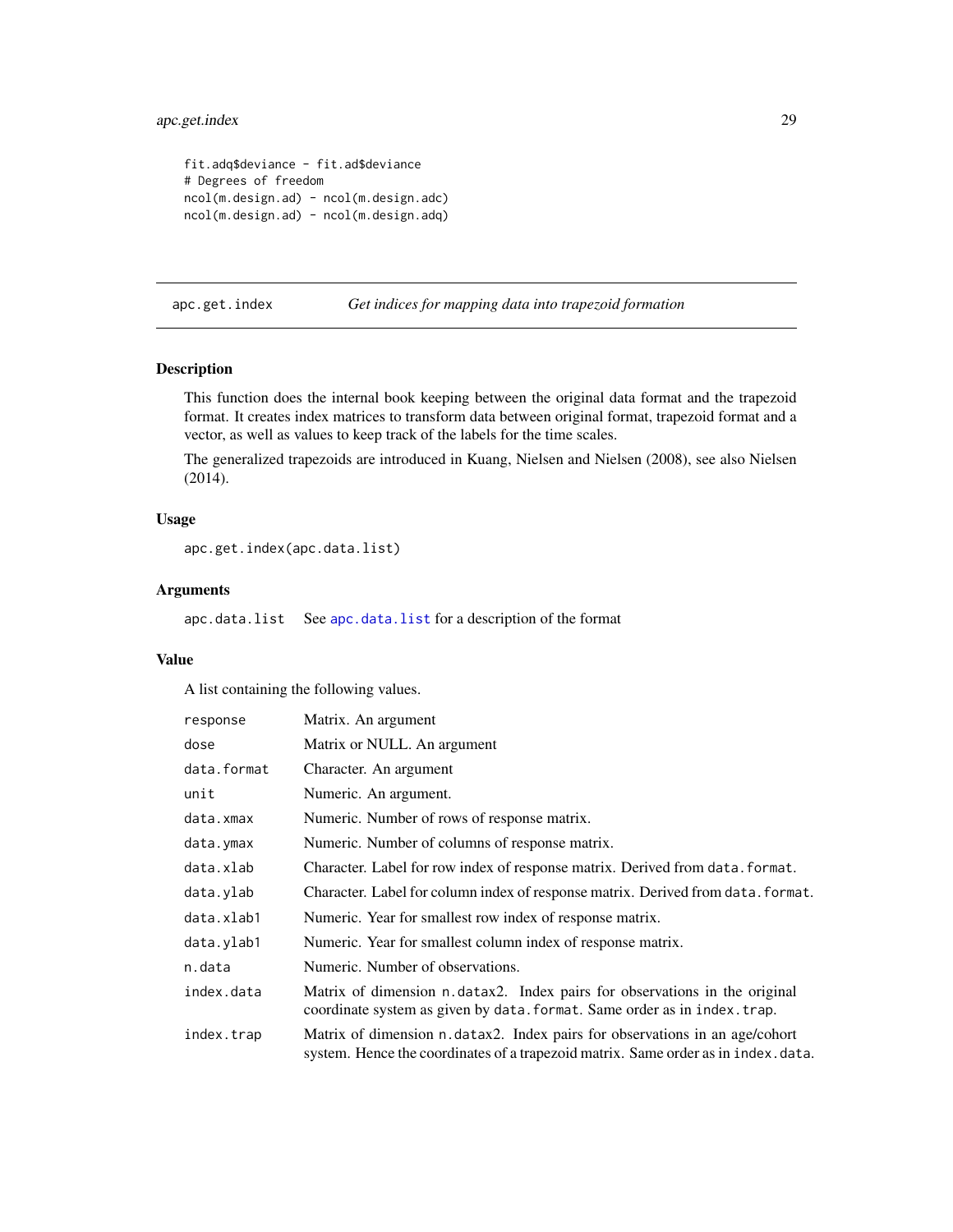| age.max  | Numeric. Number of age groups.                                                                                                 |
|----------|--------------------------------------------------------------------------------------------------------------------------------|
| per.max  | Numeric. Number of period groups.                                                                                              |
| coh.max  | Numeric. Number of cohort groups.                                                                                              |
| per.zero | Numeric. Anchor for period index, so that period starts from per . zero+1.                                                     |
| per.odd  | Logic. TRUE if per zero is odd.                                                                                                |
| U        | Numeric. Integer value of (per.zero+3)/2.                                                                                      |
| age1     | Numeric. Year for smallest age index. Derived for data.format="CP", "PC",<br>otherwise an argument.                            |
| per1     | Numeric. Year for smallest period index. Derived for data.format="AC","CA","CL","CL.vector.by.row","<br>otherwise an argument. |
| coh1     | Numeric. Year for smallest cohort index. Derived for data.format="AP", "PA",<br>otherwise an argument.                         |

## Author(s)

Bent Nielsen <bent.nielsen@nuffield.ox.ac.uk> 31 Mar 2015

## References

Kuang, D., Nielsen, B. and Nielsen, J.P. (2008) Identification of the age-period-cohort model and the extended chain ladder model. Biometrika 95, 979-986. *Download*: [Article;](http://biomet.oxfordjournals.org/cgi/reprint/95/4/979) Earlier version [Nuffield DP.](http://www.nuffield.ox.ac.uk/economics/papers/2007/w5/KuangNielsenNielsen07.pdf)

Nielsen, B. (2014) Deviance analysis of age-period-cohort models. [Nuffield DP.](http://www.nuffield.ox.ac.uk/economics/papers/2014/apc_deviance.pdf)

## Examples

```
################
# Artificial data
###############
# Artificial data
# Generate a 3x5 matrix and make arbitrary decisions for rest
```

```
response <- matrix(data=seq(1:15),nrow=3,ncol=5)
data.list <- list(response=response,dose=NULL,data.format="AP",
age1=25,per1=1955,coh1=NULL,
unit=5,per.zero=NULL,per.max=NULL,time.adjust=0)
apc.get.index(data.list)
```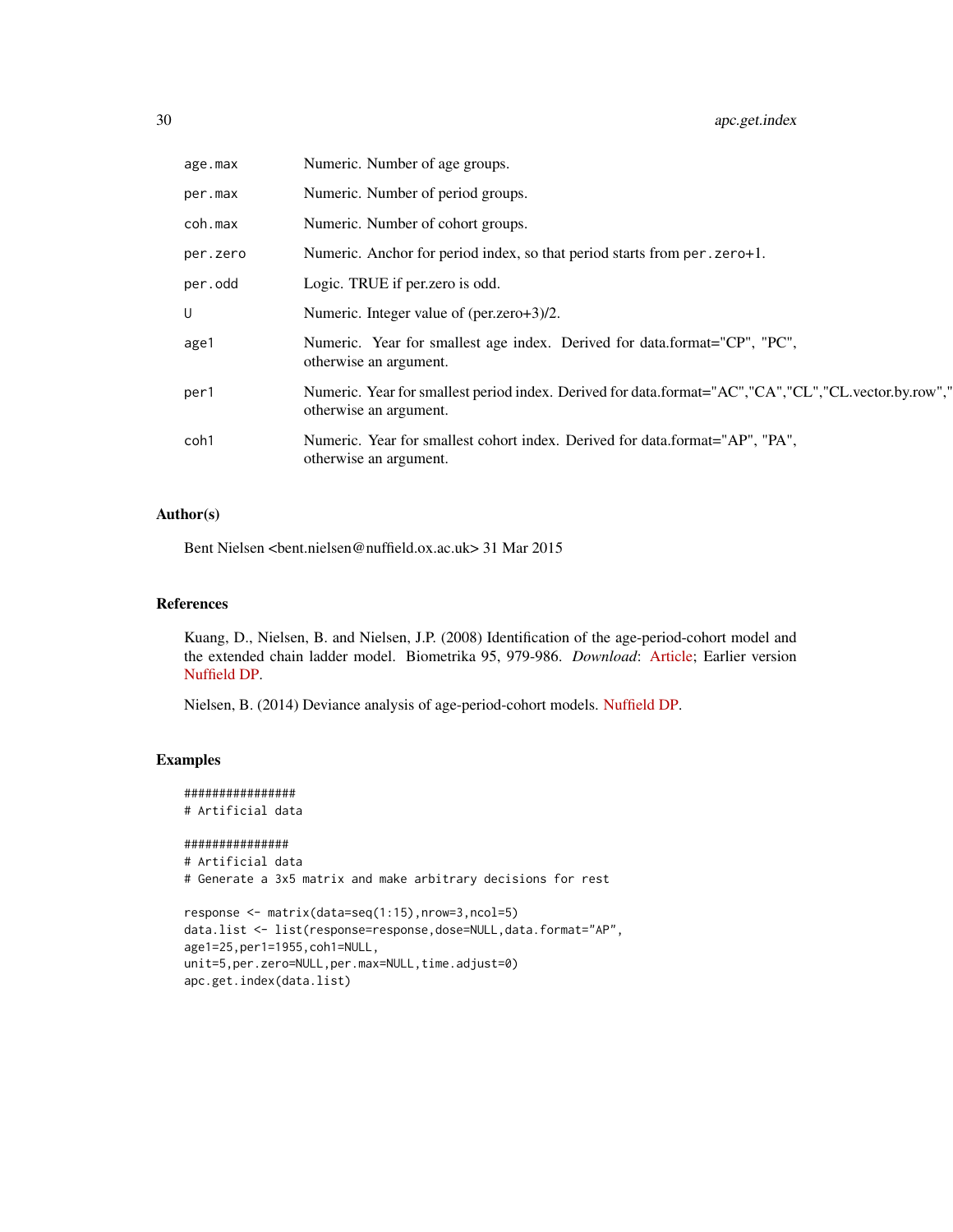<span id="page-30-1"></span><span id="page-30-0"></span>

## Description

Computes ad hoc identified time effects.

#### Usage

apc.identify(apc.fit.model)

#### Arguments

[apc.fit.model](#page-13-2) List. See apc.fit.model for a description of the format.

#### Details

Forms ad hoc identified time effects from the canonical parameter. These are used either indirectly by [apc.plot.fit](#page-42-1) or they are computed directly with this command.

The ad hoc identifications are based on Nielsen (2014b). For details see also the [vignette](http://users.ox.ac.uk/~nuff0078/apc/index.htm) [Identifi](http://users.ox.ac.uk/~nuff0078/apc/vignettes/Identification.pdf)[cation.pdf](http://users.ox.ac.uk/~nuff0078/apc/vignettes/Identification.pdf) or in the notes below.

For model designs of any type two ad hoc identified time effects.

(1) The type "sum.sum" (same as "ss.dd") gives double sums anchored in the middle of the first period diagonal.

(2) The type "detrend" gives double sums that start in zero and end in zero.

For model designs with only two time effects, that is "AC", "AP", "PC" there is a further ad hoc identification.

(3) The type "demean" gives single sums of single differences. Derived from "detrend" where the linear trends are attributed to the double sums of double differences. Level unchanged.

(4) The type "dif" gives the single differences derived from "demean". Could also have been chosen as canonical parametrisation for these models.

#### Value

| index.age.max | Vector. Indices for age parameters when using coefficients.ssdd or coefficients.detrend.<br>The length is two longer that that of apc. model. fit \$index. age if model. design<br>is "APC. NULL if age double differences are not estimated.   |
|---------------|-------------------------------------------------------------------------------------------------------------------------------------------------------------------------------------------------------------------------------------------------|
| index.per.max | Vector. Indices for period parameters when using coefficients ssdd or coeffi-<br>cients.detrend. The length is two longer that that of apc.model.fit\$index.per<br>if model design is "APC. NULL if age double differences are not estimated.   |
| index.coh.max | Vector. Indices for cohort parameters when using coefficients ssdd or coeffi-<br>cients.detrend. The length is two longer that that of apc.model. fittlindex.coh<br>if model. design is "APC. NULL if age double differences are not estimated. |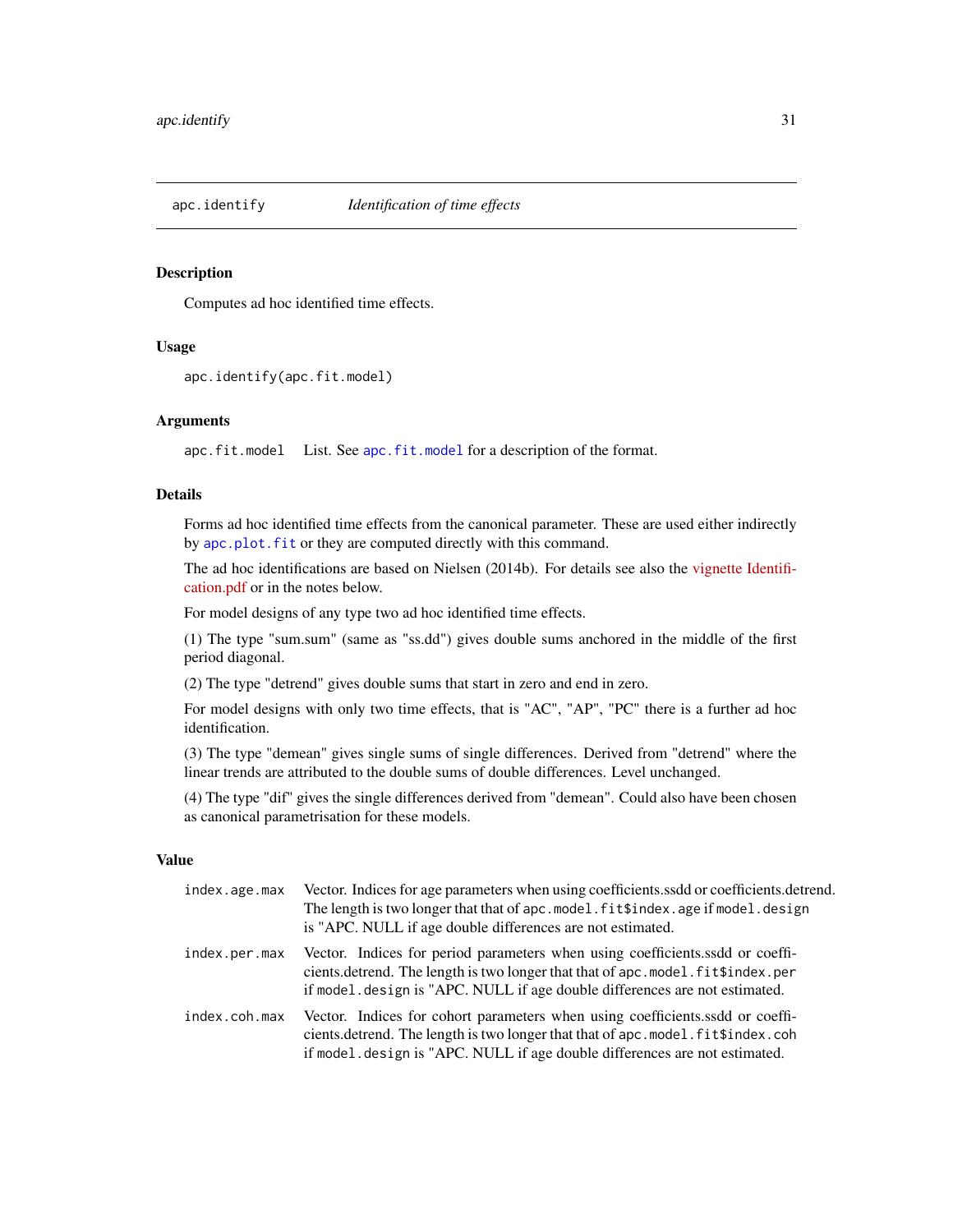| dates.max            | Vector. Indicates the dates for the parameters when using coefficients.ssdd or co-<br>efficients.detrend. The length is six longer that that of apc.model.fit\$index.coh<br>if model.design is "APC.                                                                                   |
|----------------------|----------------------------------------------------------------------------------------------------------------------------------------------------------------------------------------------------------------------------------------------------------------------------------------|
| index.age.sub        | * Vector. Indices for age parameters when using coefficients.demean. The<br>length is two longer that that of apc.model.fit\$index.age if model.design<br>is "APC. NULL if age double differences are not estimated.                                                                   |
| index.per.sub        | * Vector. Indices for period parameters when using coefficients.demean. The<br>length is two longer that that of apc.model.fit\$index.per if model.design<br>is "APC. NULL if age double differences are not estimated.                                                                |
| index.coh.sub        | * Vector. Indices for cohort parameters when using coefficients.demean. The<br>length is two longer that that of apc.model.fit\$index.coh if model.design<br>is "APC. NULL if age double differences are not estimated.                                                                |
| dates.sub            | * Vector. Indicates the dates for the parameters when using coefficients.demean.<br>The length is six longer that that of apc.model.fit\$index.cohif model.design<br>is "APC.                                                                                                          |
| index.age.dif        | * Vector. Indices for age parameters when using coefficients.dif. The length is<br>one longer that that of apc.model.fit\$index.age if model.design is "APC.<br>NULL if age double differences are not estimated.                                                                      |
| index.per.dif        | * Vector. Indices for period parameters when using coefficients.dif. The length<br>is one longer that that of apc.model.fit\$index.per if model.design is "APC.<br>NULL if age double differences are not estimated.                                                                   |
| index.coh.dif        | * Vector. Indices for cohort parameters when using coefficients dif. The length<br>is one longer that that of apc.model.fit\$index.cohif model.design is "APC.<br>NULL if age double differences are not estimated.                                                                    |
| dates.dif            | * Vector. Indicates the dates for the parameters when using coefficients.dif. The<br>length is three longer that that of apc.model.fit\$index.coh if model.design<br>is "APC.                                                                                                          |
| coefficients.ssdd    |                                                                                                                                                                                                                                                                                        |
|                      | Matrix. Coefficients of the double sum of double differences. Normalised to be<br>zero at two values chosen so age=cohort and period is at the minimal value. For<br>each parameter is reported coefficient, standard deviation, z-value, which is the<br>ratio of those, and p-value. |
| covariance.ssdd      |                                                                                                                                                                                                                                                                                        |
|                      | Matrix. Estimated covariance matrix for double sums.                                                                                                                                                                                                                                   |
| coefficients.detrend | Matrix. Coefficients of the double sum of double differences. Normalised to be<br>zero for first and last value. For each parameter is reported coefficient, standard<br>deviation, z-value, which is the ratio of those, and p-value.                                                 |
| covariance.detrend   |                                                                                                                                                                                                                                                                                        |
|                      | Matrix. Estimated covariance matrix for detrended double sums.                                                                                                                                                                                                                         |
| coefficients.demean  |                                                                                                                                                                                                                                                                                        |
|                      | * Matrix. Coefficients of the sum of differences. Normalised to be zero for<br>first value. Does not apply is design is "APC" For each parameter is reported<br>coefficient, standard deviation, z-value, which is the ratio of those, and p-value.                                    |
| covariance.demean    | * Matrix. Estimated covariance matrix for demeaned sums.                                                                                                                                                                                                                               |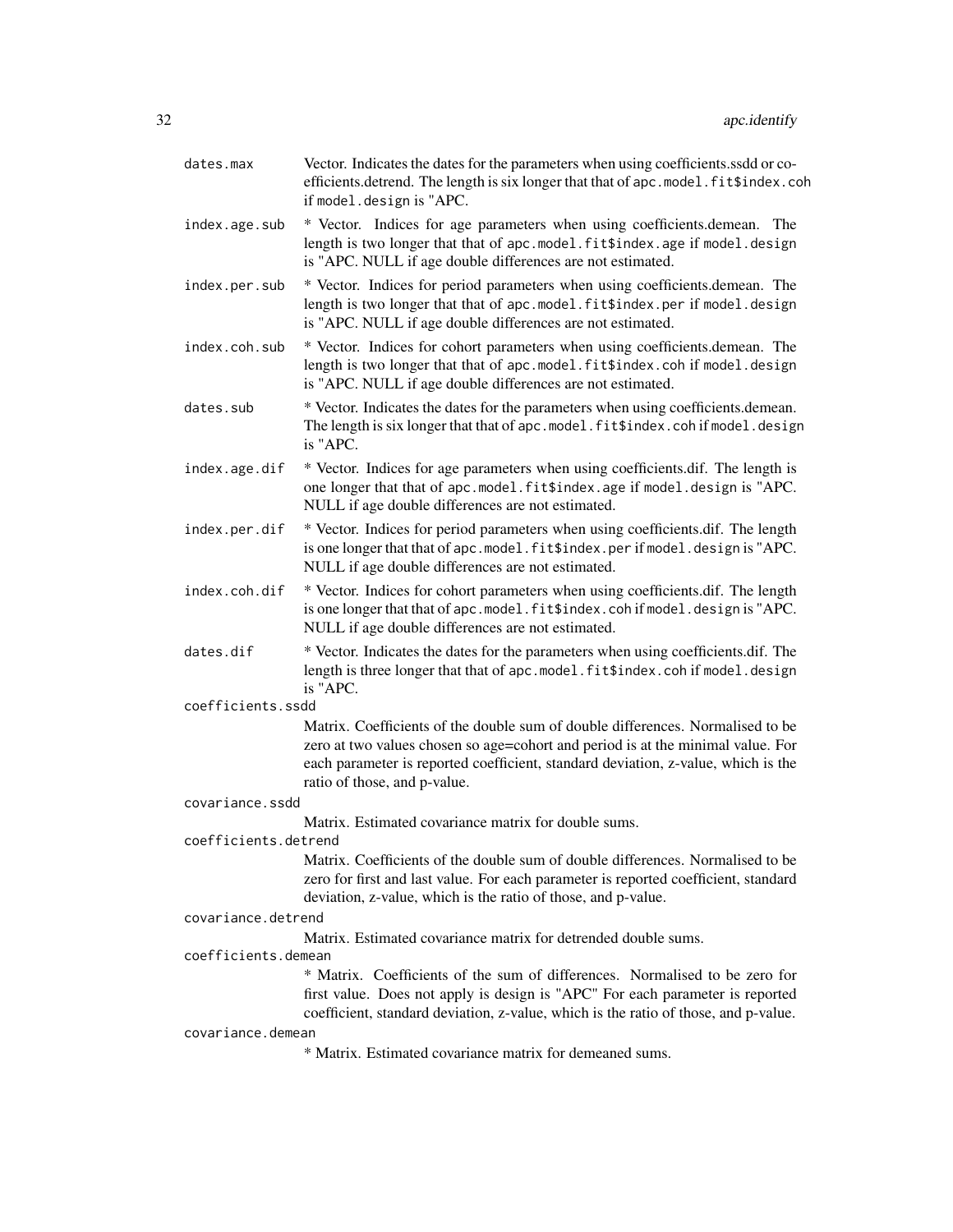#### apc.identify 33

coefficients.dif

\* Matrix. Coefficients of the differences. Does not apply is design is "APC" For each parameter is reported coefficient, standard deviation, z-value, which is the ratio of those, and p-value.

#### covariance.dif

\* Matrix. Estimated covariance matrix for differences.

#### **Note**

\* indicates that values only implemented for designs "AC", "AP", "PC".

The differences are not identified for design "APC". An arbitrary level can be moved between differences for age, period and cohort.

The differences are not identified for designs "Ad", "Pd", "Cd". These models have two linear trends and one set of double differences. In the model "Ad", as an example, one linear trend will be associated with age, but it is arbitrary whether the second linear trend should be associated with period or cohort. The slope of the age trend will depend on that arbitrary choice. In turn the level of the age differences will be arbitrary.

(1) The type "sum.sum" (same as "ss.dd") gives double sums anchored to be zero in the three points where age=cohort=U, age=U+1,cohort=U age=U,cohort=U+1 with apc.fit.model\$U and where U is the integer value of (per.zero+3)/2 This corresponds to the representation in Nielsen (2014b). The linear plane is parametrised in terms of a level, which is the value of the predictor at age=cohort=U; an age slope, which is the difference of the values of the predictor at age=U+1,cohort=U and age=cohort=U; an cohort slope, which is the difference of the values of the predictor at age=U,cohort=U+1 and age=cohort=U.

(2) The type "detrend" gives double sums that start in zero and end in zero. The linear plane is parametrised in terms of a level, which is the value of the predictor at age=cohort=1, which is usually outside the index set for the data; while age and cohort slopes are adjusted for the ad hoc identification of the time effects.

#### Author(s)

Bent Nielsen <bent.nielsen@nuffield.ox.ac.uk> 12 Apr 2015

## References

Kuang, D., Nielsen, B. and Nielsen, J.P. (2008) Identification of the age-period-cohort model and the extended chain ladder model. Biometrika 95, 979-986. *Download*: [Article;](http://biomet.oxfordjournals.org/cgi/reprint/95/4/979) Earlier version [Nuffield DP.](http://www.nuffield.ox.ac.uk/economics/papers/2007/w5/KuangNielsenNielsen07.pdf)

Nielsen, B. (2014b) Deviance analysis of age-period-cohort models. Work in progress.

## See Also

The [vignette](http://users.ox.ac.uk/~nuff0078/apc/index.htm) [Identification.pdf.](http://users.ox.ac.uk/~nuff0078/apc/vignettes/Identification.pdf)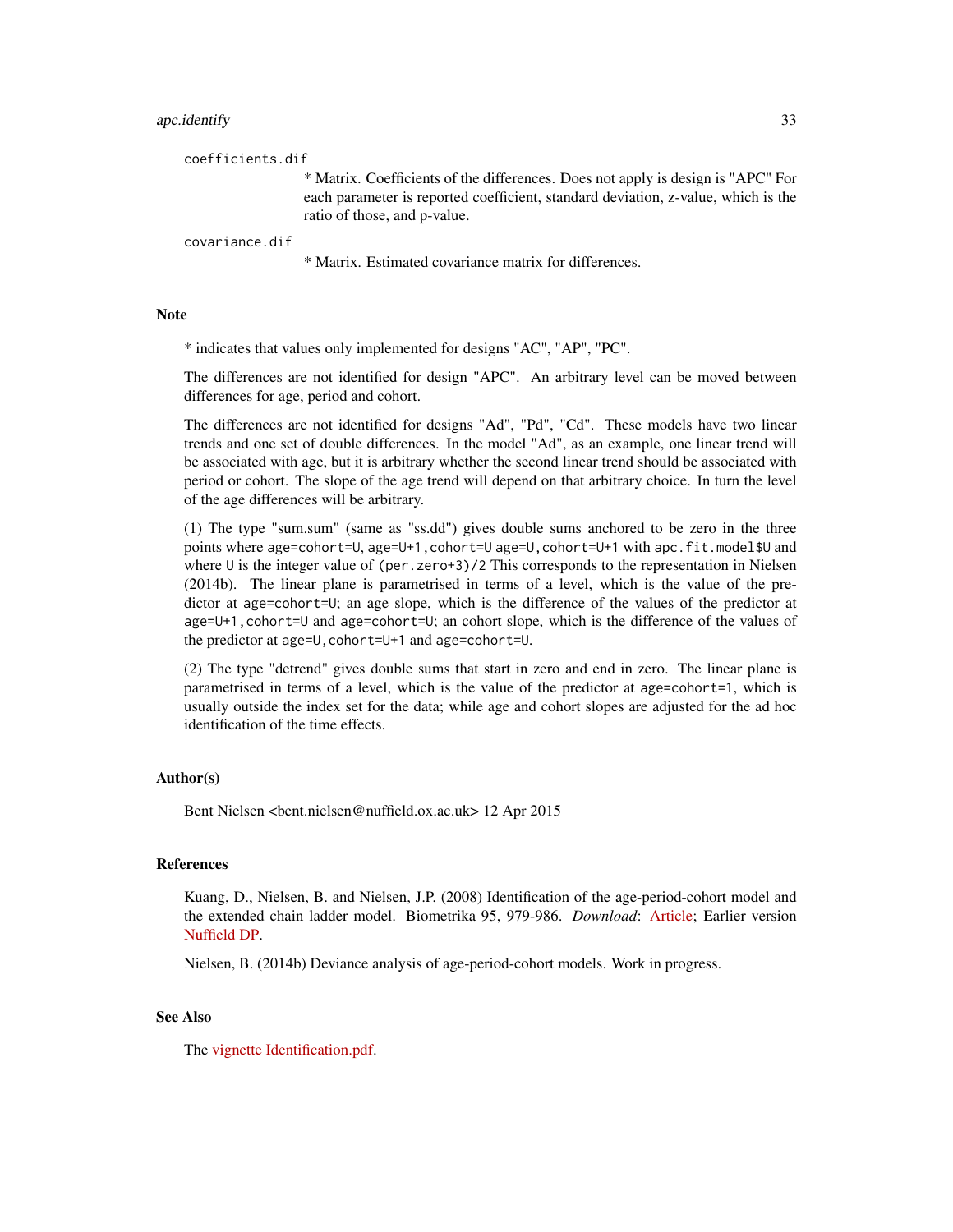## Examples

```
########################
# Belgian lung cancer
# first an example with APC design, note that demean and dif not defined.
data.list <- data.Belgian.lung.cancer()
fit.apc <- apc.fit.model(data.list,"poisson.dose.response","APC")
fit.apc$coefficients.canonical
id.apc <- apc.identify(fit.apc)
id.apc$coefficients.ssdd
id.apc$coefficients.detrend
id.apc$coefficients.demean
id.apc$coefficients.dif
fit.ap <- apc.fit.model(data.list,"poisson.dose.response","AP")
fit.ap$coefficients.canonical
id.ap <- apc.identify(fit.ap)
id.ap$coefficients.ssdd
id.ap$coefficients.detrend
id.ap$coefficients.demean
id.ap$coefficients.dif
```
<span id="page-33-1"></span>apc.plot.data.all *Make all descriptive plots.*

## Description

Plots data sums using [apc.plot.data.sums](#page-37-1). Sparsity plots of data using [apc.plot.data.sparsity](#page-36-1). Plots data using all combinations of two time scales using [apc.plot.data.within](#page-39-1). Level plots of data using [apc.plot.data.level](#page-34-1). The latter plot is done for responses and if applicable also for doses and mortality rates.

#### Usage

```
apc.plot.data.all(apc.data.list,log ="y",rotate=FALSE)
```
#### Arguments

|        | $apc.data.list$ List. See apc. data. list for a description of the format.                                                                        |
|--------|---------------------------------------------------------------------------------------------------------------------------------------------------|
| log    | Optional plot argument. Character. "y" if y-scale is logarithmic, otherwise "".<br>Default is "y".                                                |
| rotate | Optional. Logical. If TRUE rotates apc. plot. data. level 90 degrees clock-<br>wise (or anti-clockwise if data.format is "CL"). Default is FALSE. |

<span id="page-33-0"></span>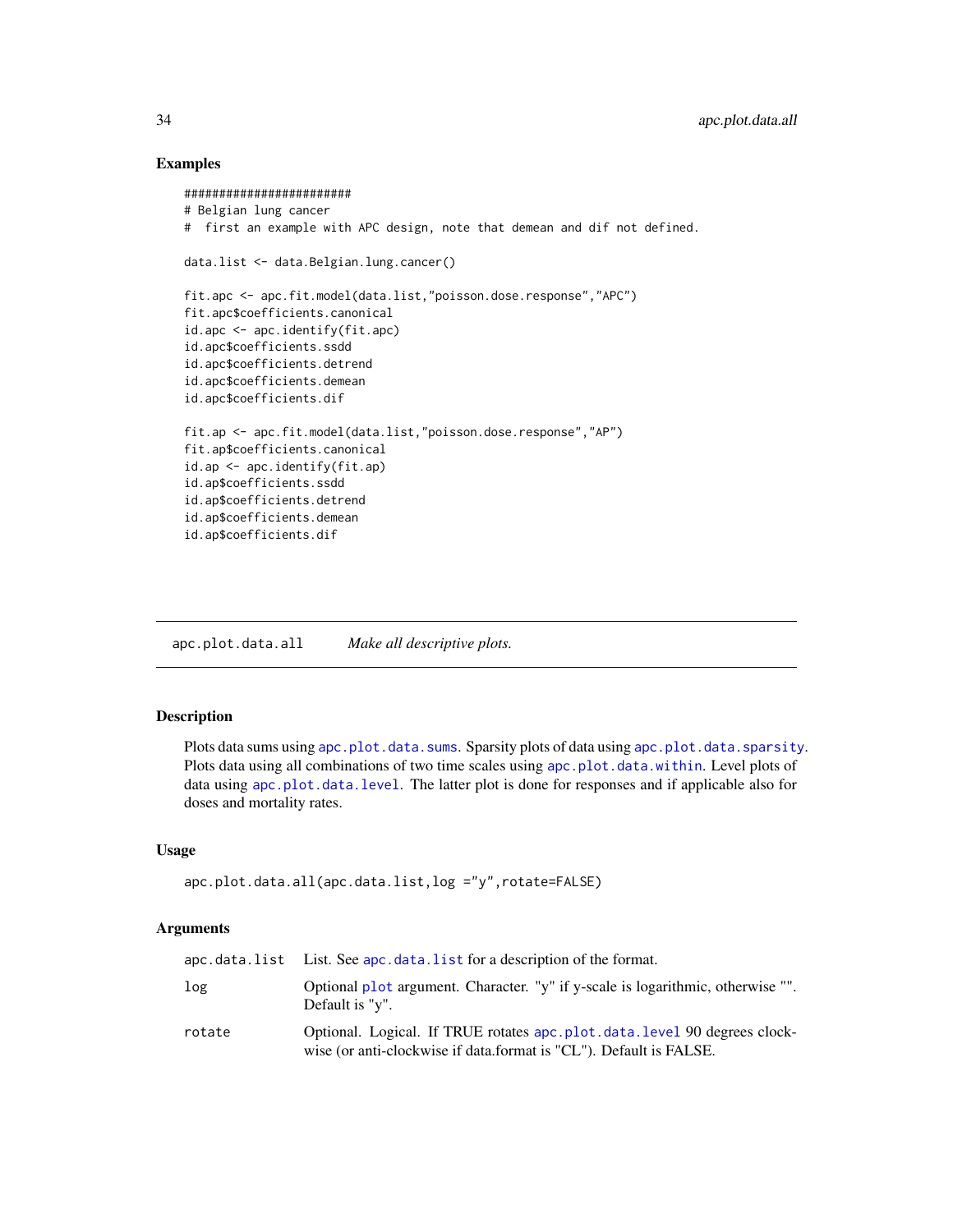#### <span id="page-34-0"></span>Warning

A warning is produced if dimension is not divisible by thin, so that one group is smaller than other groups.

## Author(s)

Bent Nielsen <bent.nielsen@nuffield.ox.ac.uk> 25 Apr 2015

## See Also

The example below uses Italian bladder cancer data, see [data.Italian.bladder.cancer](#page-55-1)

#### Examples

```
#####################
# EXAMPLE with artificial data
# generate a 3x4 matrix in "AP" data.format with the numbers 1..12
m.data <- matrix(data=seq(length.out=12),nrow=3,ncol=4)
m.data
data.list <- apc.data.list(m.data,"AP")
apc.plot.data.all(data.list,log="")
#####################
# EXAMPLE with Italian bladder cancer data
# get data list, then make all descriptive plots.
# Note that warnings are given in relation to the data chosen thinning
# This can be avoided by working with the individual plots, and in particular
# with apc.plot.data.within where the thinning happens.
data.list <- data.Italian.bladder.cancer()
apc.plot.data.all(data.list)
```
<span id="page-34-1"></span>apc.plot.data.level *Level plot of data matrix.*

#### Description

This plot shows level plot of data matrix based on [levelplot](#page-0-0) in the package [lattice](#page-0-0).

#### Usage

```
apc.plot.data.level(apc.data.list,data.type="r",
  rotate=FALSE,apc.index=NULL,
main=NULL,lab=NULL,
contour=FALSE,colorkey=TRUE)
```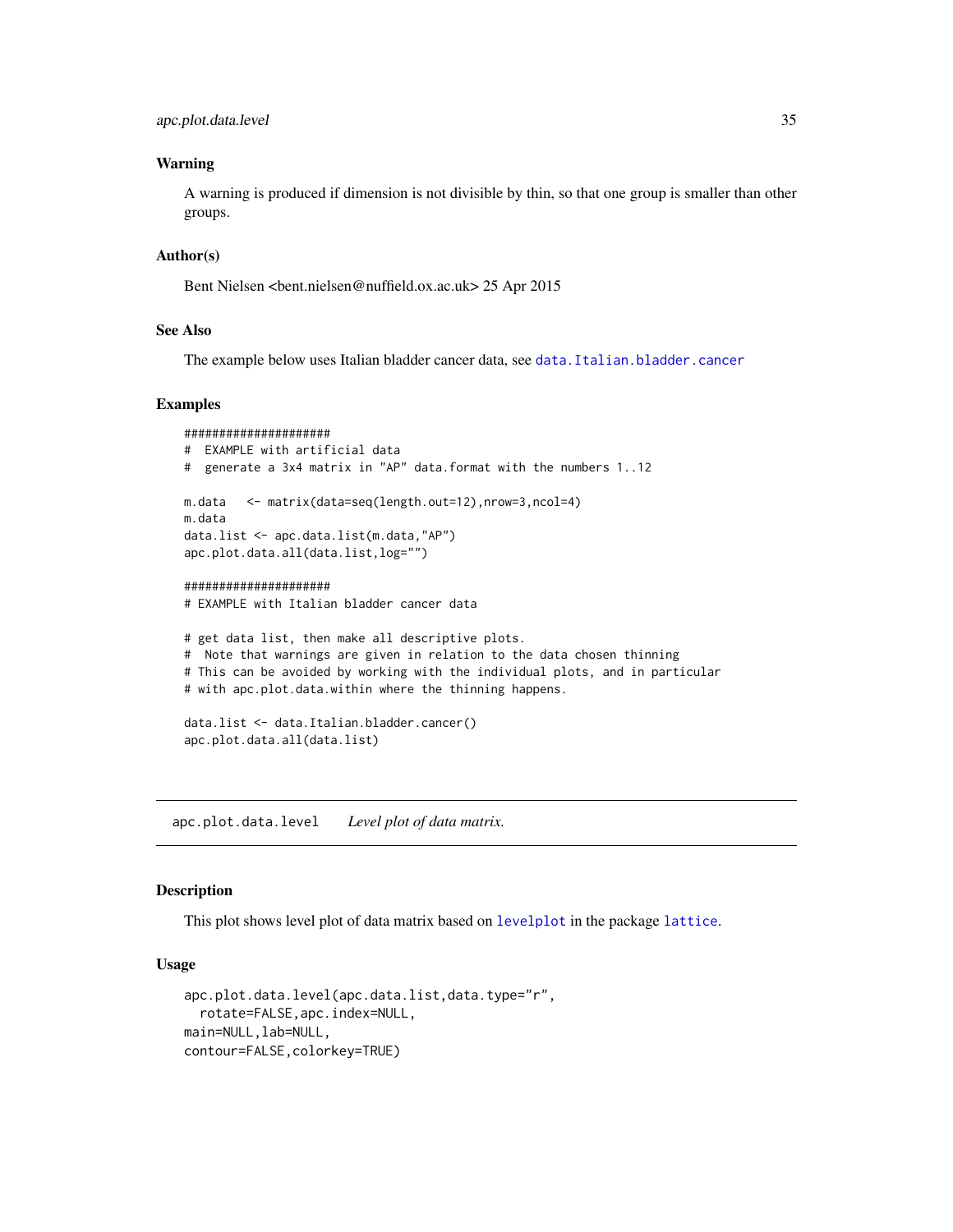#### <span id="page-35-0"></span>Arguments

| apc.data.list | List. See apc. data. list for a description of the format.                                                                                                                                                                                                                                                                                                                                                           |
|---------------|----------------------------------------------------------------------------------------------------------------------------------------------------------------------------------------------------------------------------------------------------------------------------------------------------------------------------------------------------------------------------------------------------------------------|
| data.type     | Optional. Character. "r"="response" / "d"="dose" / "m"="mortality"="rates"<br>if sums are computed for responses/dose/rates, where rates are found through<br>division response/dose. It also takes data types "residual" / "fitted.values" / "lin-<br>ear.predictors" when the argument apc.data.list is the output of the fitting<br>function apc. fit. model, which is an extended apc.data.list. "r" is default. |
| rotate        | Optional. Logical. If TRUE rotates plot 90 degrees clockwise (or anti-clockwise<br>if data.format is "CL"). Default is FALSE.                                                                                                                                                                                                                                                                                        |
| apc.index     | Optional. List. See apc.get.index for a description of the format. If not<br>provided this is computed.                                                                                                                                                                                                                                                                                                              |
| main          | Optional. Character. Main title.                                                                                                                                                                                                                                                                                                                                                                                     |
| lab           | Optional plot parameter. A numerical vector of the form $c(x, y, len)$ which<br>modifies the default way that axes are annotated. The values of x and y give the<br>(approximate) number of tickmarks on the x and y axes. len is not implemented.                                                                                                                                                                   |
| contour       | Optional levelplot (lattice) parameter. Logical. Contour lines drawn if<br>TRUE. Default FALSE.                                                                                                                                                                                                                                                                                                                      |
| colorkey      | Optional levelplot (lattice) parameter. Logical or list. Determines color<br>key. Default TRUE.                                                                                                                                                                                                                                                                                                                      |

#### Author(s)

Bent Nielsen <bent.nielsen@nuffield.ox.ac.uk> 26 Apr 2015

#### See Also

[data.Japanese.breast.cancer](#page-57-1) for information on the data used in the example.

## Examples

```
#####################
# EXAMPLE with Japanese breast cancer data
# Clayton and Shifflers (1987b) use APC design
# Make a data list
# Then plot data.
# Note: No plot appears to have approximately parallel lines.
data.list <- data.Japanese.breast.cancer()
apc.plot.data.level(data.list,"r")
dev.new()
apc.plot.data.level(data.list,"d",contour=TRUE)
# It also works with a single argument, but then a default log scale is used.
# Note that warnings are given in relation to the data chosen thinning
```
apc.plot.data.within(data.list)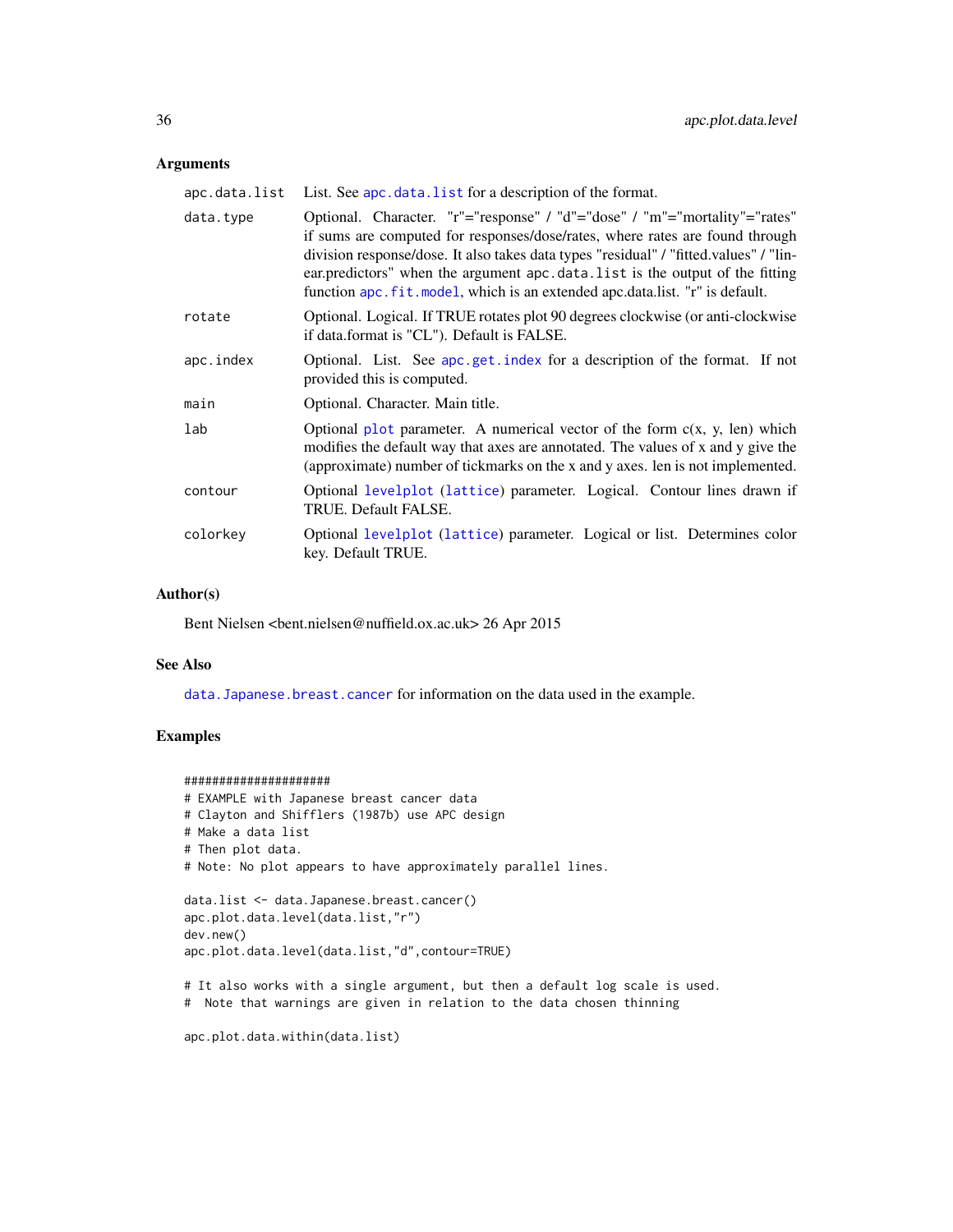<span id="page-36-0"></span>apc.plot.data.sparsity 37

```
#####################
# EXAMPLE with Italian bladder cancer data
# Clayton and Shifflers (1987a) use AC design
# Note: plot of within cohort against age appears to have approximately parallel lines.
# This is Figure 2 in Clayton and Shifflers (1987a)
# Note: plot of within age against cohort appears to have approximately parallel lines.
# Indicates that interpretation should be done carefully.
data.list <- data.Italian.bladder.cancer()
apc.plot.data.within(data.list,"m",1,log="y")
#####################
# EXAMPLE with asbestos data
# Miranda Martinex, Nielsen and Nielsen (2014).
# This is Figure 1d
data.list <- data.asbestos()
```

```
apc.plot.data.within(data.list,type="l",lty=1)
```
<span id="page-36-1"></span>apc.plot.data.sparsity

*This plot shows heat map of the sparsity of a data matrix.*

#### Description

The plot shows where the data matrix is sparse.

## Usage

```
apc.plot.data.sparsity(apc.data.list,
data.type="a",apc.index=NULL,
sparsity.limits=c(1,2),
cex=NULL,pch=15,
main.outer=NULL)
```
## Arguments

|                 | apc.data.list List. See apc.data.list for a description of the format.                                                                                                                                                                                     |
|-----------------|------------------------------------------------------------------------------------------------------------------------------------------------------------------------------------------------------------------------------------------------------------|
| data.type       | Optional. Character. "r"/"d"/"m" if sums are computed for responses/dose/all.<br>"r" is default.                                                                                                                                                           |
| apc.index       | Optional. List. See apc.get.index for a description of the format. If not<br>provided this is computed.                                                                                                                                                    |
| sparsity.limits |                                                                                                                                                                                                                                                            |
|                 | Optional. vector with two values in increasing order. Default is $c(1,2)$ . The<br>sparsity plot is a heat map with three colours: black if the observation is smaller<br>than first index (default 1), grey if the observation is smaller than the second |

index (default 2) and otherwise white.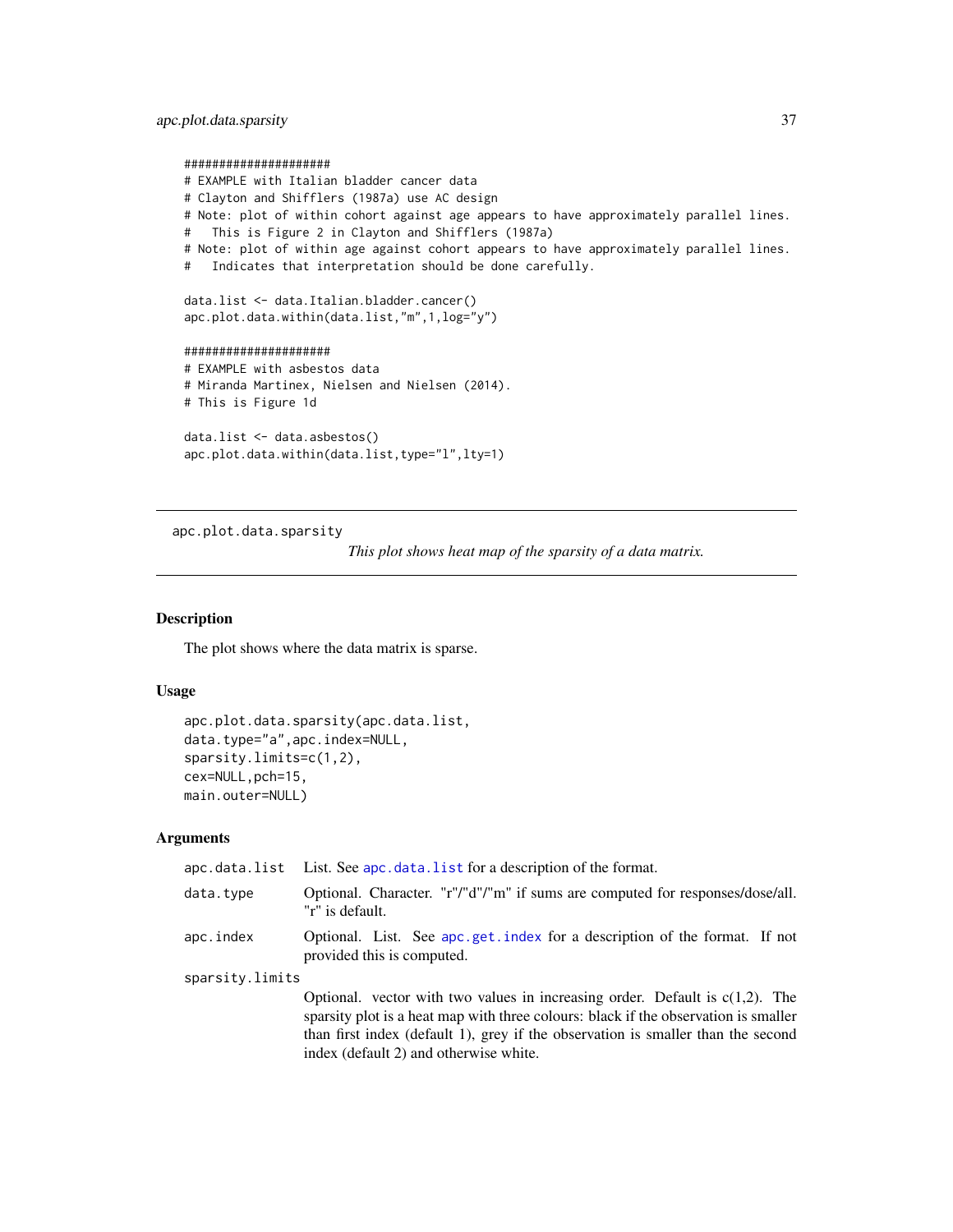<span id="page-37-0"></span>

| cex        | Optional plot argument. A numerical value giving the amount by which plot-<br>ting text and symbols should be magnified. Default is NULL in which case<br>program chooses.                            |
|------------|-------------------------------------------------------------------------------------------------------------------------------------------------------------------------------------------------------|
| pch        | Optional. vector with two values. Either integers specifying a symbol or charac-<br>ters. See points for possible values and their interpretation. Default is $c(15,15)$ ,<br>which is filled square. |
| main.outer | Optional. Character. Main title for plot, to be shown in outer margin. Default is<br>NULL, in which case a title is generated internally.                                                             |

#### Details

The default values is used to highlight where a matrix of counts has values of zero and one. Estimation can be very noise in those areas.

## Author(s)

Bent Nielsen <bent.nielsen@nuffield.ox.ac.uk> 25 Apr 2015

## See Also

The example below uses asbestos data, see [data.asbestos](#page-52-1)

#### Examples

```
#####################
# EXAMPLE with artificial data
# generate a 3x4 matrix in "AP" data.format with the numbers 1..12
m.data <- matrix(data=seq(length.out=12),nrow=3,ncol=4)
m.data
data.list <- apc.data.list(m.data,"AP")
apc.plot.data.sparsity(data.list)
#####################
# EXAMPLE with Japanese breast cancer data
```

```
# get data list, then make sparsity plots.
```

```
data.list <- data.asbestos()
apc.plot.data.sparsity(data.list)
```
<span id="page-37-1"></span>apc.plot.data.sums *This plot shows sums of data matrix by age, period or cohort.*

## Description

Produces plots showing age, period and cohort sums. As a default this is done both for responses and dose, giving a total of six plots.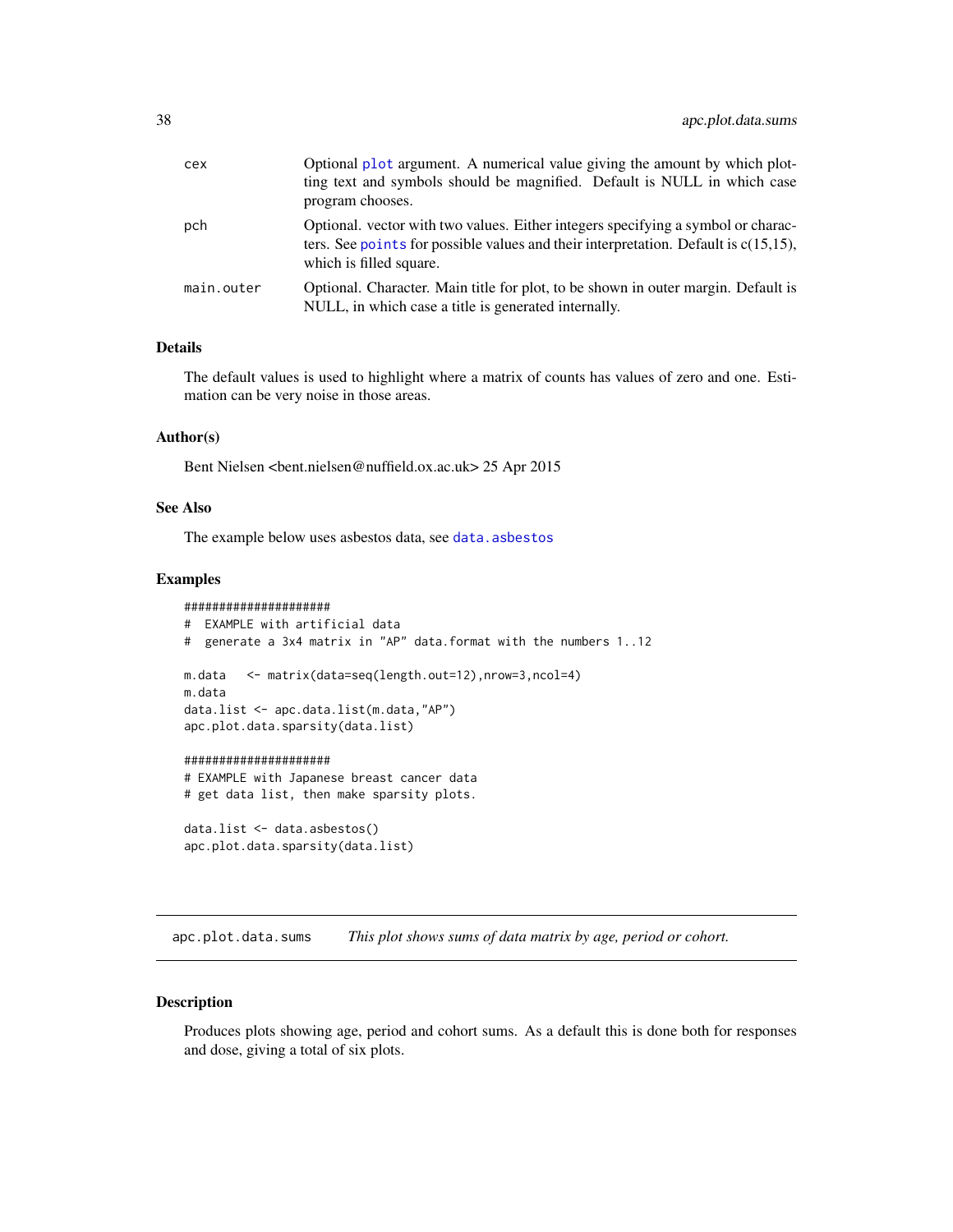## <span id="page-38-0"></span>Usage

```
apc.plot.data.sums(apc.data.list,
data.type="a",apc.index=NULL,
type="o",log="",main.outer=NULL,main.sub=NULL)
```
## Arguments

| apc.data.list | List. See apc. data. list for a description of the format.                                                                                                        |
|---------------|-------------------------------------------------------------------------------------------------------------------------------------------------------------------|
| data.type     | Optional. Character. "r","d","m","a" if sums are computed for responses, dose,<br>(mortality rates), all. Rates are computed as responses/doses. Default is "a".  |
| apc.index     | Optional. List. See apc.get.index for a description of the format. If not<br>provided this is computed.                                                           |
| type          | Optional plot argument. Character. "o" if overlaid points and lines. "I" if lines.<br>"p" if points. Default is "o".                                              |
| log           | Optional plot argument. Character. "y" if y-scale is logarithmic, otherwise "".<br>Default is "".                                                                 |
| main.outer    | Optional. Character. Main title for plot, to be shown in outer margin. Default is<br>NULL, in which case a title is generated internally.                         |
| main.sub      | Optional. Titles for sub plots. Use with data.type "r","d","m". For data.type "a"<br>use default. Default is NULL, in which case a title is generated internally. |

## Details

The data sums are computed using [apc.data.sums](#page-12-1). Then plotted as requested.

#### Note

Use [apc.data.sums](#page-12-1) if numerical values needed.

## Author(s)

Bent Nielsen <bent.nielsen@nuffield.ox.ac.uk> 15 Dec 2013

## References

Martinez Miranda, M.D., Nielsen, B. and Nielsen, J.P. (2013) Inference and forecasting in the ageperiod-cohort model with unknown exposure with an application to mesothelioma mortality. To appear in *Journal of the Royal Statistical Society* A. *Download*: [Nuffield DP.](http://www.nuffield.ox.ac.uk/economics/papers/2013/Asbestos8mar13.pdf)

## See Also

The example below uses Japanese breast cancer data, see [data.Japanese.breast.cancer](#page-57-1)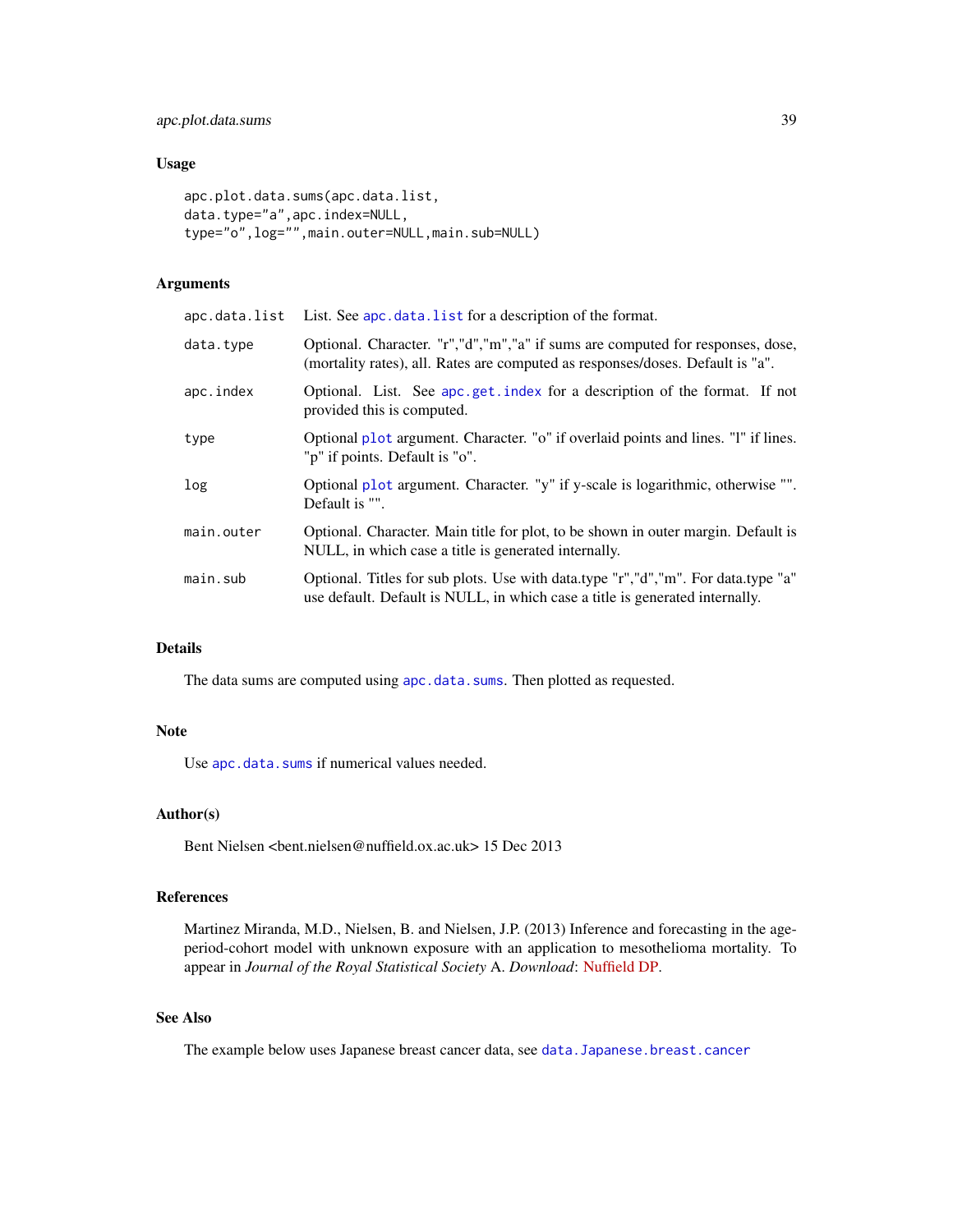#### Examples

```
#####################
# EXAMPLE with artificial data
# Generate a 3x4 matrix in "AP" data.format with the numbers 1..12
# Then make a data list
# Then plot data sums.
# Note only 3 plots are made as there are no doses
m.data <- matrix(data=seq(length.out=12),nrow=3,ncol=4)
m.data
data.list <- apc.data.list(m.data,"AP")
apc.plot.data.sums(data.list)
#####################
# EXAMPLE with Japanese breast cancer data
# Make a data list
# Then plot data sums for both responses and doses.
data.list <- data.Japanese.breast.cancer()
apc.plot.data.sums(data.list)
# Or plot data sums for responses only
apc.plot.data.sums(data.list,data.type="r")
#####################
# EXAMPLE with asbestos data
# Miranda Martinex, Nielsen and Nielsen (2013).
# This is Figure 1,a-c
data.list <- data.asbestos()
apc.plot.data.sums(data.list,type="l")
```
<span id="page-39-1"></span>apc.plot.data.within *This plot shows time series of matrix within age, period or cohort.*

#### Description

apc.plot.data.within produces plot showing time series of matrix within age, period or cohort against one of the other two indices. apc.plot.data.within.all.six produces all six plots in one panel plot.

These plots are sometimes used to gauge how many of the age, period, cohort factors are needed: If lines are parallel when dropping one index the corresponding factor may not be needed. In practice these plots should possibly be used with care, see Italian bladder cancer example below.

#### Usage

```
apc.plot.data.within(apc.data.list,
data.type="r",plot.type="awc",
```
<span id="page-39-0"></span>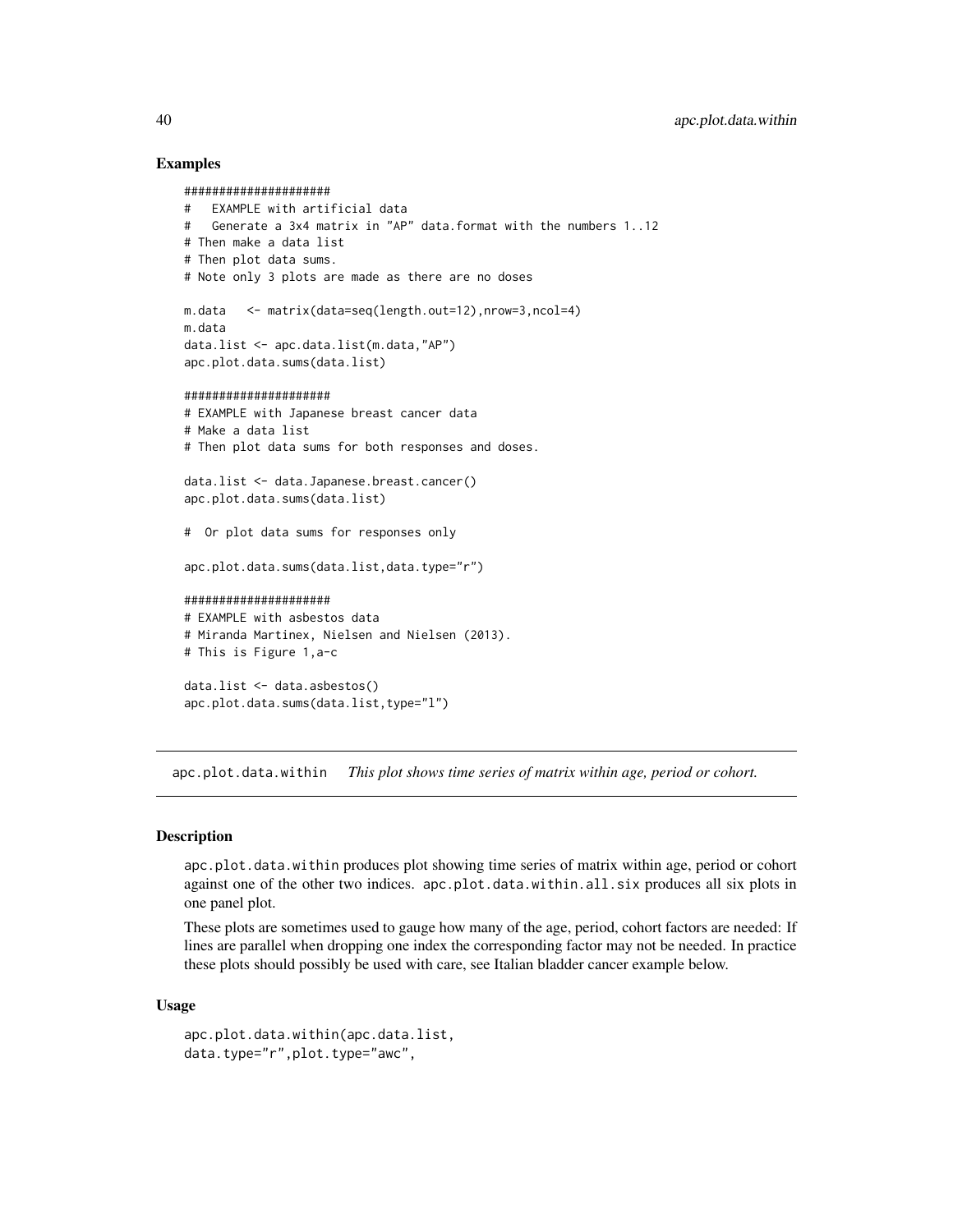## <span id="page-40-0"></span>apc.plot.data.within 41

```
thin=NULL,apc.index=NULL,
ylab=NULL,type="o",log="y",legend=TRUE,
lty=1:5,col=1:6,bty="n",main=NULL,
x="topleft",return=FALSE)
apc.plot.data.within.all.six(apc.data.list,
data.type="r",
thin=NULL,apc.index=NULL,
ylab=NULL,type="o",log="y",legend=TRUE,
lty=1:5,col=1:6,bty="n",main.outer=NULL,
x="topleft")
```
## Arguments

| apc.data.list | List. See apc.data.list for a description of the format.                                                                                                                                                                                                                      |
|---------------|-------------------------------------------------------------------------------------------------------------------------------------------------------------------------------------------------------------------------------------------------------------------------------|
| data.type     | Optional. Character. "r"="response" / "d"="dose" / "m"="mortality"="rates"<br>if sums are computed for responses/dose/rates, where rates are found through<br>division response/dose. "r" is default.                                                                         |
| plot.type     | Optional. "awp", "pwa" "awc", "cwa, "cwp", "pwc": for example: "awp" gives<br>time series in age within each period level: for an AP data-array these are the<br>column sums.                                                                                                 |
| thin          | Optional. Numerical. age/periods/cohorts are grouped in groups of size thin.<br>Default is computed from dimensions of data. A warning is produced if dimen-<br>sion is not divisible by thin, so that one group is smaller than other groups.                                |
| apc.index     | Optional. List. See apc.get.index for a description of the format. If not<br>provided this is computed.                                                                                                                                                                       |
| ylab          | Optional plot argument. Character. Common label for y-axes. Default is "".                                                                                                                                                                                                    |
| type          | Optional plot argument. Character. "o" if overlaid points and lines. "1" if lines.<br>"p" if points. Default is "o".                                                                                                                                                          |
| log           | Optional plot argument. Character. "y" if y-scale is logarithmic, otherwise "".<br>Default is "y"                                                                                                                                                                             |
| legend        | Optional plot argument. Logical. Should legends be drawn? Default is TRUE.                                                                                                                                                                                                    |
| lty           | Optional plot argument. Vector of line types. The first element is for the first<br>column, the second element for the second column, etc., even if lines are not<br>plotted for all columns. Line types will be used cyclically until all plots are<br>drawn. Default is 1:5 |
| col           | Optional plot argument. Vector of colors. The first element is for the first<br>column, the second element for the second column, etc., even if lines are not<br>plotted for all columns. Colors will be used cyclically until all plots are drawn.<br>Default is 1:6.        |
| bty           | Optional plot argument. Character. The type of box to be drawn around the<br>legend. The allowed values are "n" and "o". Default is "n".                                                                                                                                      |
| main          | Optional. Character. Main title for single plot. Default is NULL, in which case<br>a title is generated internally.                                                                                                                                                           |
| main.outer    | Optional. Character. Main title for panel of six plots, to be shown in outer<br>margin. Default is NULL, in which case a title is generated internally.                                                                                                                       |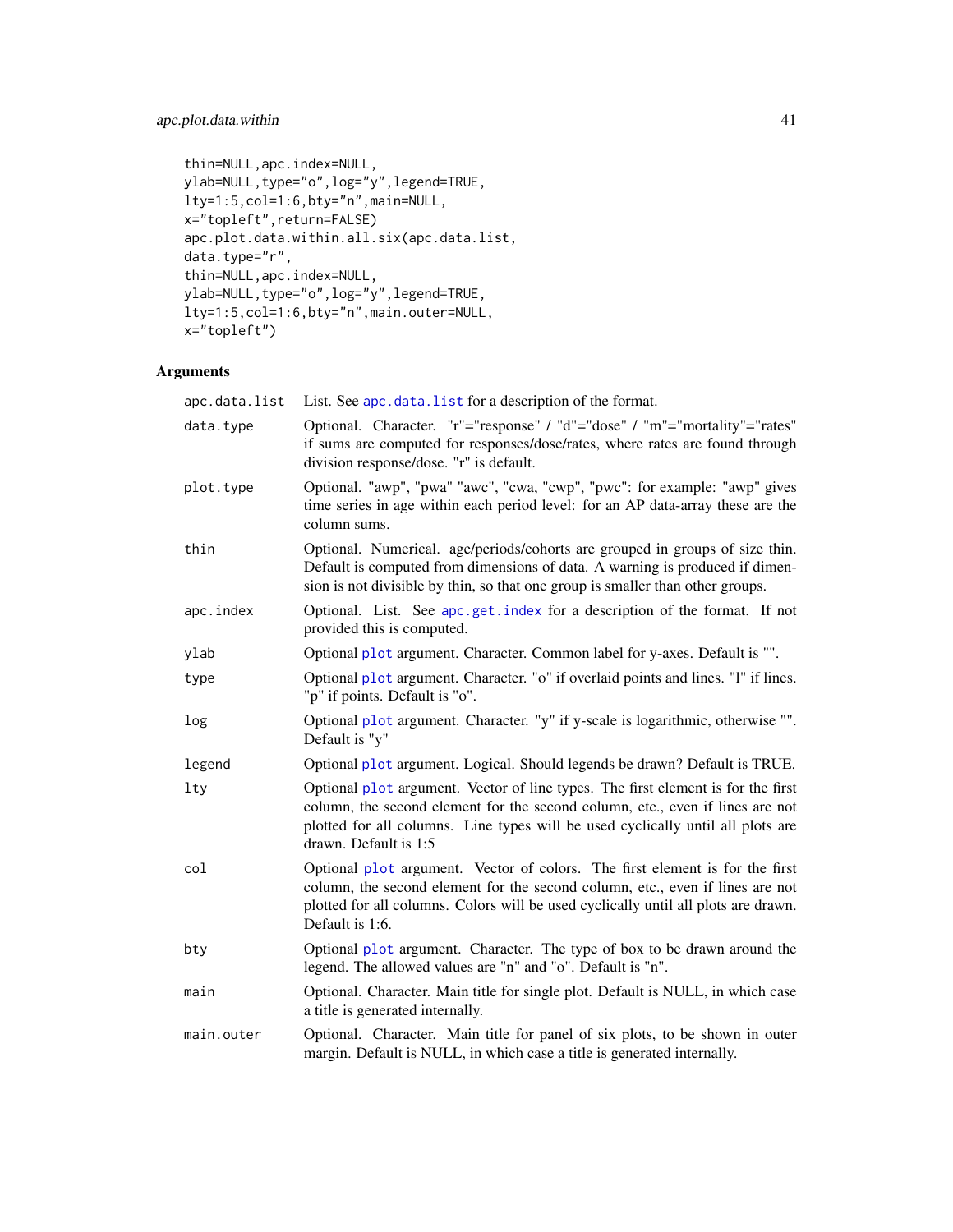<span id="page-41-0"></span>

|        | Optional legend argument. Default is "topleft".                   |
|--------|-------------------------------------------------------------------|
| return | Optional. If TRUE return matrix that is plotted. Default is FALSE |

#### Warning

A warning is produced if dimension is not divisible by thin, so that one group is smaller than other groups.

#### Author(s)

Bent Nielsen <bent.nielsen@nuffield.ox.ac.uk> 25 Apr 2015

## References

Clayton, D. and Schifflers, E. (1987a) Models for temperoral variation in cancer rates. I: age-period and age-cohort models. *Statistics in Medicine* 6, 449-467.

Clayton, D. and Schifflers, E. (1987b) Models for temperoral variation in cancer rates. II: ageperiod-cohort models. *Statistics in Medicine* 6, 469-481.

Martinez Miranda, M.D., Nielsen, B. and Nielsen, J.P. (2014) Inference and forecasting in the ageperiod-cohort model with unknown exposure with an application to mesothelioma mortality. To appear in *Journal of the Royal Statistical Society* A. *Download*: [Nuffield DP.](http://www.nuffield.ox.ac.uk/economics/papers/2013/Asbestos8mar13.pdf)

#### See Also

[data.Japanese.breast.cancer](#page-57-1), [data.Italian.bladder.cancer](#page-55-1) and [data.asbestos](#page-52-1) for information on the data used in the example.

#### Examples

# Make a data list

```
#####################
# EXAMPLE with artificial data
# Generate a 3x4 matrix in "AP" data.format with the numbers 1..12
# Then make a data list
# Then plot data.
# Note: this deterministic matrix has neither age, period, or cohort factors,
# only linear trends. Thus all 6 plots have parallel lines.
m.data <- matrix(data=seq(length.out=12),nrow=3,ncol=4)
m.data
data.list <- apc.data.list(m.data,"AP")
apc.plot.data.within(data.list,log="")
# It also works with a single argument, but then a default log scale is used.
apc.plot.data.within(data.list)
#####################
# EXAMPLE with Japanese breast cancer data
# Clayton and Shifflers (1987b) use APC design
```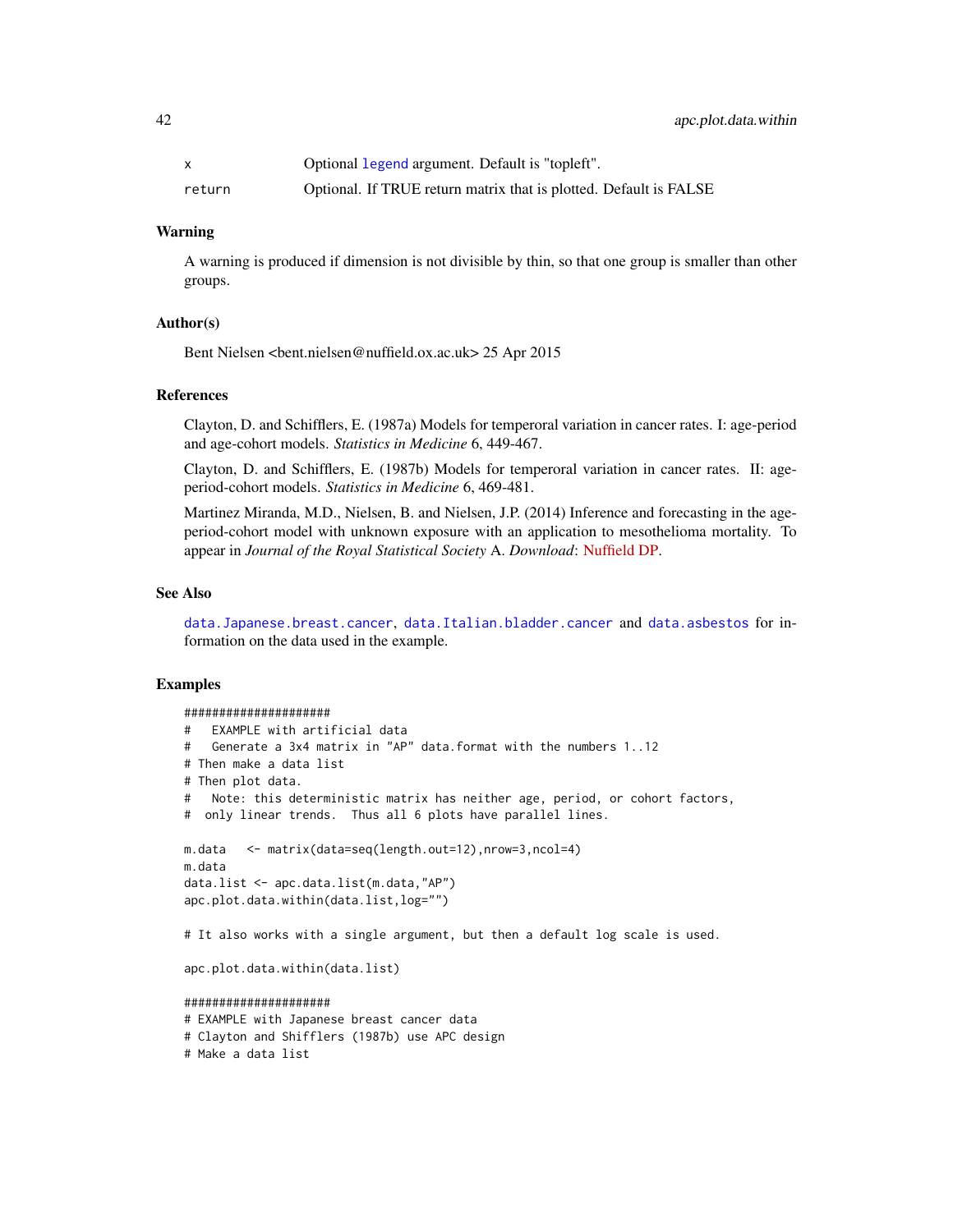#### <span id="page-42-0"></span>apc.plot.fit 43

```
# Then plot data.
# Note: No plot appears to have approximately parallel lines.
data.list <- data.Japanese.breast.cancer()
apc.plot.data.within(data.list,"m",1,log="y")
# It also works with a single argument, but then a default log scale is used.
# Note that warnings are given in relation to the data chosen thinning
apc.plot.data.within(data.list)
#####################
# EXAMPLE with Italian bladder cancer data
# Clayton and Shifflers (1987a) use AC design
# Note: plot of within cohort against age appears to have approximately parallel lines.
# This is Figure 2 in Clayton and Shifflers (1987a)
# Note: plot of within age against cohort appears to have approximately parallel lines.
# Indicates that interpretation should be done carefully.
data.list <- data.Italian.bladder.cancer()
apc.plot.data.within(data.list,"m",1,log="y")
#####################
# EXAMPLE with asbestos data
# Miranda Martinex, Nielsen and Nielsen (2014).
# This is Figure 1d
data.list <- data.asbestos()
apc.plot.data.within(data.list,type="l",lty=1)
```
<span id="page-42-1"></span>apc.plot.fit *Plots of apc estimates*

#### **Description**

Functions to plot the apc estimates found by [apc.fit.model](#page-13-2). The function apc.plot.fit detects the type of model.design and model.family from the fit values and makes appropriate plots.

Depending on the model.design the plot has up to 9 sub plots. The type of these can be chosen using type

Model designs of any type. If type is "detrend" or "sum.sum" the canonical age period cohort parametrisation is used. This involves double differences of the time effects. The first row of plots are double differences of the time effects. The next two rows of plots illustrate the representation theorem depending on the choice of type. In both cases the sum of the plots add up to the predictor.

**"detrend"** The last row of plots are double sums of double differences detrend so that that each series starts in zero and ends in zero. The corresponding level and (up to) two linear trends are shown in the middle row of plots. The linear trends are identified to be 0 for age, period or cohort equal to its smallest value. See note 2 below.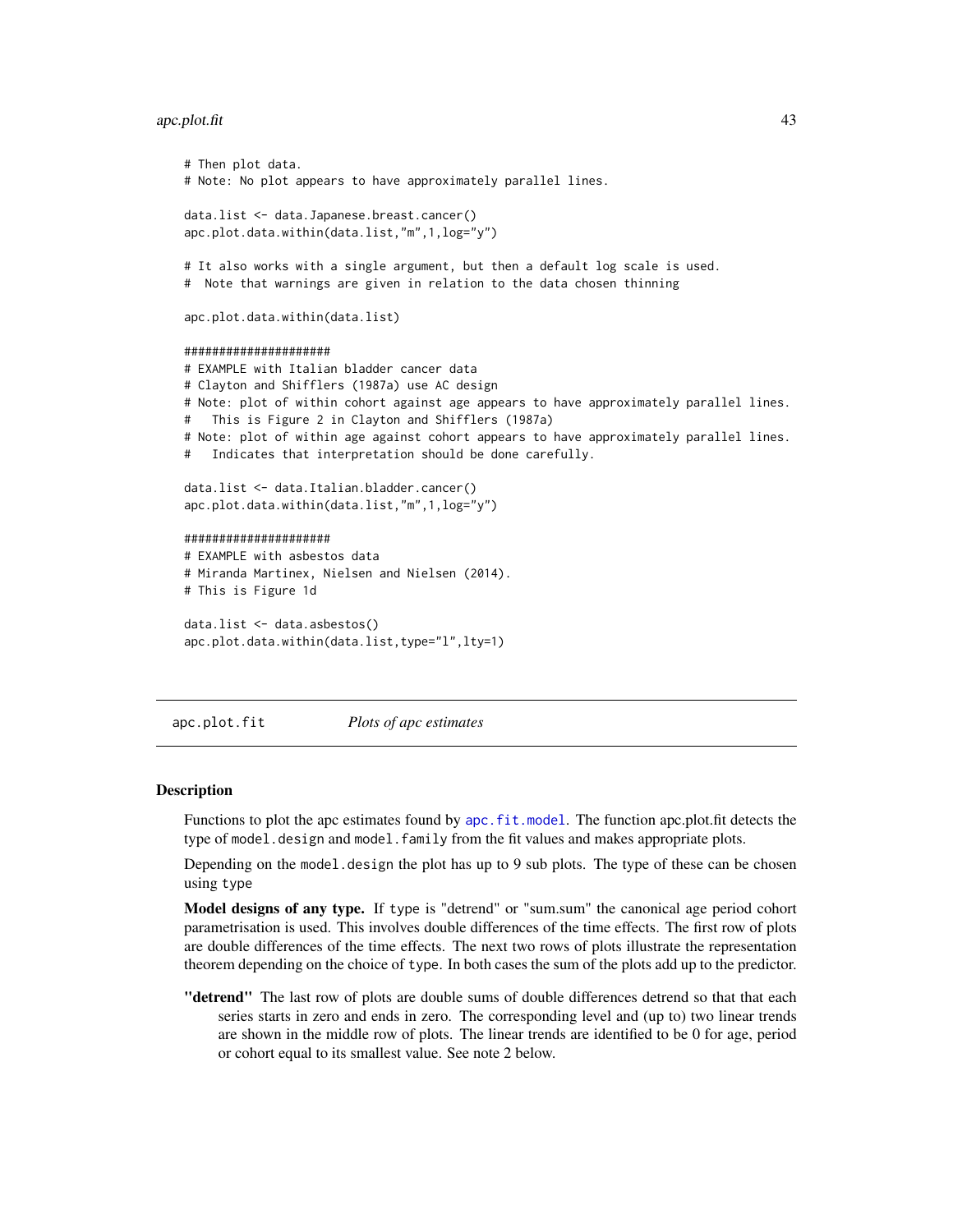<span id="page-43-0"></span>"sum.sum" The last row of plots are double sums of double differences anchored as in the derivation of Nielsen (2014b). The corresponding level and (up to) two linear trends are shown in the middle row of plots. The linear trends are identified to be 0 for the anchoring point U of age, period or cohort as described in Nielsen (2014b). See note 1 below.

Model designs with 2 factors. If type is "dif" the canonical two factor parametrisation is used. This involves single differences. It is only implemented for model.design of "AC", "AP", "PC". It does not apply for model.design of "APC" because single differences are not identified. It does not apply for the drift models where model.design is "Ad", "Pd", "Cd", "t" because it is not clear which time scale the second linear trend should be attributed to. It is not implemented for model.design of "tA, "tP", "tC", "1". The first row of plots are single differences of the time effects. The next two rows of plots illustrate the representation theorem. In the second row the level is given and in the third row plots of single sums of single differences are given, normalised to start in zero.

Appearance may vary. Note, the plots "detrend" and "dif" can give very different appearance of the time effects. The "dif" plots are dominated by linear trends. They can therefore be more difficult to interpret than the "detrend" plots, where linear trends are set aside.

Standard deviations. All plots include plots of 1 and 2 standard deviations. The only exception is the intercept in the case model.family is "poisson.response" as this uses a multinomial sampling scheme, where the intercept is set to increase in the asymptotic experiment. The default is to plot standard deviations around zero, so that they represent a test for zero values of the parameters. Using the argument sdv.at.zero the standard deviations can be centered around the estimates. This can give a very complicated appearance.

Values of coefficients. These can be found using apc. identify.

#### Usage

apc.plot.fit(apc.fit.model,scale=FALSE, sdv.at.zero=TRUE, type="detrend", sub.plot=NULL,main.outer=NULL,main.sub=NULL, cex=NULL,cex.axis=NULL)

#### Arguments

| apc.fit.model | List. See apc. fit. model for a description of the format.                                                                                                    |
|---------------|---------------------------------------------------------------------------------------------------------------------------------------------------------------|
| scale         | Optional. Logical. If (TRUE) FALSE use scale of (inverse) link function. De-<br>fault is FALSE.                                                               |
| sdv.at.zero   | Optional. Logical. If FALSE/TRUE standard deviations are plotted around esti-<br>mates/zero. Default is TRUE.                                                 |
| type          | Optional. Character. If "detrend" double sums start and end in zero. If "sum.sum"<br>double sums anchored as discussed in Nielsen (??). Default is "detrend". |
| sub.plot      | Optional. Character: "a", "b",, "i". Only the indicated sub plot is plotted. De-<br>fault is NULL so all plots shown.                                         |
| main.outer    | Optional. Character. Main title in outer margin. Default is generated internally.                                                                             |
| main.sub      | Optional. Vector of 9 characters. Main titles for individual plots. Default is<br>generated internally.                                                       |
| cex           | Optional. Plot parameter, see par. Controls size of text. Default is 1.                                                                                       |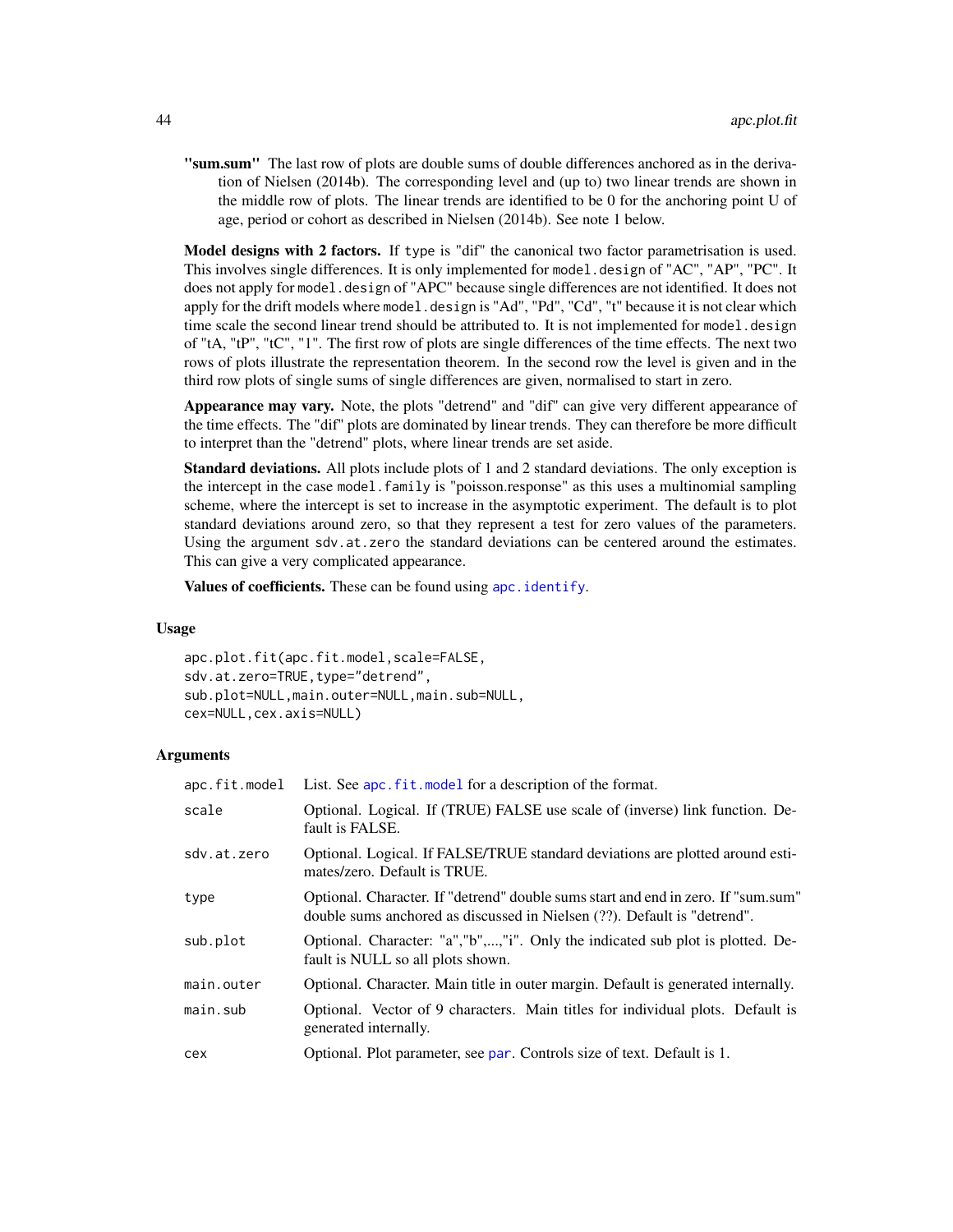#### <span id="page-44-0"></span>apc.plot.fit 45

cex.axis Optional. Plot parameter, see [par](#page-0-0). Controls size of axis annotations. Default is 1.

#### Note

(1) The type "sum.sum" (same as "ss.dd") gives double sums anchored to be zero in the three points where age=cohort=U, age=U+1,cohort=U age=U,cohort=U+1 with apc.fit.model\$U and where U is the integer value of (per.zero+3)/2 This corresponds to the representation in Nielsen (2014b). The linear plane is parametrised in terms of a level, which is the value of the predictor at age=cohort=U; an age slope, which is the difference of the values of the predictor at age=U+1,cohort=U and age=cohort=U; an cohort slope, which is the difference of the values of the predictor at age=U,cohort=U+1 and age=cohort=U.

(2) The type "detrend" gives double sums that start in zero and end in zero. The linear plane is parametrised in terms of a level, which is the value of the predictor at age=cohort=1, which is usually outside the index set for the data; while age and cohort slopes are adjusted for the ad hoc identification of the time effects.

## Author(s)

Bent Nielsen <bent.nielsen@nuffield.ox.ac.uk> 12 Apr 2015

#### References

Kuang, D., Nielsen, B. and Nielsen, J.P. (2008) Identification of the age-period-cohort model and the extended chain ladder model. Biometrika 95, 979-986. *Download*: [Article;](http://biomet.oxfordjournals.org/cgi/reprint/95/4/979) Earlier version [Nuffield DP.](http://www.nuffield.ox.ac.uk/economics/papers/2007/w5/KuangNielsenNielsen07.pdf)

Nielsen, B. (2014b) Deviance analysis of age-period-cohort models. Work in progress.

## See Also

[data.asbestos](#page-52-1) and [data.Italian.bladder.cancer](#page-55-1) for information on the data used in the example.

Values of coefficients can be found using [apc.identify](#page-30-1).

The [vignette](http://users.ox.ac.uk/~nuff0078/apc/index.htm) [Identification.pdf](http://users.ox.ac.uk/~nuff0078/apc/vignettes/Identification.pdf) has information on the identification.

#### Examples

#### #####################

```
# Example with Italian bladder cancer data
# Note that the model.design "AC" cannot be rejected against "APC"
# so there is little difference between the two plots of those fits.
data.list <- data.Italian.bladder.cancer()
apc.fit.table(data.list,"poisson.dose.response")
fit.apc <- apc.fit.model(data.list,"poisson.dose.response","APC")
apc.plot.fit(fit.apc)
dev.new()
fit.ac <- apc.fit.model(data.list,"poisson.dose.response","AC")
apc.plot.fit(fit.ac)
```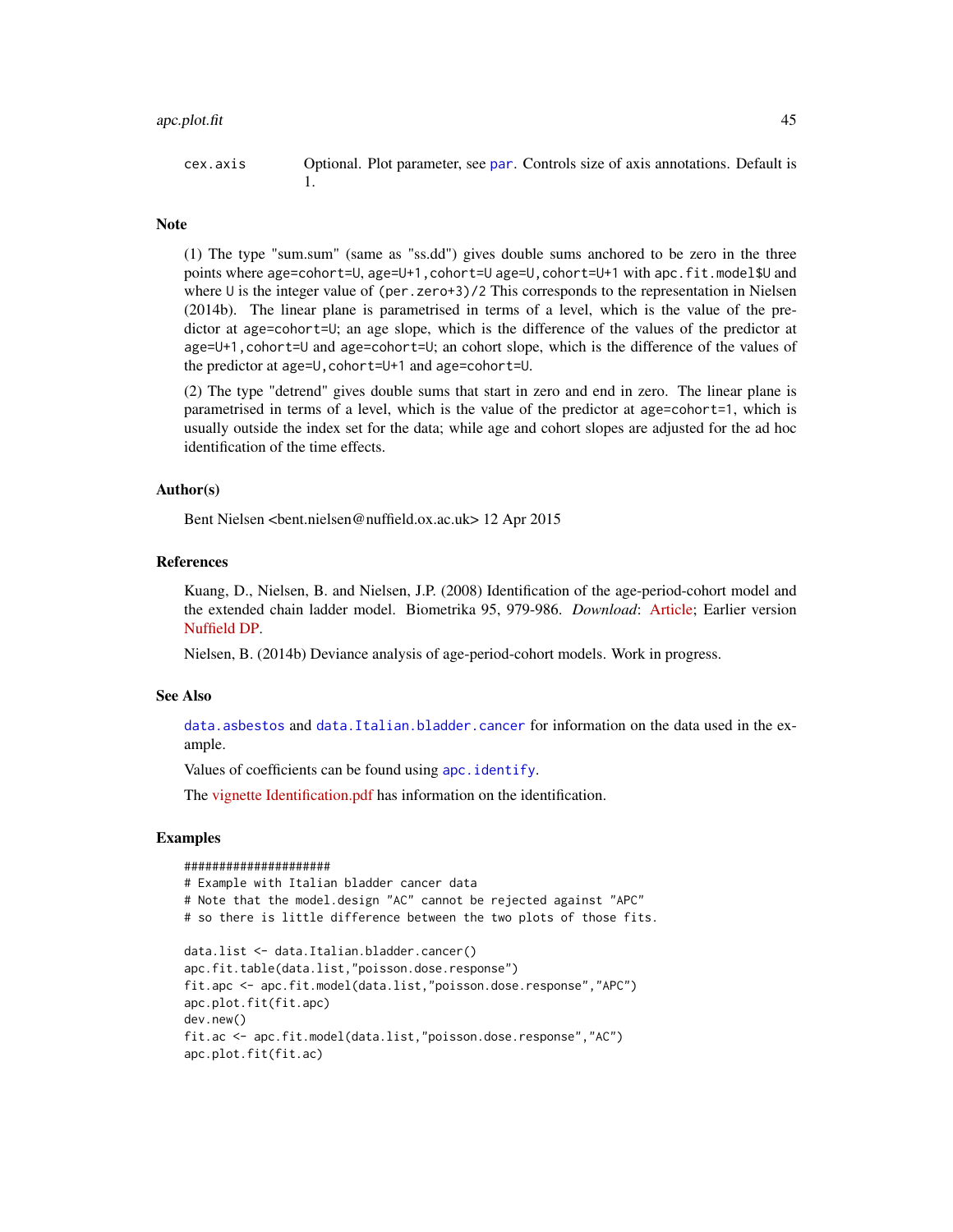```
# to check the numerical values for the last two rows of plots use
apc.identify(fit.ac)$coefficients.detrend
apc.identify(fit.ac)$coefficients.detrend
# to get only a sub plot and playing with titles
apc.plot.fit(fit.ac,sub.plot="a",main.outer="My outer title",main.sub="My sub title")
# to get only a all plots and playing with titles
apc.plot.fit(fit.ac,main.outer="My outer title",main.sub=c("1","2","3","4","5","6","7","8","9"))
```
apc.plot.fit.all *Make all fit plots.*

#### Description

Plots estimates using [apc.plot.fit](#page-42-1). Probability transform plot of residuals using [apc.plot.fit.pt](#page-46-1). Level plot of residuals using [apc.plot.fit.residuals](#page-47-1). Level plot of fitted values using [apc.plot.fit.fitted.values](#page-47-2). Level plot of linear predictors using [apc.plot.fit.linear.predictors](#page-47-2). Level plots of responses and rates (if dose is availble) using [apc.plot.data.level](#page-34-1).

#### Usage

apc.plot.fit.all(apc.fit.model,log ="",rotate=FALSE)

#### **Arguments**

|        | apc.fit.model List. Output from apc.fit.model. See there for a description of the format.                                             |
|--------|---------------------------------------------------------------------------------------------------------------------------------------|
| log    | Optional plot argument. Character. "y" if y-scale is logarithmic, otherwise "".<br>Default is "".                                     |
| rotate | Optional. Logical. If TRUE rotates level plots 90 degrees clockwise (or anti-<br>clockwise if data.format is "CL"). Default is FALSE. |

## Author(s)

Bent Nielsen <bent.nielsen@nuffield.ox.ac.uk> 2t Apr 2015

#### See Also

The example below uses Italian bladder cancer data, see [data.Italian.bladder.cancer](#page-55-1)

#### Examples

```
#####################
# EXAMPLE with Italian bladder cancer data
# get data list, then make all descriptive plots.
# Note that warnings are given in relation to the data chosen thinning
```
# This can be avoided by working with the individual plots, and in particular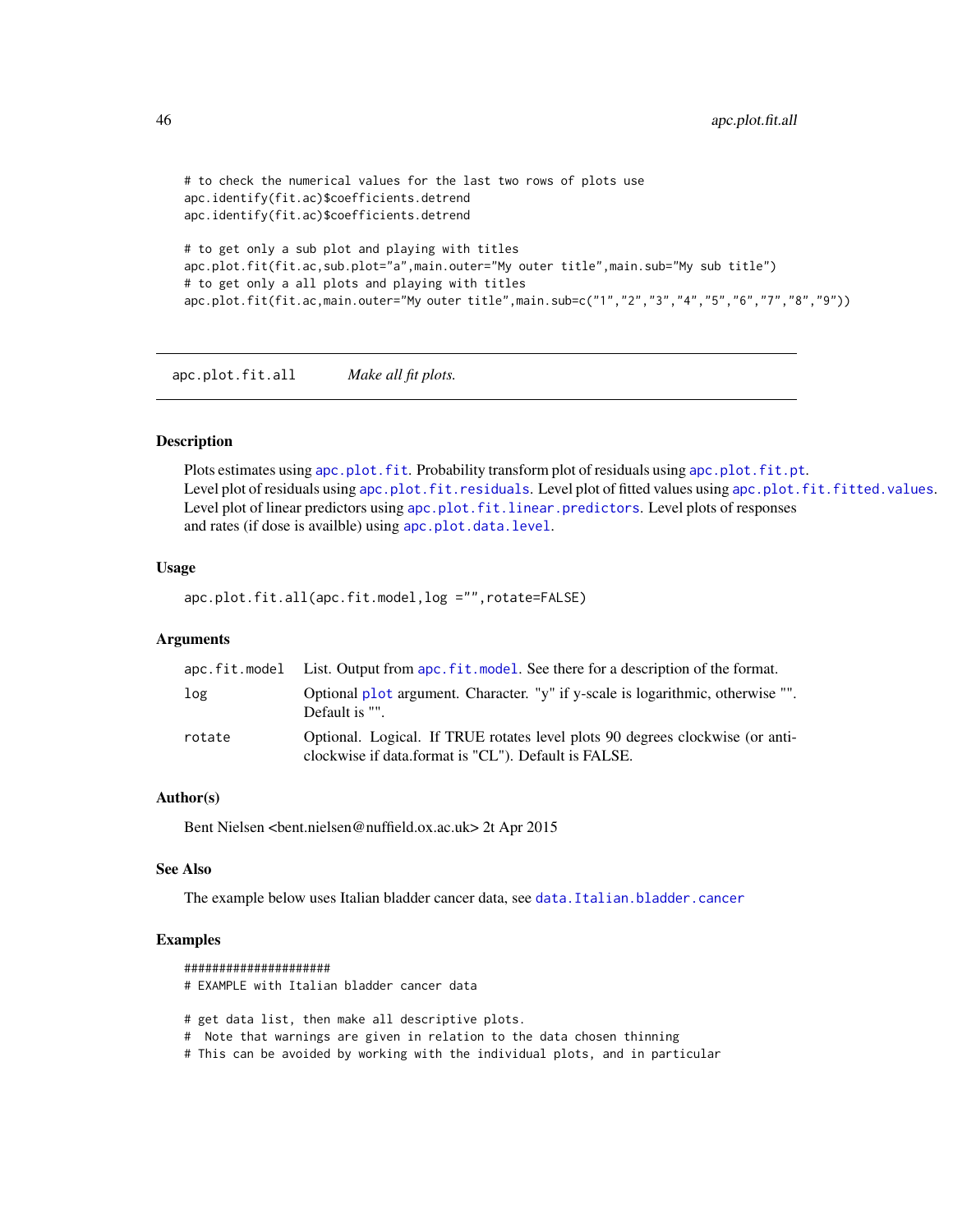## <span id="page-46-0"></span>apc.plot.fit.pt 47

# with apc.plot.data.within where the thinning happens.

```
data.list <- data.Italian.bladder.cancer()
fit <- apc.fit.model(data.list,"poisson.dose.response","APC")
apc.plot.fit.all(fit)
```
<span id="page-46-1"></span>apc.plot.fit.pt *Plot probability transform of responses given fitted values*

## Description

Constructs probability transforms of responses given fitted values from [apc.fit.model](#page-13-2). The plot is given in the original coordinate system. Colours and symbols are used to indicate whether responses are central to the fitted distribution or in the tails of the fitted distribution.

## Usage

```
apc.plot.fit.pt(apc.fit.model,
  do.plot=TRUE,do.value=FALSE,
  pch=c(21,24,25),
  col=c("black","green","blue","red"),
  bg=NULL,cex=NULL,main=NULL)
```
#### Arguments

| apc.fit.model | List. See apc. fit. model for a description of the format.                                                                                                                                                              |
|---------------|-------------------------------------------------------------------------------------------------------------------------------------------------------------------------------------------------------------------------|
| do.plot       | Optional. Logical. If FALSE plot is not produced. Default is TRUE.                                                                                                                                                      |
| do.value      | Optional. Logical. If TRUE value is produced. Default is FALSE.                                                                                                                                                         |
| pch           | Optional points argument. Numeric. Default is 21/24/25. 21 is a circle used<br>for the central 80% of distribution. 24/25 are triangle point up/down used for<br>right tail and left tail.                              |
| col           | Optional plot argument. Character or Numeric. Default is "black"/"green"/"blue"/"red".<br>Black is use for central 80%, Green is used for 90-95% and 5-10%. Blue is used<br>for 95-99% and 1-5%, Red is used for tails. |
| bg            | Optional plot argument. Character or Numeric. Default is bg=col.                                                                                                                                                        |
| cex           | Optional plot argument. Numeric. Magnification. Default is internally com-<br>puted.                                                                                                                                    |
| main          | Optional plot argument. Character. Main title. Default is internally computed.                                                                                                                                          |
|               |                                                                                                                                                                                                                         |

## Value

Vector of probability transforms. Only produced if do.value is set to TRUE. See example below.

#### Author(s)

Bent Nielsen <bent.nielsen@nuffield.ox.ac.uk> 2 Dec 2013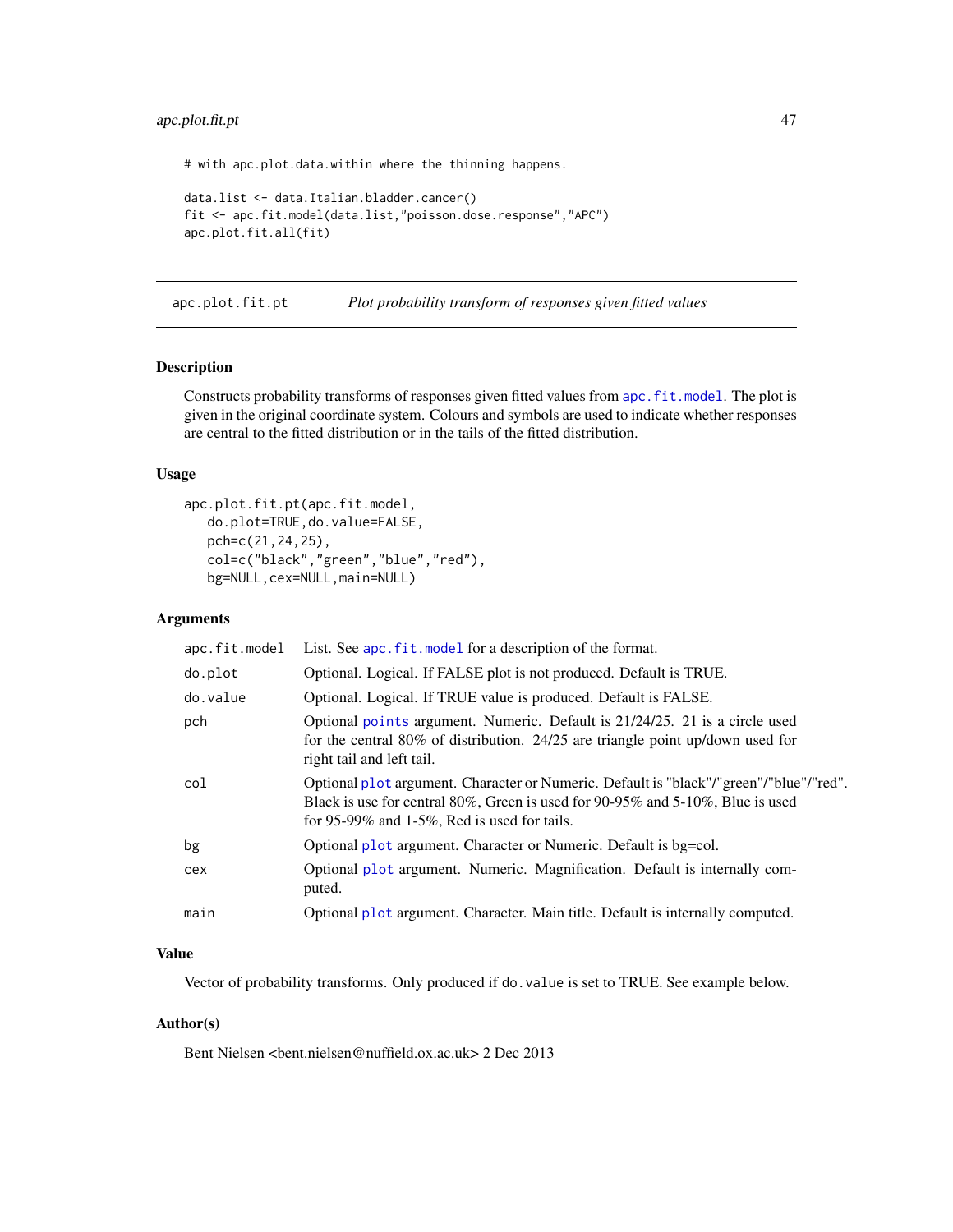## See Also

[data.Italian.bladder.cancer](#page-55-1) for information on the data used in the example.

#### Examples

```
#####################
# Example with Italian bladder cancer data
# HOW TO USE VALUE
data.list <- data.Italian.bladder.cancer()
fit <- apc.fit.model(data.list,"poisson.dose.response","APC")
v.pt <- apc.plot.fit.pt(fit,do.value=TRUE)
m.pt <- matrix(data=NA,nrow=fit$data.xmax,ncol=fit$data.ymax)
m.pt[fit$index.data] <- v.pt
m.pt
# [,1] [,2] [,3] [,4] [,5]
# [1,] 0.63782311 0.5651585 0.33982477 0.91299734 0.5759652
# [2,] 0.82676269 0.8992667 0.26378120 0.28795884 0.3708787
# [3,] 0.54139571 0.2445995 0.51923747 0.63451773 0.7955547
# [4,] 0.87364488 0.8228499 0.07219437 0.38789788 0.5938305
# [5,] 0.86797473 0.3934085 0.34525271 0.38955656 0.5097203
# [6,] 0.65027598 0.8377994 0.29018594 0.03694977 0.7990229
# [7,] 0.43769468 0.1099946 0.50261364 0.56777485 0.8916552
# [8,] 0.67518708 0.5519831 0.67817803 0.19793887 0.5354669
# [9,] 0.02717016 0.2066092 0.77035122 0.89047749 0.5017919
# [10,] 0.71037782 0.9464356 0.36897847 0.41790169 0.2080577
# [11,] 0.50922468 0.3085978 0.55261186 0.77592343 0.3597815
```

```
apc.plot.fit.residuals
```
*Level plots of residuals / fitted values / linear predictors*

## <span id="page-47-2"></span>Description

Level plots of residuals / fitted values / linear predictors. Returns residuals / fitted values / linear predictors as matrices when requested. The plots use [apc.plot.data.level](#page-34-1). They plot are given in the original coordinate system.

#### Usage

```
apc.plot.fit.residuals(apc.fit.model,
rotate=FALSE,main=NULL,lab=NULL,
contour=FALSE,colorkey=TRUE,return=FALSE)
   apc.plot.fit.fitted.values(apc.fit.model,
rotate=FALSE,main=NULL,lab=NULL,
contour=FALSE,colorkey=TRUE,return=FALSE)
   apc.plot.fit.linear.predictors(apc.fit.model,
rotate=FALSE,main=NULL,lab=NULL,
contour=FALSE,colorkey=TRUE,return=FALSE)
```
<span id="page-47-0"></span>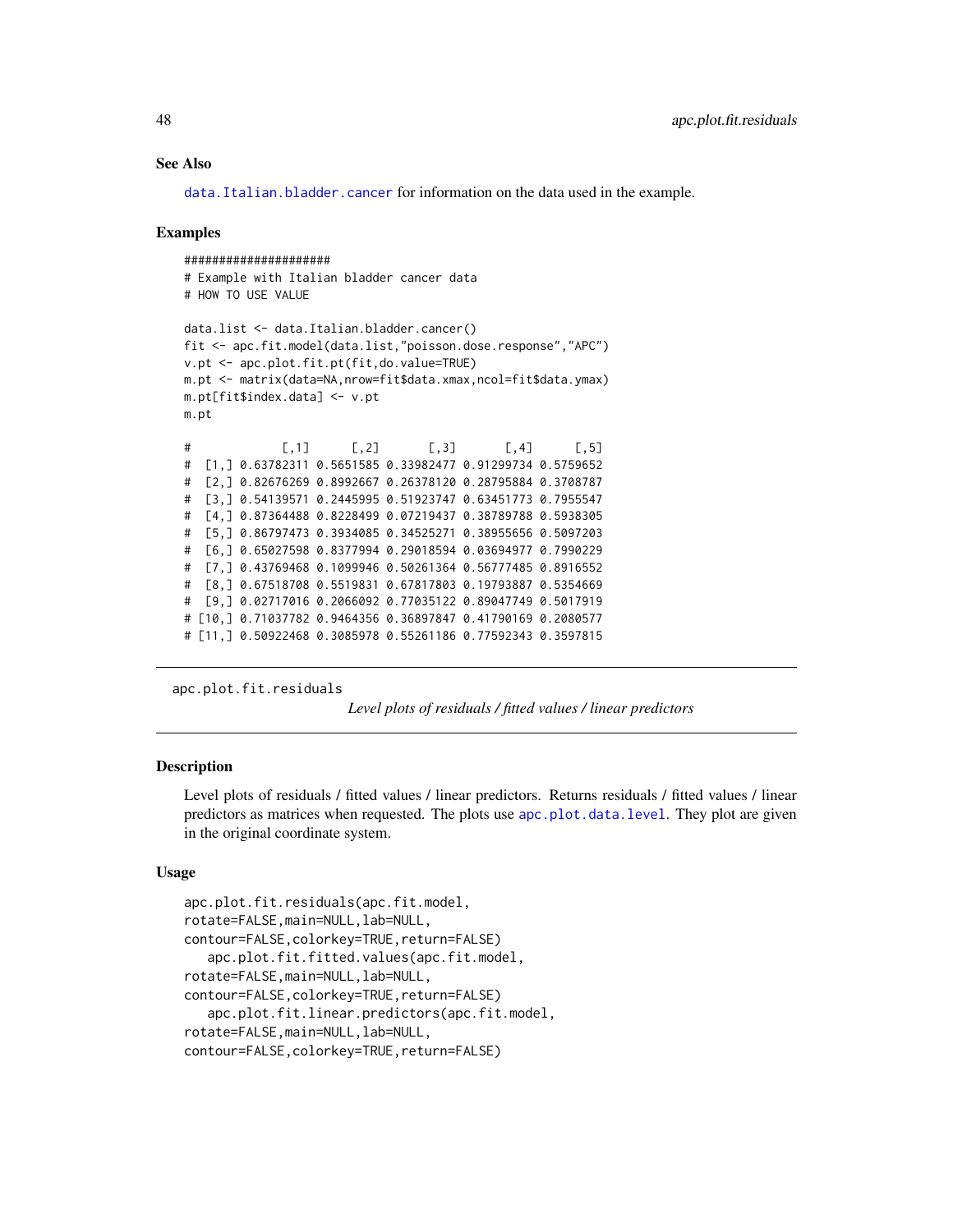#### <span id="page-48-0"></span>**Arguments**

| apc.fit.model | List. Output from apc. fit. model. See there for a description of the format.                                                                                                                                                                      |
|---------------|----------------------------------------------------------------------------------------------------------------------------------------------------------------------------------------------------------------------------------------------------|
| rotate        | Optional. Logical. If TRUE rotates plot 90 degrees clockwise (or anti-clockwise<br>if data.format is "CL"). Default is FALSE.                                                                                                                      |
| main          | Optional. Character. Main title.                                                                                                                                                                                                                   |
| lab           | Optional plot parameter. A numerical vector of the form $c(x, y, len)$ which<br>modifies the default way that axes are annotated. The values of x and y give the<br>(approximate) number of tickmarks on the x and y axes. len is not implemented. |
| contour       | Optional levelplot (lattice) parameter. Logical. Contour lines drawn if<br>TRUE. Default FALSE.                                                                                                                                                    |
| colorkey      | Optional levelplot (lattice) parameter. Logical or list. Determines color<br>key. Default TRUE.                                                                                                                                                    |
| return        | Optional. Logical. If TRUE returns matrix with values. Default is FALSE.                                                                                                                                                                           |

## Value

Matrix of the original format with residuals / fitted values /linear predictors as entries. Only produced if return is set to TRUE.

## Author(s)

Bent Nielsen <bent.nielsen@nuffield.ox.ac.uk> 26 Apr 2015

## See Also

data. Italian.bladder.cancer for information on the data used in the example.

## Examples

```
#####################
# Example with Italian bladder cancer data
```

```
data.list <- data.Italian.bladder.cancer()
fit <- apc.fit.model(data.list,"poisson.dose.response","APC")
apc.plot.fit.fitted.values(fit,return=TRUE)
```

```
# 1955-1959 1960-1964 1965-1969 1970-1974 1975-1979
# 25-29 3.04200 3.368944 2.261518 2.327538 12.000000
# 30-34 13.11980 12.835733 13.955859 10.416142 9.672462
# 35-39 24.15536 33.591644 33.388355 37.542301 26.322340
# 40-44 69.89262 68.842728 96.652963 98.478793 113.132896
# 45-49 217.97285 189.375728 189.115063 272.281239 285.255119
# 50-54 450.44864 529.823519 462.504305 469.869189 701.354350
# 55-59 724.88451 904.298410 1069.452434 969.346982 966.017661
# 60-64 877.17820 1226.088350 1532.521380 1877.331703 1807.880364
# 65-69 950.36106 1296.011123 1798.196048 2336.012274 3028.419493
# 70-74 903.94495 1187.708772 1598.021907 2302.605072 3222.719298
# 75-79 831.00000 953.055049 1280.930166 1755.788768 2678.226017
```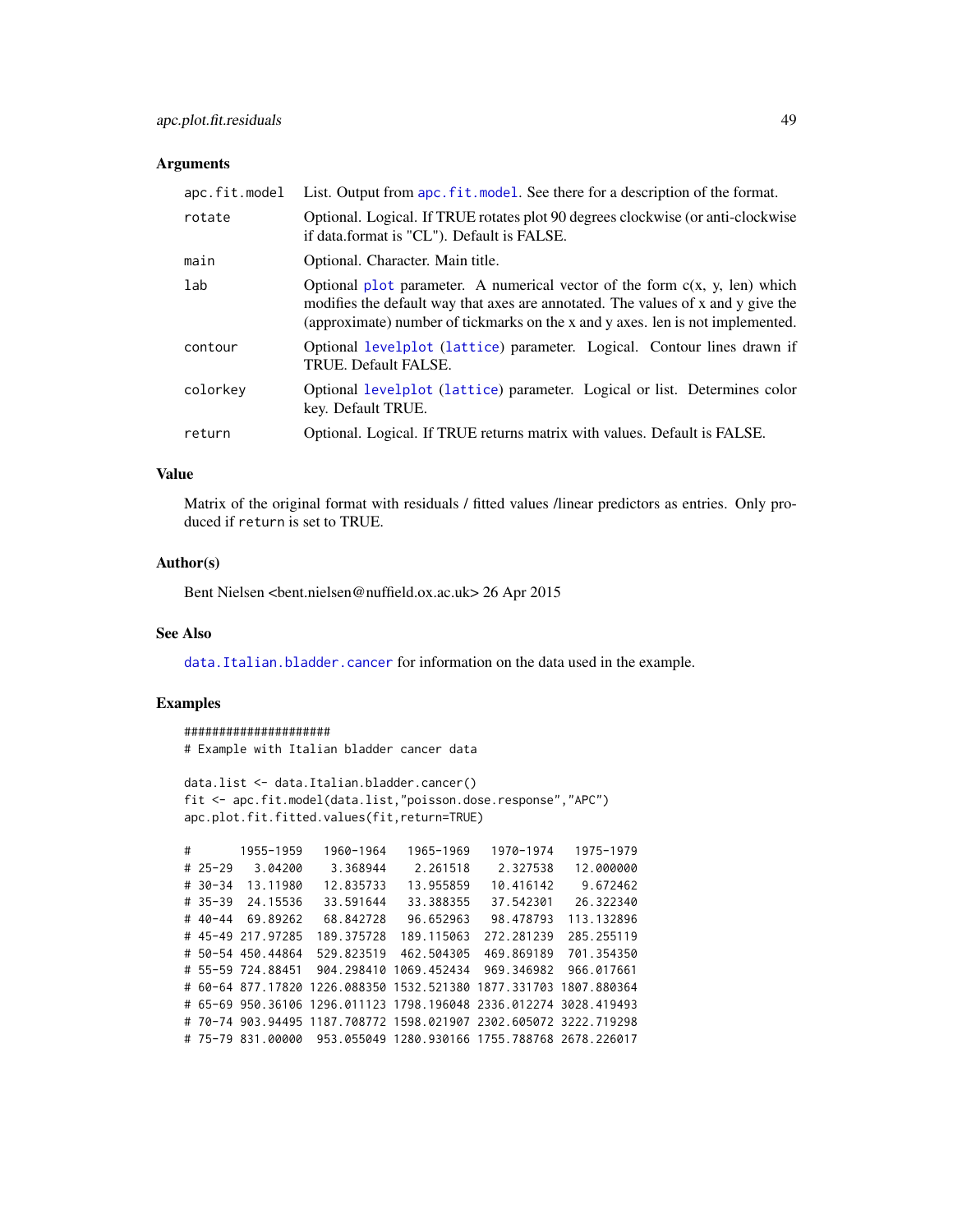<span id="page-49-0"></span>

## Description

Draws a line for point forecasts and adds shaded region for forecast distribution around it. This is added to a plot in the same way as [lines](#page-0-0) and [polygon](#page-0-0) add lines and polygons to a plot.

## Usage

```
apc.polygon(m.forecast,x.origin=1,
plot.se=TRUE,plot.se.proc=FALSE,plot.se.est=FALSE,
unit=1,
col.line=1,lty.line=1,lwd.line=1,
q.se=c(2,2,2),
angle.se=c(45,45,45),
border.se=c(NA,NA,NA),
col.se=gray(c(0.50,0.80,0.90)),
density.se=c(NULL,NULL,NULL),
lty.se=c(1,1,1))
```
## Arguments

| m.forecast   | Matrix. Up to 4 columns. Column 1: point forecasts. Column 2: forecast<br>standard errors. Column 3: process standard errors. Column 4: estimation<br>standard errors.                   |
|--------------|------------------------------------------------------------------------------------------------------------------------------------------------------------------------------------------|
| x.origin     | Optional. Numerical. x-coordinate for last observation. The first point forecast<br>is made at x. origin+unit, where unit (with default 1) is defined in apc. data. list.<br>Default: 1. |
| plot.se      | Optional. Logical. Should forecast standard errors be plotted? Default: TRUE.                                                                                                            |
| plot.se.proc | <i>Optional.</i> Logical. Should process standard errors be plotted? Default: FALSE.                                                                                                     |
| plot.se.est  | <i>Optional.</i> Logical. Should estimation standard errors be plotted? Default:<br>FALSE.                                                                                               |
| unit         | <i>Optional.</i> Numerical. step length for point forecasts. Default=1.                                                                                                                  |
| col.line     | <i>Optional.</i> Point forecasts: Colour of line. Same as col for lines. Default: 1.                                                                                                     |
| lty.line     | Optional. Point forecasts: Type of line. Same as 1ty for lines. Default: 1.                                                                                                              |
| lwd.line     | <i>Optional.</i> Point forecasts: Width of line. Same as 1wd for 1 ines. Default: 1.                                                                                                     |
| q.se         | Optional. Vector of length 3. Multiplication factors for standard errors. Default:<br>$c(2,2,2)$ .                                                                                       |
| angle.se     | Optional. Standard error polygon: 3-vector: Angle of shading. Same as angle<br>for polygon. Default: $=c(45, 45, 45)$ .                                                                  |
| border.se    | Optional. Standard error polygon: 3-vector: Border of polygon. Same as<br>border for polygon. Default: = c(NA, NA, NA).                                                                  |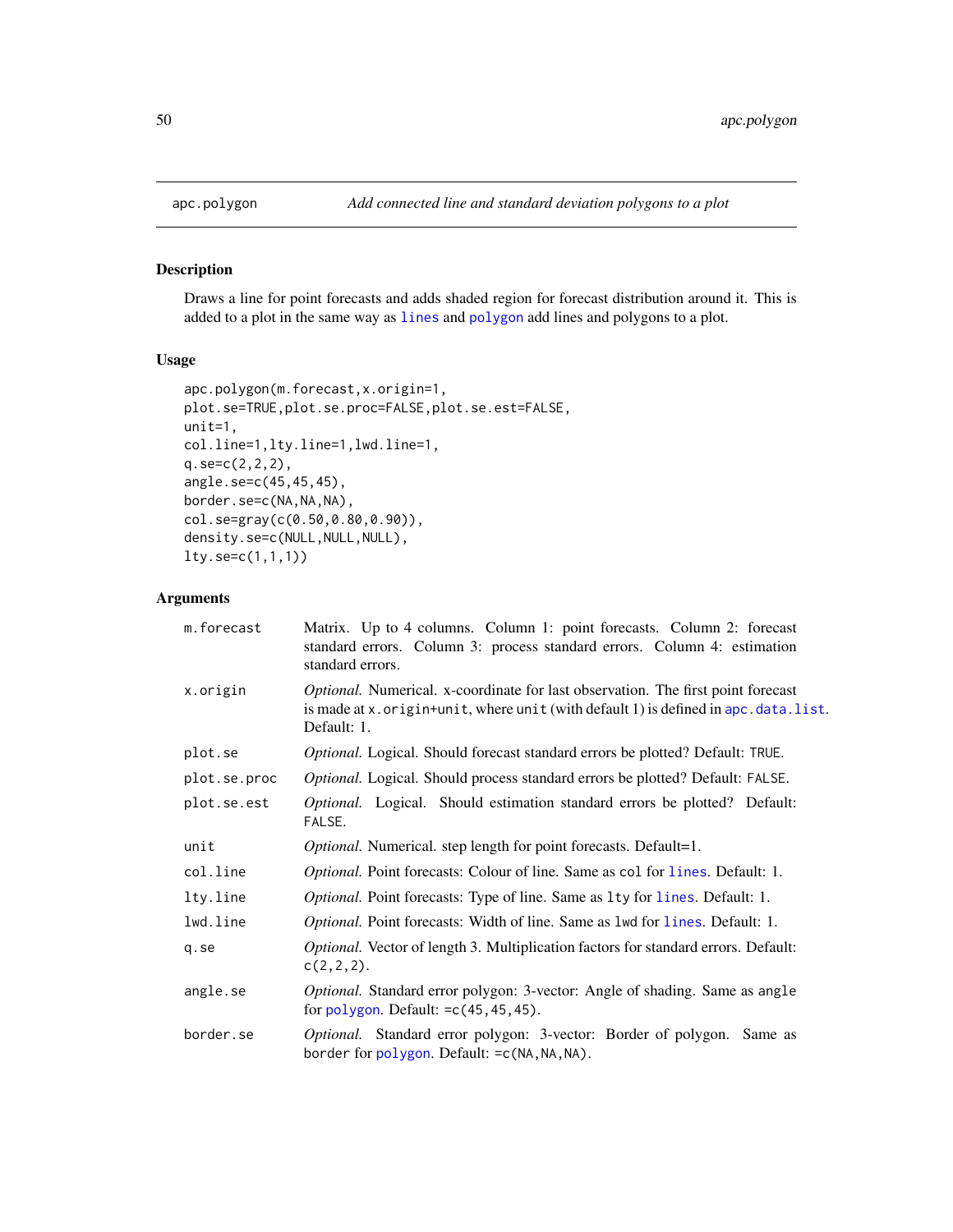#### <span id="page-50-0"></span>data.aids 51

| col.se     | <i>Optional.</i> Standard error polygon: 3-vector: Colour of polygon. Same as col<br>for polygon. Default: $gray(c(0.50, 0.80, 0.90))$ . |
|------------|------------------------------------------------------------------------------------------------------------------------------------------|
| density.se | <i>Optional.</i> Standard error polygon: 3-vector: Density of shading. Same as<br>density for polygon. Default: = c(NULL, NULL, NULL).   |
| lty.se     | <i>Optional.</i> Standard error polygon: 3-vector: Type of shading. Same as 1ty for<br>$polygon$ . Default: $=c(1,1,1)$ .                |

## Details

The empirical example of Martinez Miranda, Nielsen and Nielsen (2015) uses the data [data.asbestos](#page-52-1). The results of that paper are reproduced in the [vignette](http://users.ox.ac.uk/~nuff0078/apc/index.htm) [ReproducingMMNN2015.pdf.](http://users.ox.ac.uk/~nuff0078/apc/vignettes/ReproducingMMNN2015.pdf) The function is used there.

## Author(s)

Bent Nielsen <bent.nielsen@nuffield.ox.ac.uk> 6 Jan 2016

#### References

Martinez Miranda, M.D., Nielsen, B. and Nielsen, J.P. (2015) Inference and forecasting in the age-period-cohort model with unknown exposure with an application to mesothelioma mortality. *Journal of the Royal Statistical Society* A 178, 29-55. *Download*: [Nuffield DP.](http://www.nuffield.ox.ac.uk/economics/papers/2013/Asbestos8mar13.pdf)

data.aids *UK aids data*

#### Description

Function that organises UK aids data in [apc.data.list](#page-6-1) format.

The data set is taken from table 1 of De Angelis and Gilks (1994). The data are also analysed by Davison and Hinkley (1998, Example 7.4). The data are reporting delays for AIDS counting the number of cases by the date of diagnosis and length of reporting delay, measured by quarter.

The data set is in "trapezoid"-format. The original data set is unbalanced in various ways: first column covers a reporting delay of less than one month (or should it be less than one quarter?); last column covers a reporting delay of at least 14 quarters; last diagonal include incomplete counts. The default data set excludes the incomplete counts in the last diagonal, but includes the unbalanced first and last columns.

## Usage

```
data.aids(all.age.groups = FALSE)
```
## Arguments

all.age.groups logical. If FALSE (default), the last calendar year with incomplete counts is ignored.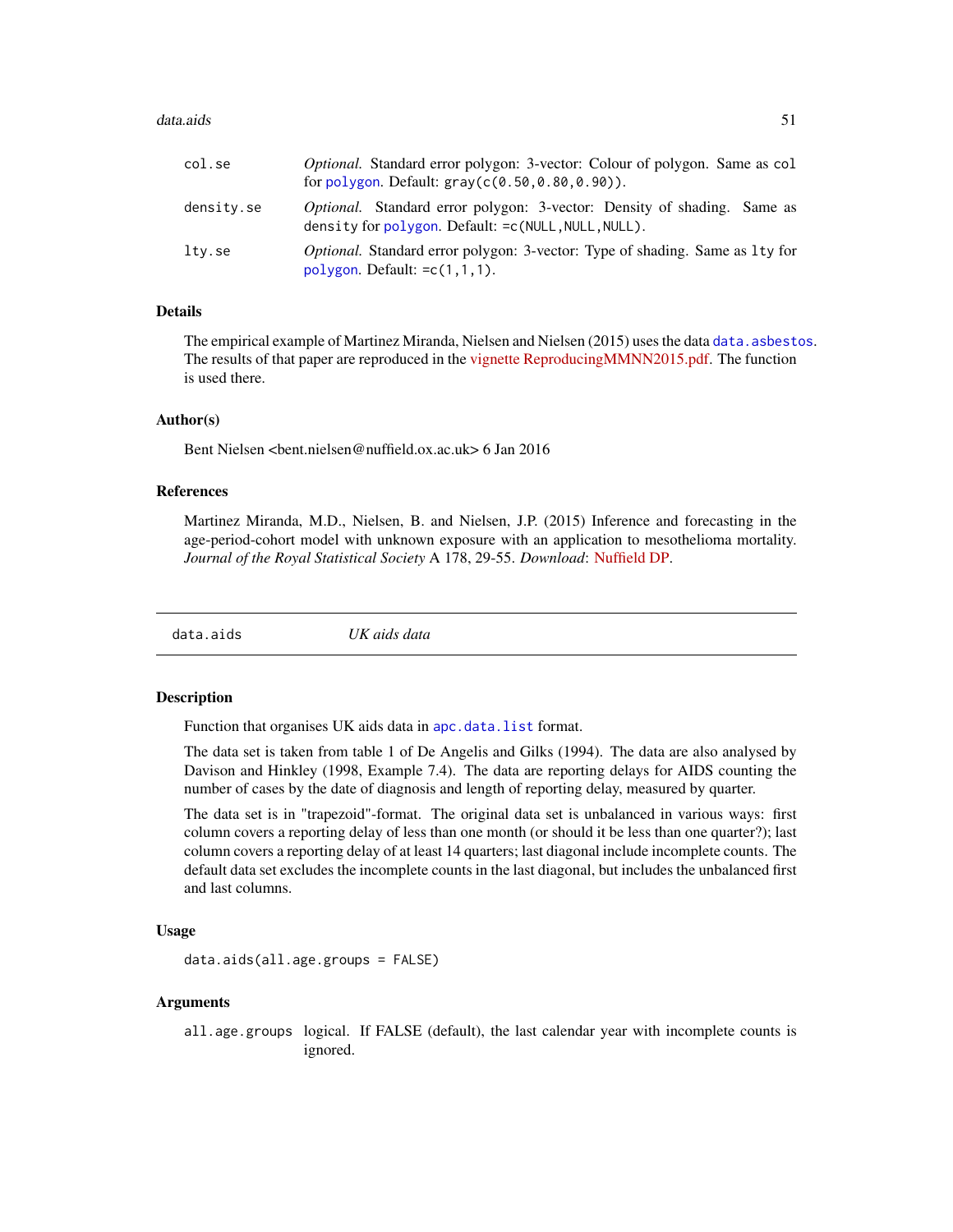## Value

The value is a list in [apc.data.list](#page-6-1) format.

| response    | matrix of cases                                                                                |
|-------------|------------------------------------------------------------------------------------------------|
| data.format | logical equal to "trapezoid".                                                                  |
| age1        | numeric equal to 0. This is the label for the reporting delay.                                 |
| per1        | NULL. Not needed when data.format="trapezoid"                                                  |
| coh1        | numeric equal to 1983.5. This is the label for the diagnosis quarter (1983, third<br>quarter). |
| unit        | numeric equal to 1/4. This is the width of the age and period groups.                          |
| per.zero    | numeric equal to 0.                                                                            |
| per.max     | numeric equal to 38.                                                                           |
| time.adjust | numric equal to 0.                                                                             |
| label       | character. Default data has "UK AIDS - clean".                                                 |

## Author(s)

Bent Nielsen <bent.nielsen@nuffield.ox.ac.uk> 7 Feb 2016

#### Source

Table 1 of De Angelis and Gilks (1994). Also analysed by Davison and Hinkley (1998, Example 7.4).

## References

De Angelis, D. and Gilks, W.R. (1994) Estimating acquired immune deficiency syndrome incidence accounting for reporting delay. *Journal of the Royal Statistical Sociey* A 157, 31-40.

Davison, A.C. and Hinkley, D.V. (1998) *Bootstrap methods and their application*. Cambridge: Cambridge University Press.

#### See Also

General description of [apc.data.list](#page-6-1) format.

## Examples

```
#########################
```

```
## It is convient to construct a data variable
data <- data.Belgian.lung.cancer()
## To see the content of the data
data
```
#### #########################

# Forecast AIDS incidences by diagonsis year (cohort). # uses as poisson response model with an AC structure # although there is evidence of overdispersion and the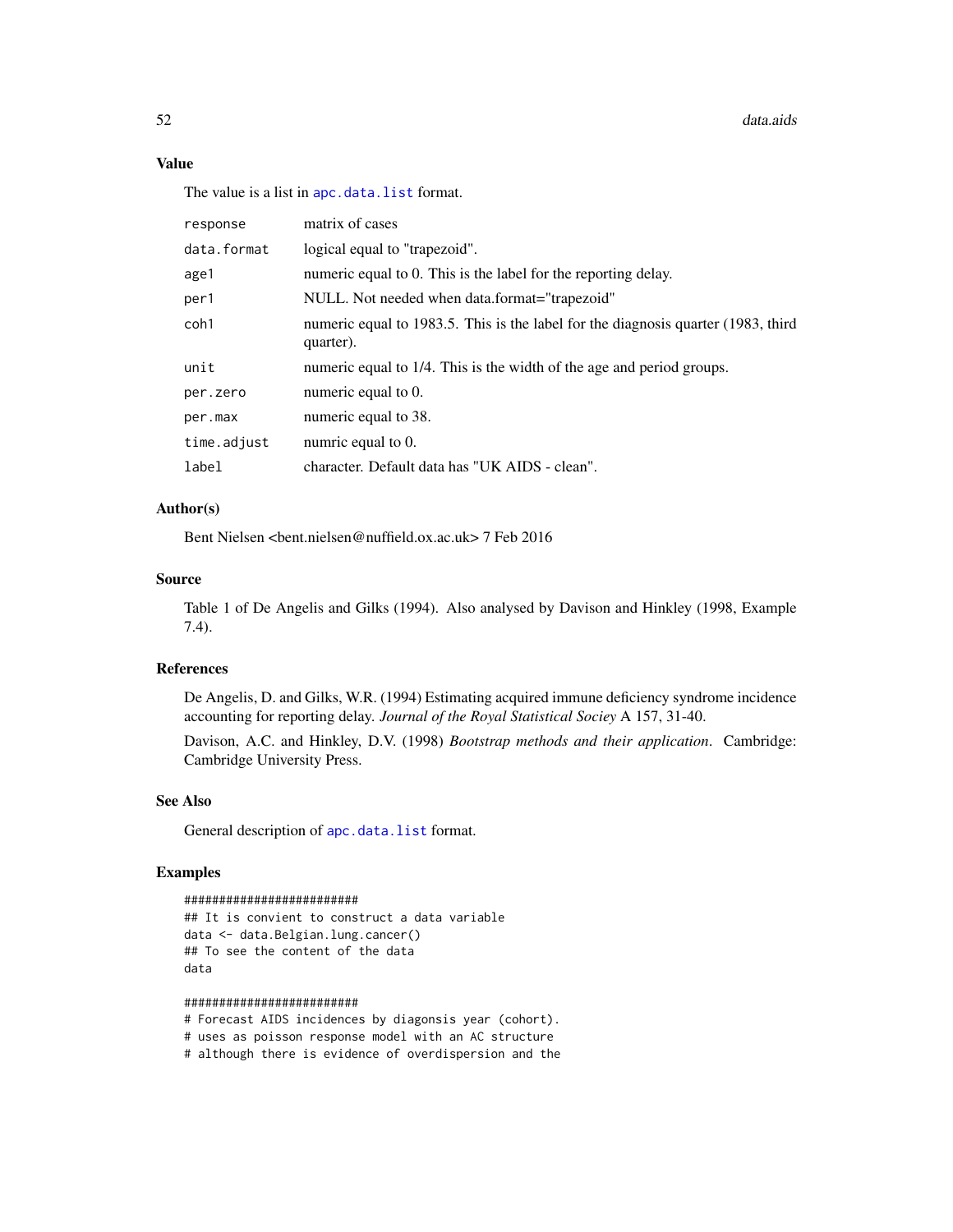#### <span id="page-52-0"></span>data.asbestos 53

```
# period effect appears significant.
# The omission of the period effect follows
# Davison and Hinkley and a parsimoneous model may be
# advantageous when forecasting.
#
apc.fit.table(data.aids(),"poisson.response")
fit <- apc.fit.model(data.aids(),"poisson.response","AC")
forecast <- apc.forecast.ac(fit)
data.sums.coh <- apc.data.sums(data.aids())$sums.coh
forecast.total <- forecast$response.forecast.coh
forecast.total[,1] <- forecast.total[,1]+data.sums.coh[25:38]
x <- seq(1983.5,1992.75,by=1/4)
y <- data.sums.coh
xlab<- "diagnosis year (cohort)"
ylab<- "diagnoses"
main<- "Davison and Hinkley, Fig 7.6, parametric version"
plot(x,y,xlim=c(1988,1993),ylim=c(200,600),xlab=xlab,ylab=ylab,main=main)
apc.polygon(forecast.total,x.origin=1989.25,unit=1/4)
```
<span id="page-52-1"></span>data.asbestos *Asbestos data*

#### Description

Function that organises asbestos data in [apc.data.list](#page-6-1) format.

Counts of mesothelioma deaths in the UK by age and period. Mesothelioma is most often caused by exposure to asbestos.

The data set is in "PA"-format.

The primary data set includes ages 25-89, which is obtained when using the function without arguments or with argument all.age.groups=FALSE. The secondary data includes younger and older age groups, which is obtained when using the function with argument all.age.groups=TRUE. The apc.package is at present not aimed at such unbalanced data.

#### Usage

```
data.asbestos(all.age.groups = FALSE)
```
#### Arguments

all.age.groups logical. If FALSE (default), only age groups 25-89 are included.

## Value

The value is a list in [apc.data.list](#page-6-1) format.

response matrix of cases. Numbers of mesothelioma deaths by period and age. Period runs 1967-2007. Age runs 25-89 when all.age.groups=FALSE. "PA"-format. dose NULL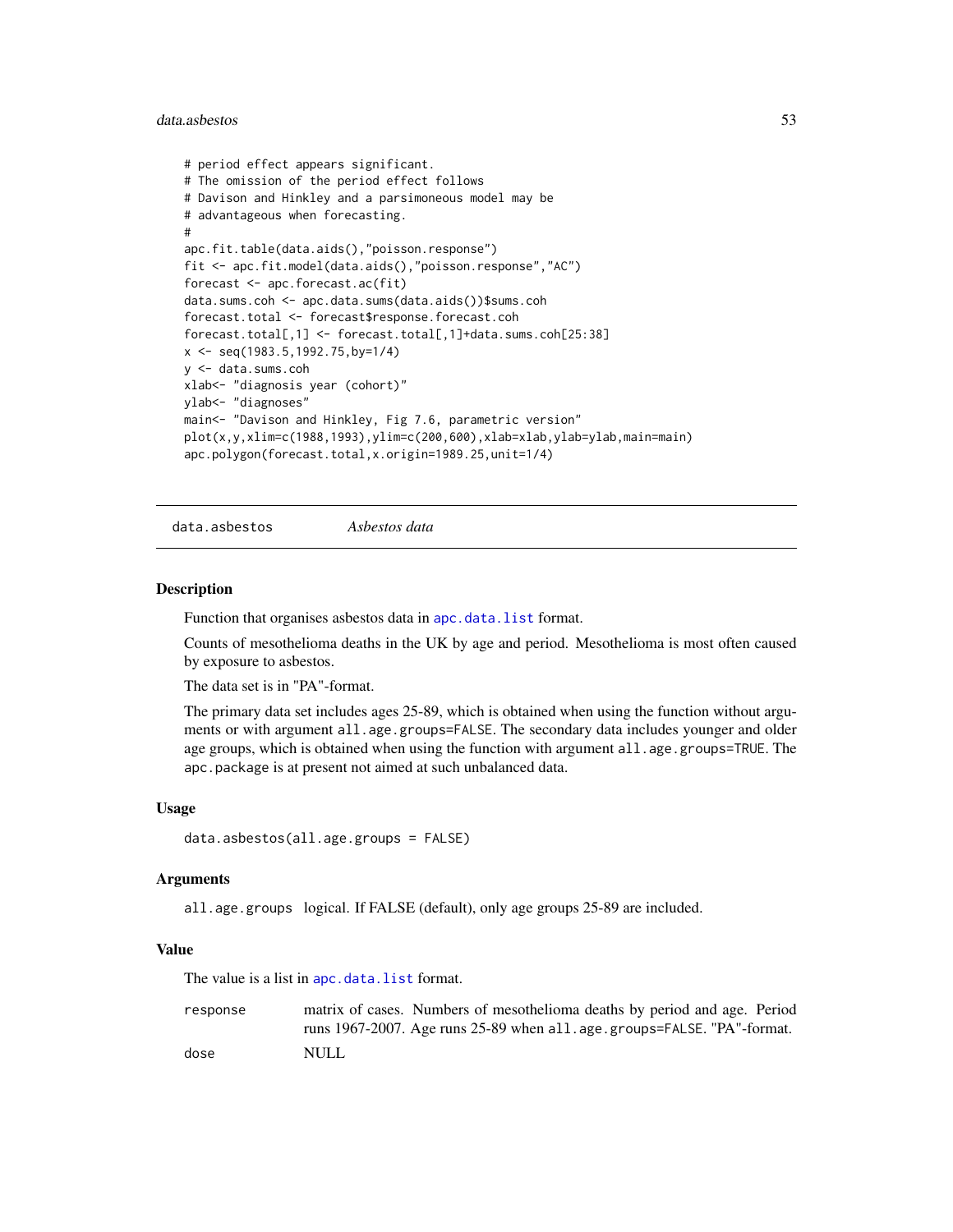| data.format | logical equal to "PA". Data organised with period-groups in rows and age-<br>groups in columns. |
|-------------|-------------------------------------------------------------------------------------------------|
| age1        | numeric equal to 25. This is the label for the first age group of 25.                           |
| per1        | numeric equal to 1967. This is the label for the first period group of 1967.                    |
| coh1        | NULL. Not needed when data.format="PA"                                                          |
| unit        | numeric equal to 1. This is the width of the age and period groups.                             |
| per.zero    | NULL. Not needed when data.format="PA"                                                          |
| per.max     | NULL. Not needed when data.format="PA"                                                          |
| time.adjust | 0. Thus age=89 in period=1967 corresponds to cohort=1967-89+0=1878.                             |
| label       | character. "UK asbestos".                                                                       |

#### Author(s)

Bent Nielsen <bent.nielsen@nuffield.ox.ac.uk> 8 September 2015

## Source

Data were prepared for the Asbestos Working Party by the UK Health and Safety Executive. An APC analysis of these data can be found in Martinez Miranda, Nielsen and Nielsen (2015)

## References

Martinez Miranda, M.D., Nielsen, B. and Nielsen, J.P. (2015) Inference and forecasting in the age-period-cohort model with unknown exposure with an application to mesothelioma mortality. *Journal of the Royal Statistical Society* A 178, 29-55. *Download*: [Nuffield DP.](http://www.nuffield.ox.ac.uk/economics/papers/2013/Asbestos8mar13.pdf)

#### See Also

General description of [apc.data.list](#page-6-1) format.

## Examples

```
#########################
# apc data list
```
data.list <- data.asbestos() objects(data.list)

## #####################

```
# Figure 1,a-c from
# Miranda Martinex, Nielsen and Nielsen (2015).
```

```
data.list <- data.asbestos()
apc.plot.data.sums(data.list,type="l")
```

```
#####################
```

```
# Figure 1,d from
```
# Miranda Martinex, Nielsen and Nielsen (2015).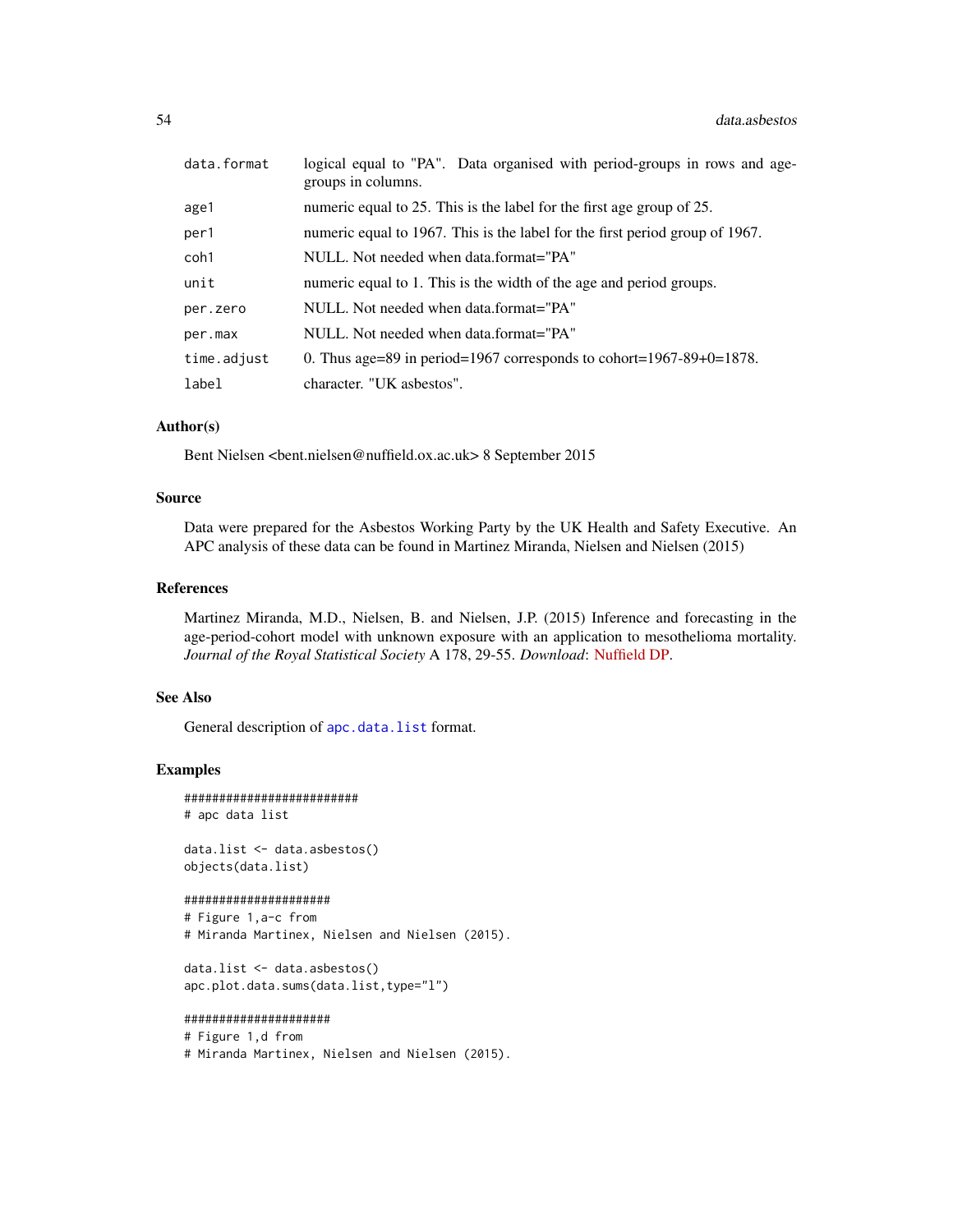<span id="page-54-0"></span>data.Belgian.lung.cancer 55

```
data.list <- data.asbestos()
apc.plot.data.within(data.list,type="l",lty=1)
```
<span id="page-54-1"></span>data.Belgian.lung.cancer

*Belgian lung cancer data*

## Description

Function that organises Belgian lung cancer data in [apc.data.list](#page-6-1) format.

The data set is taken from table VIII of Clayton and Schifflers (1987a), which contains age-specific incidence rates (per 100,000 person-years observation) of lung cancer in Belgian females during the period 1955-1978. Numerators are also available. The original source was the WHO mortality database.

The data set is in "AP"-format. The original data set is unbalanced since the first four period groups cover 5 years, while the last covers 4 years. The primary data set has 4 period groups, which is obtained when using the function without arguments or with argument unbalanced=FALSE. The secondary data set has 5 uneven sized period groups, wwhich is obtained when using the function with argument unbalanced=TRUE. The apc.package is at present not aimed at such unbalanced data.

#### Usage

data.Belgian.lung.cancer(unbalanced = FALSE)

## Arguments

unbalanced logical. If TRUE (default), the last 4-year group column of the data is ignored.

## Value

The value is a list in [apc.data.list](#page-6-1) format.

| rates       | matrix of mortality rates. This is not needed for the apc. data. list format, but<br>included as this is the original data formats |
|-------------|------------------------------------------------------------------------------------------------------------------------------------|
| response    | matrix of cases                                                                                                                    |
| dose        | matrix of cases/rates                                                                                                              |
| data.format | logical equal to "AP". Data organised with age-groups in rows and period-<br>groups in columns.                                    |
| age1        | numeric equal to 25. This is the label for the first age group covering ages 25-29.                                                |
| per1        | numeric equal to 1955. This is the label for the first period group covering period<br>1955-1959.                                  |
| coh1        | NULL. Not needed when data.format="AP"                                                                                             |
| unit        | numeric equal to 5. This is the width of the age and period groups.                                                                |
|             |                                                                                                                                    |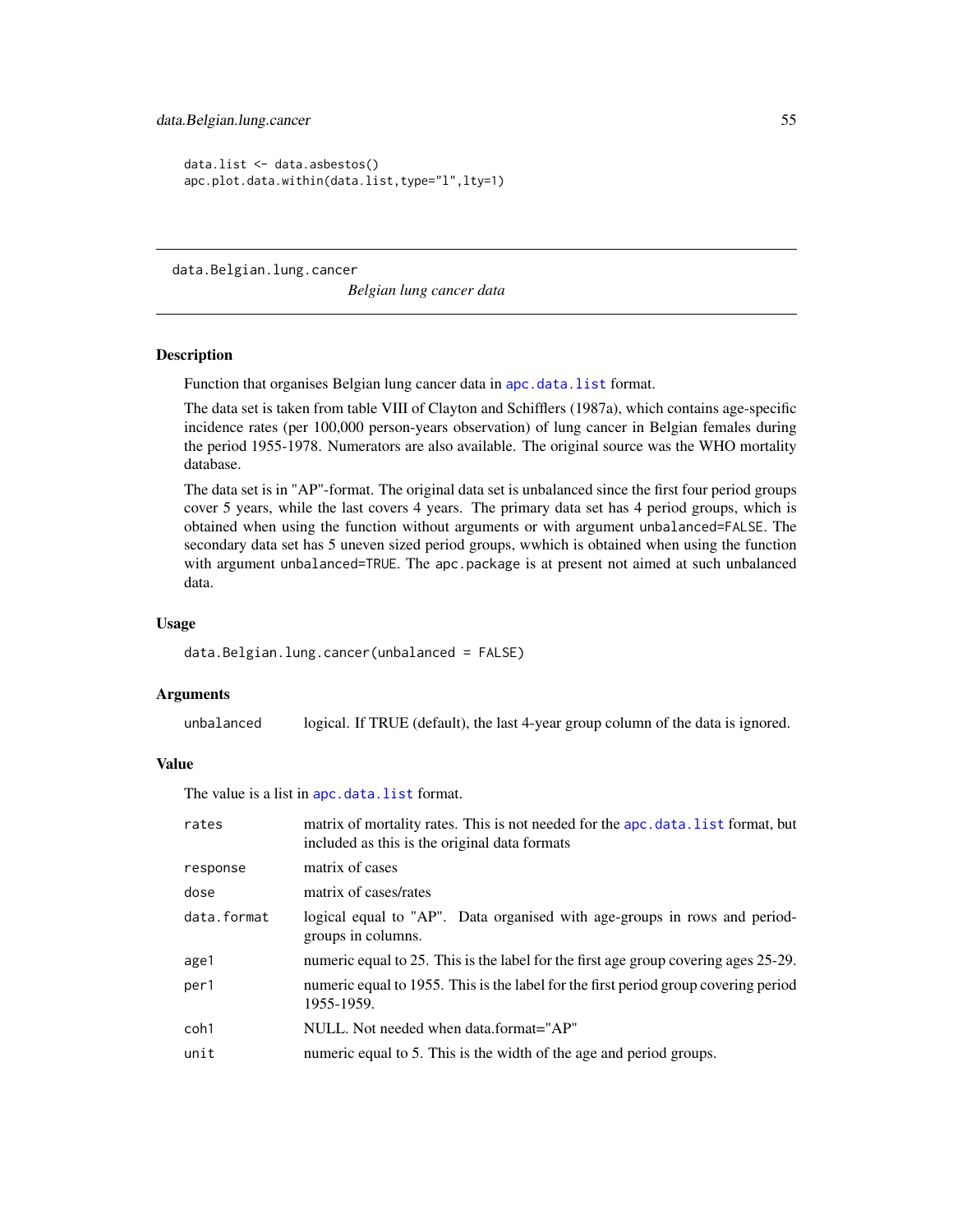<span id="page-55-0"></span>

| per.zero    | NULL. Not needed when data.format="AP"                                                                                                                                                                        |
|-------------|---------------------------------------------------------------------------------------------------------------------------------------------------------------------------------------------------------------|
| per.max     | NULL. Not needed when data.format="AP"                                                                                                                                                                        |
| time.adjust | 0. Thus age=25 in period=1955 corresponds to cohort=1955-25+0=1930, and<br>indeed the centers of the age and period groups, that is age= $27$ and period= $1957$<br>translate into cohort= $1957-27+0=1930$ . |
| label       | character. "Belgian lung cancer".                                                                                                                                                                             |

## Author(s)

Bent Nielsen <bent.nielsen@nuffield.ox.ac.uk> 8 Sep 2015 (24 Oct 2013)

## Source

Table VIII of Clayton and Schifflers (1987a).

## References

Clayton, D. and Schifflers, E. (1987a) Models for temperoral variation in cancer rates. I: age-period and age-cohort models. *Statistics in Medicine* 6, 449-467.

#### See Also

General description of [apc.data.list](#page-6-1) format.

## Examples

######################### ## It is convient to construct a data variable data <- data.Belgian.lung.cancer() ## To see the content of the data data

<span id="page-55-1"></span>data.Italian.bladder.cancer

*Italian bladder cancer data*

#### Description

Function that organises Italian bladder data in [apc.data.list](#page-6-1) format.

The data set is taken from table IV of Clayton and Schifflers (1987a), which contains age-specific incidence rates (per 100,000 person-years observation) of bladder cancer in Italian males during the period 1955-1979. Numerators are also available. The original source was the WHO mortality database.

The data set is in "AP"-format.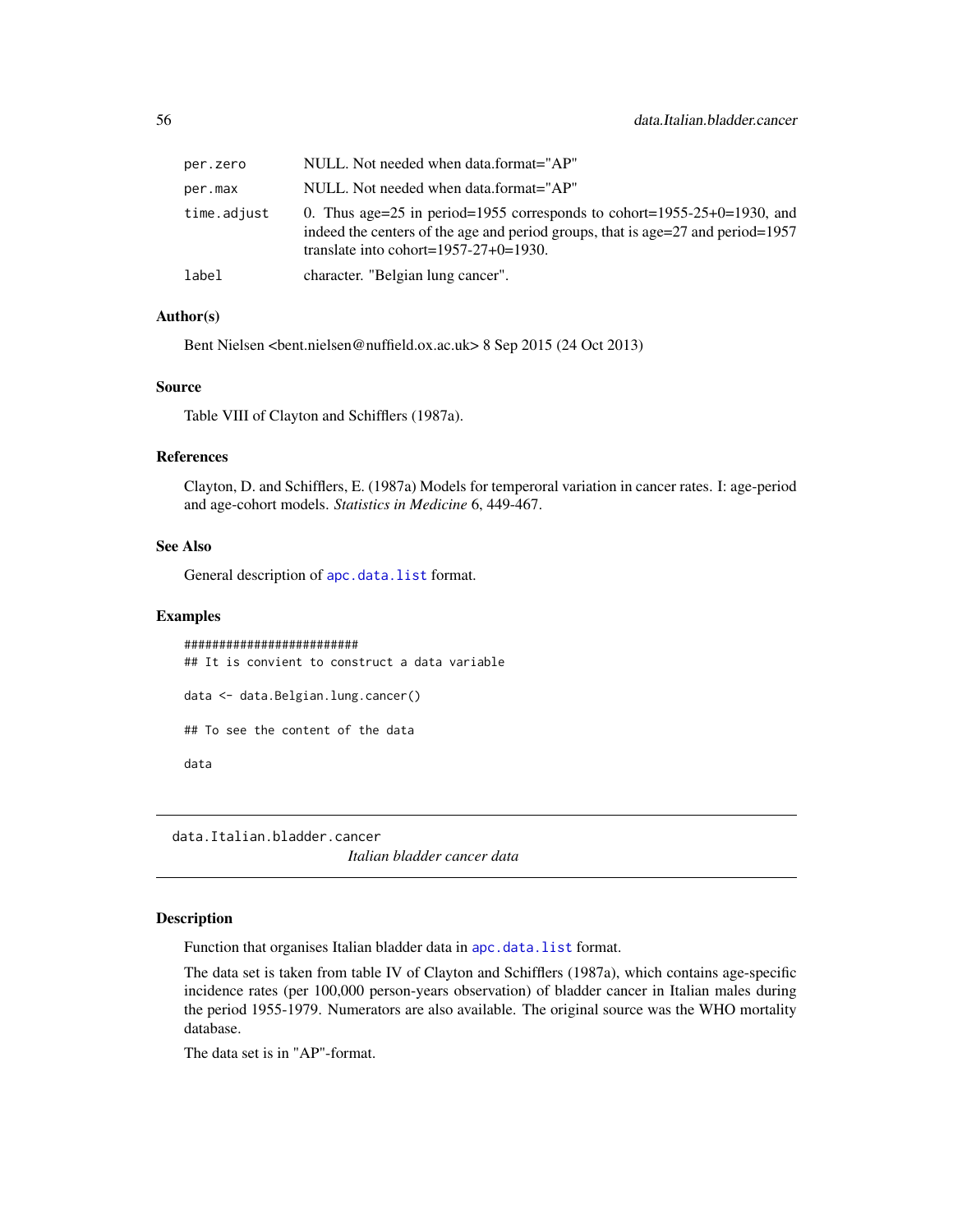## Usage

data.Italian.bladder.cancer()

## Value

The value is a list in [apc.data.list](#page-6-1) format.

| rates       | matrix of mortality rates. This is not needed for the apc. data. list format, but<br>included as this is the original data formats                                                                      |  |  |  |  |
|-------------|---------------------------------------------------------------------------------------------------------------------------------------------------------------------------------------------------------|--|--|--|--|
| response    | matrix of cases                                                                                                                                                                                         |  |  |  |  |
| dose        | matrix of cases/rates                                                                                                                                                                                   |  |  |  |  |
| data.format | logical equal to "AP". Data organised with age-groups in rows and period-<br>groups in columns.                                                                                                         |  |  |  |  |
| age1        | numeric equal to 25. This is the label for the first age group covering ages 25-29.                                                                                                                     |  |  |  |  |
| per1        | numeric equal to 1955. This is the label for the first period group covering period<br>1955-1959.                                                                                                       |  |  |  |  |
| coh1        | NULL. Not needed when data.format="AP"                                                                                                                                                                  |  |  |  |  |
| unit        | numeric equal to 5. This is the width of the age and period groups.                                                                                                                                     |  |  |  |  |
| per.zero    | NULL. Not needed when data.format="AP"                                                                                                                                                                  |  |  |  |  |
| per.max     | NULL. Not needed when data.format="AP"                                                                                                                                                                  |  |  |  |  |
| time.adjust | 0. Thus age=25 in period=1955 corresponds to cohort=1955-25+0=1930, and<br>indeed the centers of the age and period groups, that is age=27 and period=1957<br>translate into cohort= $1957-27+0=1930$ . |  |  |  |  |
| label       | character. "Italian bladder cancer".                                                                                                                                                                    |  |  |  |  |
|             |                                                                                                                                                                                                         |  |  |  |  |

## Author(s)

Bent Nielsen <bent.nielsen@nuffield.ox.ac.uk> 8 Sep 2015 (24 Oct 2013)

## Source

Table IV of Clayton and Schifflers (1987a).

## References

Clayton, D. and Schifflers, E. (1987a) Models for temperoral variation in cancer rates. I: age-period and age-cohort models. *Statistics in Medicine* 6, 449-467.

## See Also

General description of [apc.data.list](#page-6-1) format.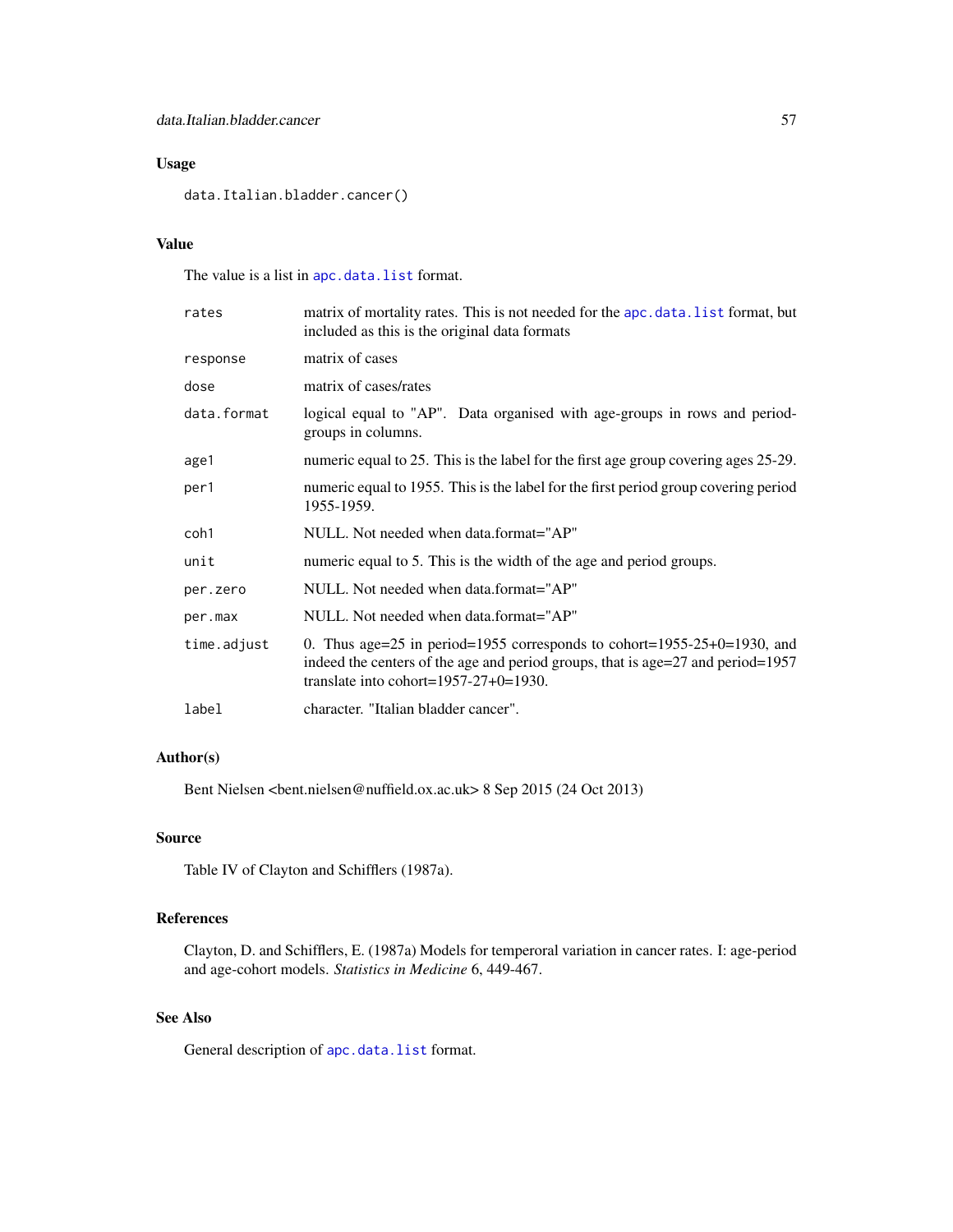## Examples

```
#########################
## It is convient to construct a data variable
data <- data.Italian.bladder.cancer()
## To see the content of the data
data
```
<span id="page-57-1"></span>data.Japanese.breast.cancer *Japanese breast cancer data*

#### Description

Function that organises Japanese breast data in [apc.data.list](#page-6-1) format.

The data set is taken from table I of Clayton and Schifflers (1987b), which contains age-specific mortality rates (per 100,000 person-years observation) of breast cancer in Japan, during the period 1955-1979. Reported in 5 year age groups and 5 year period groups. Numbers of cases on which rates are based are also available. The original source was WHO mortality data base.

The data set is in "AP"-format.

#### Usage

```
data.Japanese.breast.cancer()
```
#### Value

The value is a list in [apc.data.list](#page-6-1) format.

| rates       | matrix of mortality rates. This is not needed for the apc. data. list format, but<br>included as this is the original data formats |
|-------------|------------------------------------------------------------------------------------------------------------------------------------|
| response    | matrix of cases                                                                                                                    |
| dose        | matrix of cases/rates                                                                                                              |
| data.format | logical equal to "AP". Data organised with age-groups in rows and period-<br>groups in columns.                                    |
| age1        | numeric equal to 25. This is the label for the first age group covering ages 25-29.                                                |
| per1        | numeric equal to 1955. This is the label for the first period group covering period<br>1955-1959.                                  |
| coh1        | NULL. Not needed when data.format="AP"                                                                                             |
| unit        | numeric equal to 5. This is the width of the age and period groups.                                                                |
| per.zero    | NULL. Not needed when data.format="AP"                                                                                             |
| per.max     | NULL. Not needed when data.format="AP"                                                                                             |

<span id="page-57-0"></span>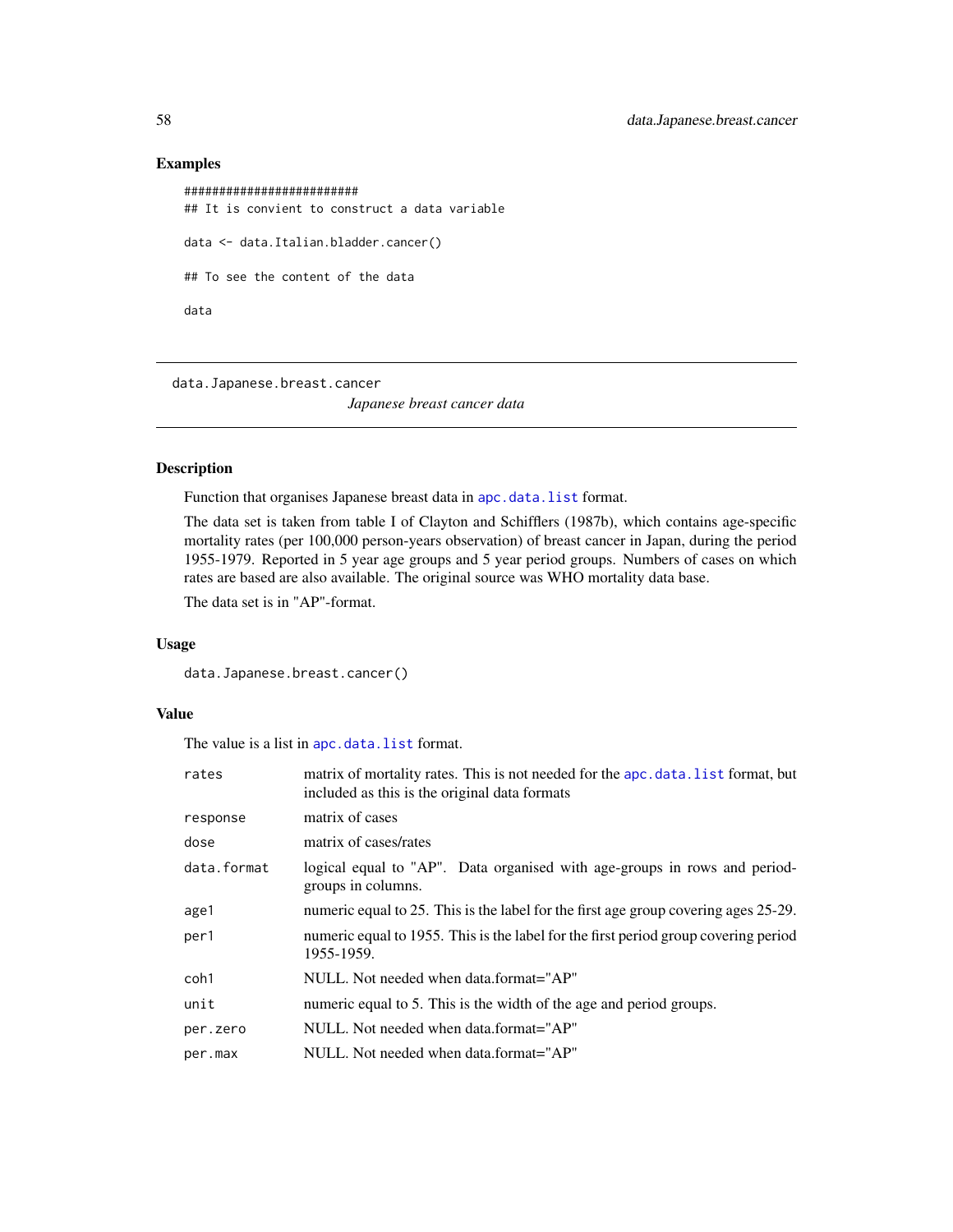#### <span id="page-58-0"></span>data.loss.BZ 59

| time.adiust | 0. Thus age=25 in period=1955 corresponds to cohort=1955-25+0=1930, and         |
|-------------|---------------------------------------------------------------------------------|
|             | indeed the centers of the age and period groups, that is age=27 and period=1957 |
|             | translate into cohort= $1957-27+0=1930$ .                                       |
| label       | character. "Japanese breast cancer".                                            |

## Author(s)

Bent Nielsen <bent.nielsen@nuffield.ox.ac.uk> 8 Sep 2015 (24 Oct 2013)

#### Source

Table I of Clayton and Schifflers (1987b)

## References

Clayton, D. and Schifflers, E. (1987b) Models for temperoral variation in cancer rates. II: ageperiod-cohort models. *Statistics in Medicine* 6, 469-481.

## See Also

General description of [apc.data.list](#page-6-1) format.

#### Examples

```
#########################
## It is convient to construct a data variable
data <- data.Japanese.breast.cancer()
## To see the content of the data
data
```
data.loss.BZ *Motor data*

## Description

Function that organises loss data in [apc.data.list](#page-6-1) format.

The data set is taken from table 3.5 of Barnett & Zehnwirth (2000). Source of data unclear. It includes a run-off triangle: "response" (X) is paid amounts (units not reported) along with measures of exposure.

Data also analysed in e.g. Kuang, Nielsen, Nielsen (2011).

The data set is in "CL"-format.

At present apc.package does not have functions for either forecasting or for exploiting the counts. For this one can with advantage use the DCL.package.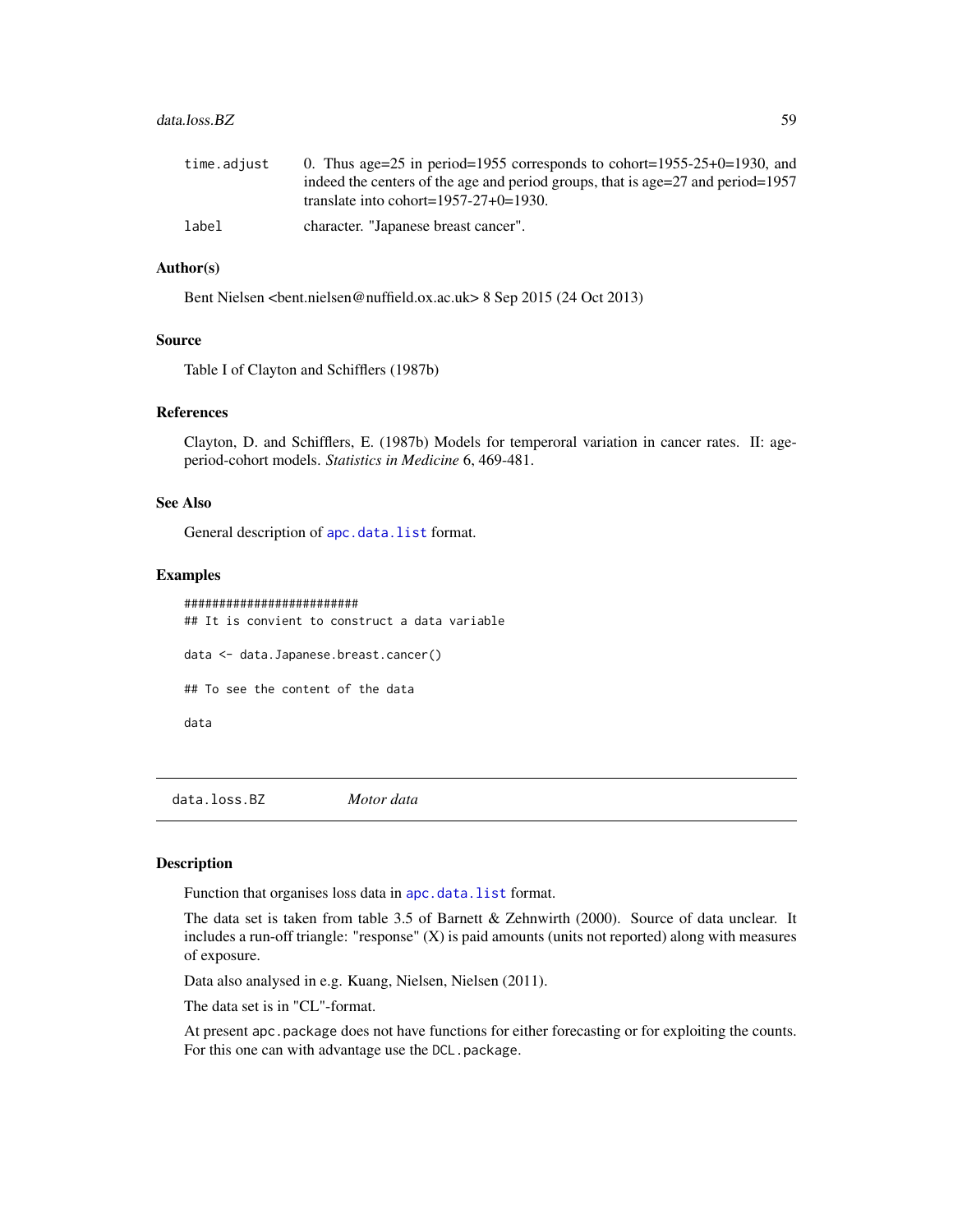## Usage

data.loss.BZ

## Value

The value is a list in [apc.data.list](#page-6-1) format.

| response    | vector of paid amounts, X                                        |
|-------------|------------------------------------------------------------------|
| counts      | vector of number of reported claims, N                           |
| dose        | NULL.                                                            |
| data.format | logical. Equal to "CL vector by row". Data organised in vectors. |
| age1        | numeric. Equal to 1.                                             |
| per1        | NULL. Not needed when data.format="CL"                           |
| coh1        | numeric. Equal to 1.                                             |
| unit        | numeric. Equal to 1.                                             |
| per.zero    | NULL. Not needed when data.format="CL"                           |
| per.max     | NULL. Not needed when data.format="CL"                           |
| time.adjust | 0. Thus age=1 in cohort=1 corresponds to period= $1+1-1+0=1$ .   |
| label       | character. "loss BZ".                                            |

## Author(s)

Bent Nielsen <bent.nielsen@nuffield.ox.ac.uk> 8 Sep 2015 (18 Mar 2015)

## Source

Tables 1,2 of Verrall, Nielsen and Jessen (2010).

## References

Barnett G, Zehnwirth B (2000) Best estimates for reserves. Proc. Casualty Actuar. Soc. 87, 245– 321.

Kuang D, Nielsen B, Nielsen JP (2011) Forecasting in an extended chain-ladder-type model *Journal of Risk and Insurance* 78, 345-359

## See Also

General description of [apc.data.list](#page-6-1) format.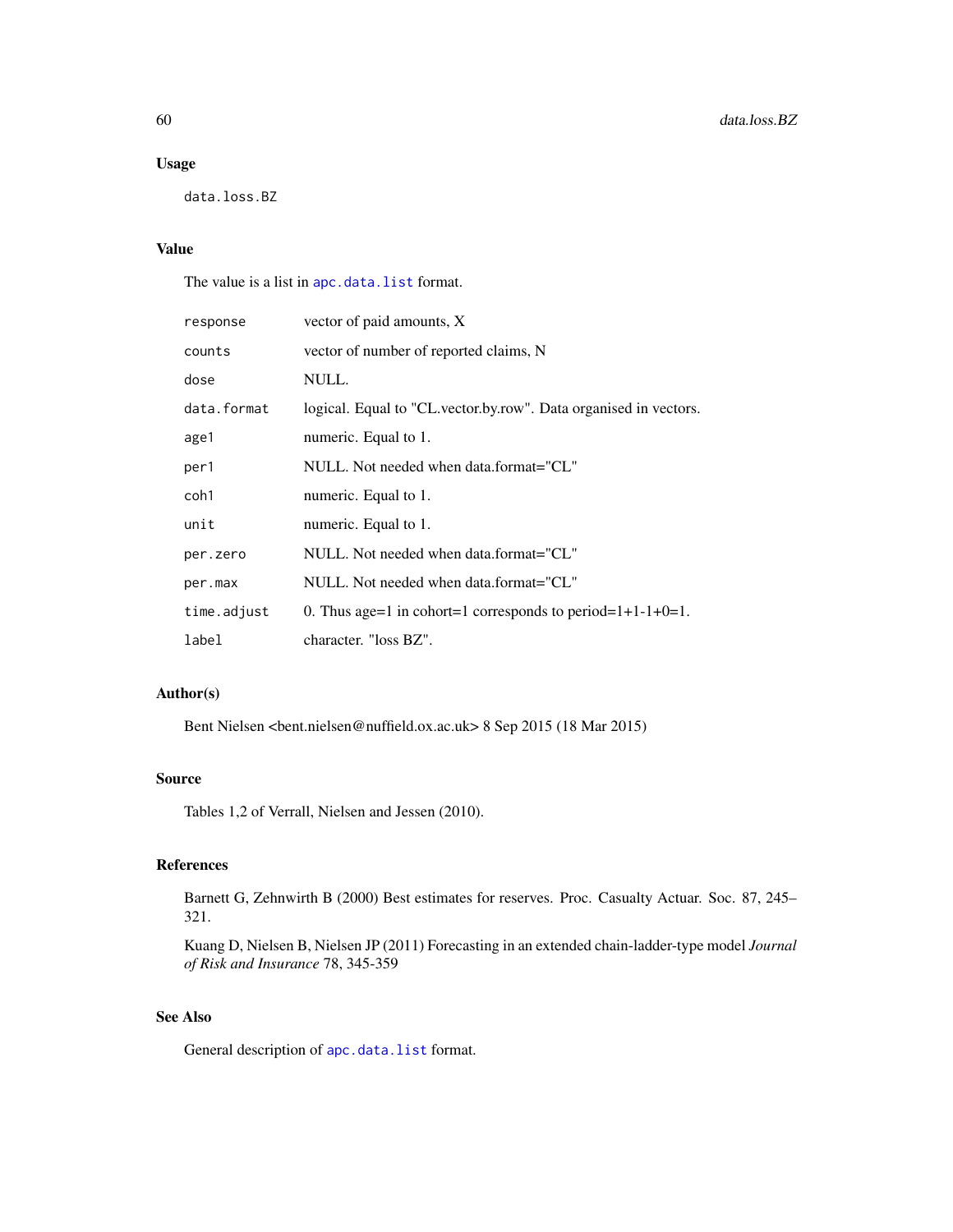#### <span id="page-60-0"></span>data.loss.TA 61

## Examples

```
#########################
## It is convient to construct a data variable
data <- data.loss.BZ()
## To see the content of the data
data
#########################
# Fit geometric chain-ladder model
apc.fit.table(data,"log.normal.response")
```
data.loss.TA *Motor data*

#### Description

Function that organises loss data in [apc.data.list](#page-6-1) format.

The data set is taken from Table 1 of Verrall (1991), who attributes the data to Taylor and Ashe (1983). It includes a run-off triangle: "response" (X) is paid amounts (units not reported).

Data also analysed in various papers, e.g. England and Verrall (1999).

The data set is in "CL"-format.

At present apc.package does not have functions for either forecasting or for exploiting the counts. For this one can with advantage use the DCL.package.

#### Usage

data.loss.TA

#### Value

The value is a list in [apc.data.list](#page-6-1) format.

| response    | vector of paid amounts, X                                        |
|-------------|------------------------------------------------------------------|
| dose        | NULL.                                                            |
| data.format | logical. Equal to "CL vector by row". Data organised in vectors. |
| age1        | numeric. Equal to 1.                                             |
| per1        | NULL. Not needed when data.format="CL"                           |
| coh1        | numeric. Equal to 1.                                             |
| unit        | numeric. Equal to 1.                                             |
| per.zero    | NULL. Not needed when data.format="CL"                           |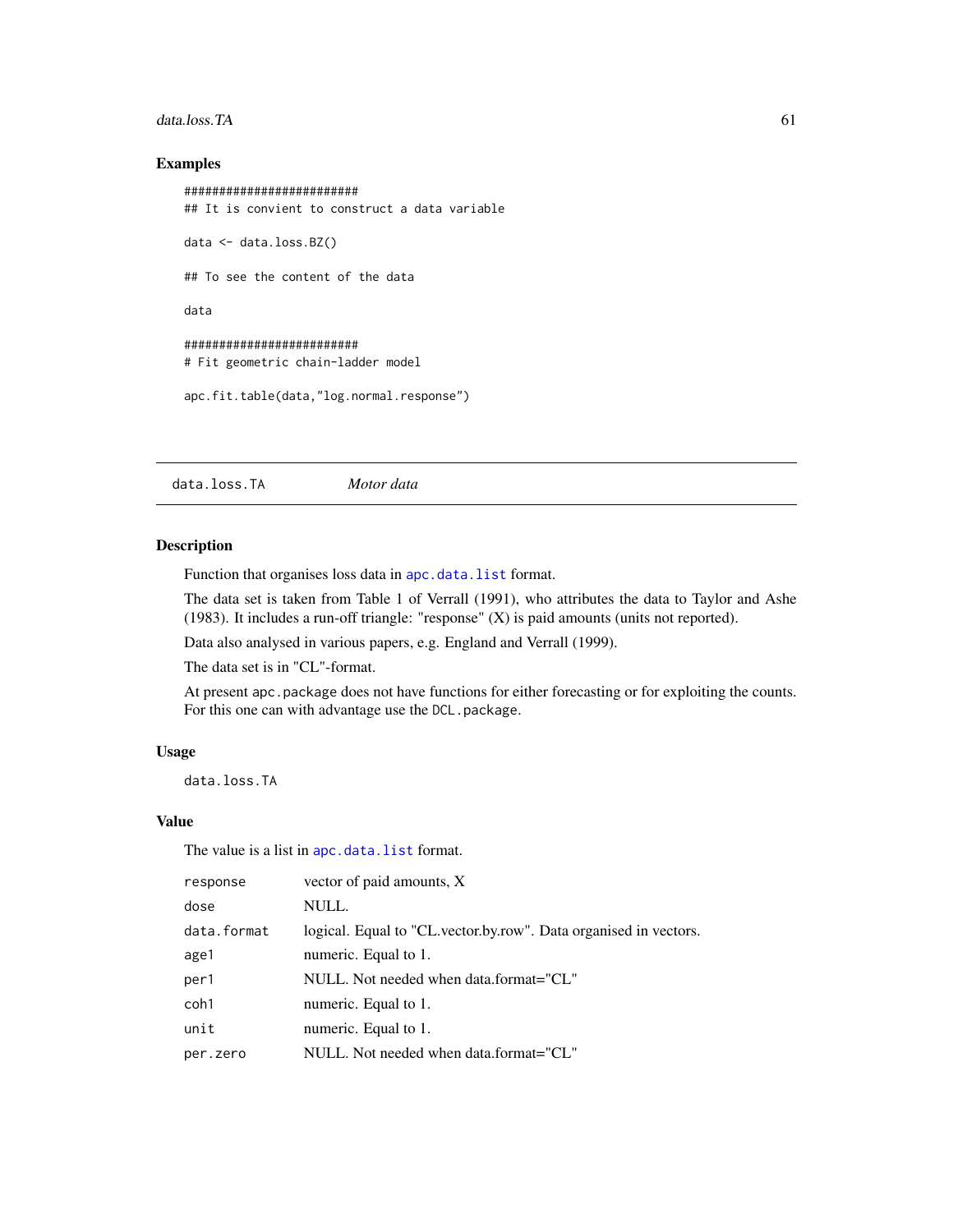| per.max     | NULL. Not needed when data.format="CL"                     |
|-------------|------------------------------------------------------------|
| time.adjust | 0. Thus age=1 in cohort=1 corresponds to period=1+1-1+0=1. |
| label       | character. "loss TA".                                      |

## Author(s)

Bent Nielsen <bent.nielsen@nuffield.ox.ac.uk> 8 Sep 2015 (18 Mar 2015)

#### Source

Tables 1 of Verrall (1991).

#### References

England, P., Verrall, R.J. (1999) Analytic and bootstrap estimates of prediction errors in claims reserving Insurance: Mathematics and Economics 25, 281-293

Taylor, G.C., Ashe, F.R. (1983) Second moments of estimates of outstanding claims Journal of Econometrics 23, 37-61

Verrall, R.J. (1991) On the estimation of reserves from loglinear models Insurance: Mathematics and Economics 10, 75-80

## See Also

General description of [apc.data.list](#page-6-1) format.

#### Examples

######################### ## It is convient to construct a data variable

data <- data.loss.TA()

## To see the content of the data

data

```
#########################
# Fit chain-ladder model
```
apc.fit.table(data,"poisson.response")

# The overdispersed poisson model is experimental at the moment, # so not documented apc.fit.table(data,"od.poisson.response")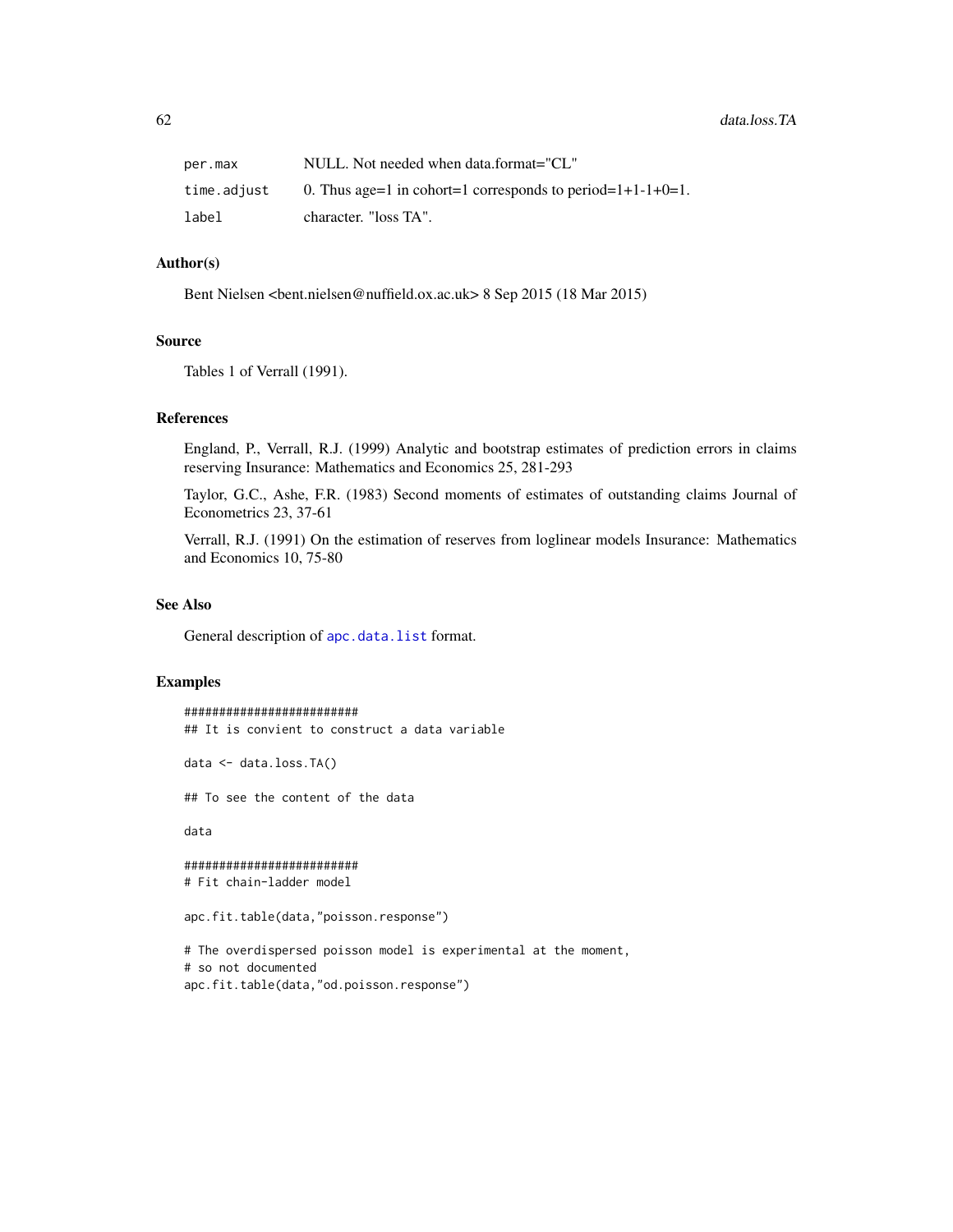<span id="page-62-1"></span><span id="page-62-0"></span>data.loss.VNJ *Motor data*

#### Description

Function that organises morot data in [apc.data.list](#page-6-1) format.

The data set is taken from tables 1,2 of Verrall, Nielsen and Jessen (2010). Data from Codan, Danish subsiduary of Royal & Sun Alliance. It is a portfolio of third party liability from motor policies. The time units are in years. There are two run-off triangles: "response"  $(X)$  is paid amounts (units not reported) "counts" (N) is number of reported claims.

Data also analysed in e.g. Martinez Miranda, Nielsen, Nielsen and Verrall (2011) and Kuang, Nielsen, Nielsen (2015).

The data set is in "CL"-format.

At present apc.package does not have functions for either forecasting or for exploiting the counts. For this one can with advantage use the DCL.package.

#### Usage

data.loss.VNJ

## Value

The value is a list in [apc.data.list](#page-6-1) format.

| response    | vector of paid amounts, X                                        |
|-------------|------------------------------------------------------------------|
| counts      | vector of number of reported claims, N                           |
| dose        | NULL.                                                            |
| data.format | logical. Equal to "CL vector by row". Data organised in vectors. |
| age1        | numeric. Equal to 1.                                             |
| per1        | NULL. Not needed when data.format="CL"                           |
| coh1        | numeric. Equal to 1.                                             |
| unit        | numeric. Equal to 1.                                             |
| per.zero    | NULL. Not needed when data.format="CL"                           |
| per.max     | NULL. Not needed when data.format="CL"                           |
| time.adjust | 0. Thus age=1 in cohort=1 corresponds to period= $1+1-1+0=1$ .   |
| label       | character. "loss VNJ".                                           |

#### Author(s)

Bent Nielsen <bent.nielsen@nuffield.ox.ac.uk> 18 Mar 2015 updated 4 Jan 2016

#### Source

Tables 1,2 of Verrall, Nielsen and Jessen (2010).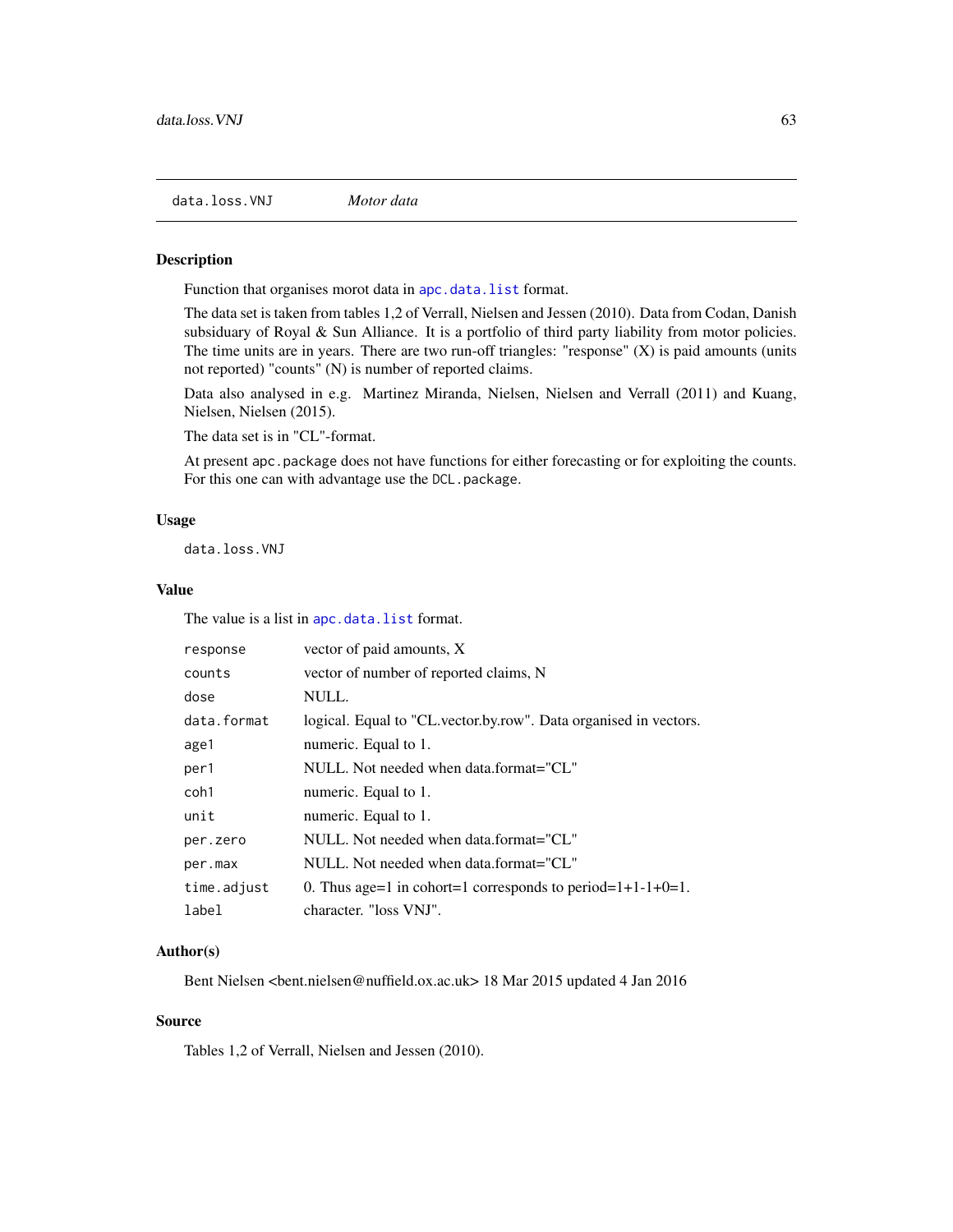## <span id="page-63-0"></span>References

Verrall R, Nielsen JP, Jessen AH (2010) Prediction of RBNS and IBNR claims using claim amounts and claim counts *ASTIN Bulletin* 40, 871-887

Martinez Miranda, M.D., Nielsen, B., Nielsen, J.P. and Verrall, R. (2011) Cash flow simulation for a model of outstanding liabilities based on claim amounts and claim numbers. *ASTIN Bulletin* 41, 107-129

Kuang D, Nielsen B, Nielsen JP (2015) The geometric chain-ladder *Scandinavian Acturial Journal* 2015, 278-300.

## See Also

General description of [apc.data.list](#page-6-1) format.

## Examples

######################### ## It is convient to construct a data variable

data <- data.loss.VNJ()

## To see the content of the data

data

#### #########################

# Fit chain-ladder model

```
fit.ac <- apc.fit.model(data,"poisson.response","AC")
fit.ac$coefficients.canonical
id.ac <- apc.identify(fit.ac)
id.ac$coefficients.dif
```
#### #########################

|   |                     | # Compare output with table 7.2 in |                                         |             |                        |
|---|---------------------|------------------------------------|-----------------------------------------|-------------|------------------------|
|   |                     |                                    | # Kuang D, Nielsen B, Nielsen JP (2015) |             |                        |
| # |                     | Estimate                           | Std. Error                              | z value     | Pr(> z )               |
|   | # level             |                                    | 13.07063963 0.0000000000                | Inf         | 0.000000e+00           |
|   | $# D_$ age_2        |                                    | $-0.0654349500.0006018694 -108.71950$   |             | 0.000000e+00           |
|   | $# D_ \text{age_3}$ |                                    | $-0.80332424 0.0008757527 - 917.29576$  |             | 0.000000e+00           |
|   | # D_age_4           |                                    | $-0.41906516 0.0012294722 -340.84965$   |             | $0.000000e + 00$       |
|   | # D_age_5           |                                    | $-0.29097802 0.0015627740 -186.19329$   |             | 0.000000e+00           |
|   | # D_age_6           |                                    | $-0.5729900600.0021628918 - 264.91850$  |             | 0.000000e+00           |
|   | $# D_$              |                                    | $-0.36101594 0.0030016569 -120.27222$   |             | $0.000000e + 00$       |
|   | $# D_$ age $_8$     |                                    | $-0.62706059$ 0.0046139466 $-135.90547$ |             | $0.000000e + 00$       |
|   | $# D_$ age $_9$     |                                    | 0.12160793 0.0061126021                 | 19.89463    | 4.529830e-88           |
|   | $# D_$              |                                    |                                         |             | $0.000000e + 00$       |
|   | # D_cohort_2        |                                    | $-0.025918430.0009037977$               | $-28.67724$ | 7.334840e-181          |
|   | # D_cohort_3        |                                    | 0.18973130 0.0011301184                 | 167.88621   | 0.000000e+00           |
|   | # D_cohort_4        |                                    | 0.12354693 0.0010508785                 | 117.56539   | 0.000000e+00           |
|   | # D_cohort_5        |                                    | $-0.1011470100.0010566534$              | $-95.72392$ | 0.000000e+00           |
|   | # D_cohort_6        |                                    | 0.03594882 0.0010913718                 |             | 32.93912 6.056847e-238 |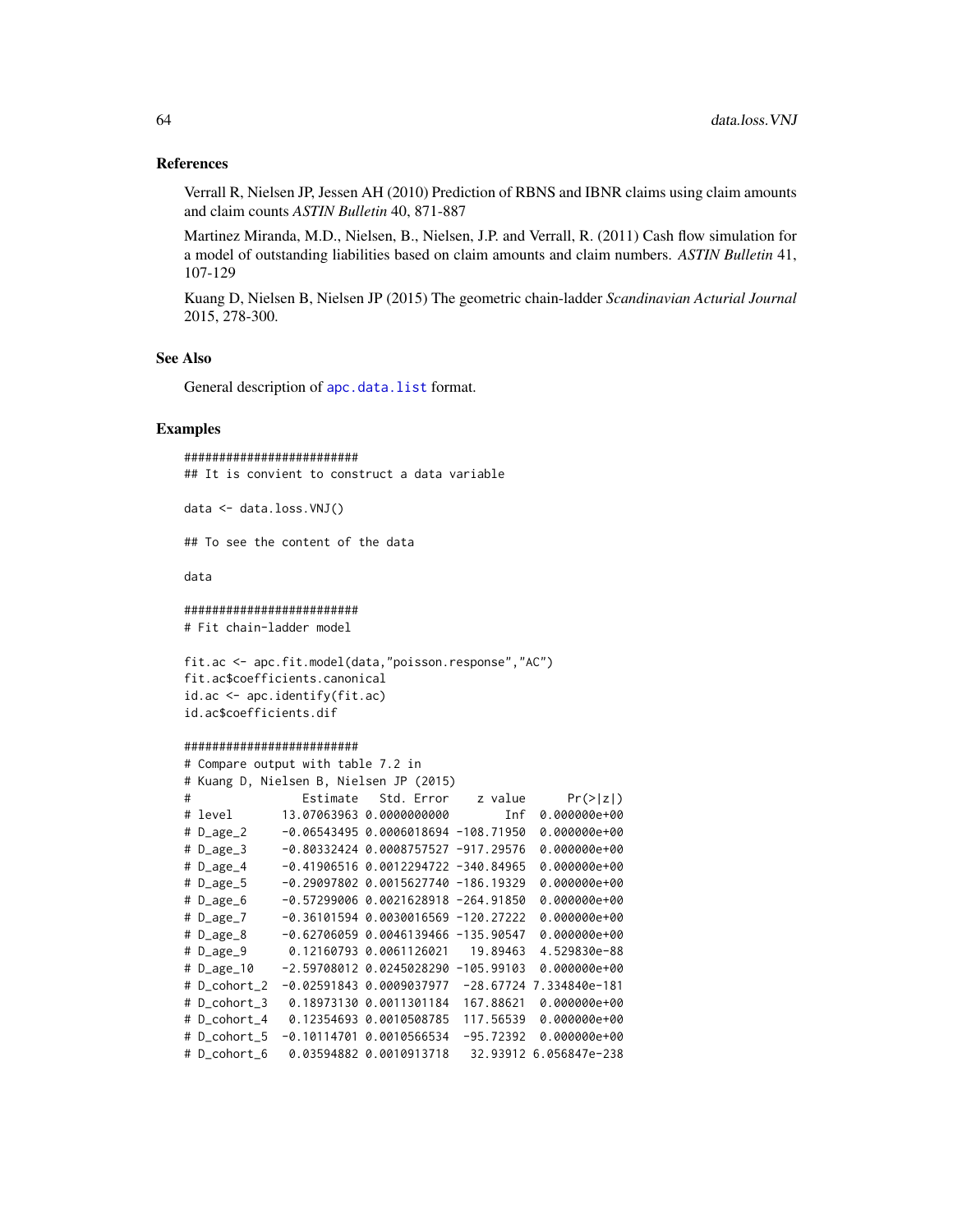#### data.loss. VNJ 65

# D\_cohort\_7 -0.17175409 0.0011676536 -147.09336 0.000000e+00 # D\_cohort\_8 0.20671145 0.0012098255 170.86055 0.000000e+00 # D\_cohort\_9 0.04056617 0.0012325163 32.91329 1.418555e-237 # D\_cohort\_10 0.06876759 0.0015336998 44.83771 0.000000e+00

#### #########################

# Get deviance table.

- # APC strongly rejected => overdispersion?
- # AC (Chain-ladder) rejected against APC (inference invalid anyway)
- # => one should be careful with distribution forecasts

apc.fit.table(data,"poisson.response")

#### #########################

| #   |       |            |    | -2logL df.residual prob(>chi_sq) LR.vs.APC df.vs.APC prob(>chi_sq) |            |     |     | aic        |
|-----|-------|------------|----|--------------------------------------------------------------------|------------|-----|-----|------------|
|     | # APC | 176030.0   | 28 | 0                                                                  | <b>NA</b>  | NA. | NA. | 176841.7   |
|     | # AP  | 305784.6   | 36 | 0                                                                  | 129754.6   | 8   | 0   | 306580.3   |
|     | # AC  | 374155.2   | 36 | 0                                                                  | 198125.2   | 8   | 0   | 374950.9   |
|     | # PC  | 553555.1   | 36 | 0                                                                  | 377525.0   | 8   | 0   | 554350.7   |
|     | # Ad  | 486013.4   | 44 | 0                                                                  | 309983.4   | 16  | 0   | 486793.0   |
|     | # Pd  | 710009.6   | 44 | 0                                                                  | 533979.6   | 16  | 0   | 710789.3   |
|     | # Cd  | 780859.4   | 44 | 0                                                                  | 604829.4   | 16  | 0   | 781639.1   |
| # A |       | 575389.6   | 45 | 0                                                                  | 399359.6   | 17  | 0   | 576167.3   |
| # P |       | 9483688.1  | 45 | 0                                                                  | 9307658.0  | 17  | 0   | 9484465.7  |
| # C |       | 7969034.0  | 45 | 0                                                                  | 7793004.0  | 17  | 0   | 7969811.7  |
| #t  |       | 898208.1   | 52 | 0                                                                  | 722178.1   | 24  | 0   | 898971.7   |
|     | # tA  | 987389.4   | 53 | Ø                                                                  | 811359.4   | 25  | 0   | 988151.1   |
|     | # tP  | 9690623.4  | 53 | 0                                                                  | 9514593.4  | 25  | 0   | 9691385.1  |
|     | # tC  | 8079187.6  | 53 | 0                                                                  | 7903157.6  | 25  | 0   | 8079949.3  |
| #1  |       | 10815443.5 | 54 | 0                                                                  | 10639413.5 | 26  | 0   | 10816203.2 |

#### #########################

# Fit geometric chain-ladder model

fit.ac <- apc.fit.model(data,"log.normal.response","AC") fit.ac\$coefficients.canonical id.ac <- apc.identify(fit.ac) id.ac\$coefficients.dif

#### #########################

# Compare output with table 7.2 in # Kuang D, Nielsen B, Nielsen JP (2015) # Estimate Std. Error t value Pr(>|t|) # level 13.0846325168 0.1322711 98.92285585 0.000000e+00 # D\_age\_2 -0.0721758004 0.1291053 -0.55904595 5.761304e-01 # D\_age\_3 -0.8180698189 0.1350216 -6.05880856 1.371335e-09 # D\_age\_4 -0.3945325384 0.1433094 -2.75301253 5.904964e-03 # D\_age\_5 -0.3354312554 0.1538274 -2.18056918 2.921530e-02  $-0.6322104515$  0.1673396  $-3.77800844$  1.580875e-04 # D\_age\_7 -0.3020293471 0.1854134 -1.62895114 1.033234e-01 # D\_age\_8 -0.5225495852 0.2112982 -2.47304367 1.339678e-02 # D\_age\_9 0.0078494549 0.2531172 0.03101115 9.752607e-01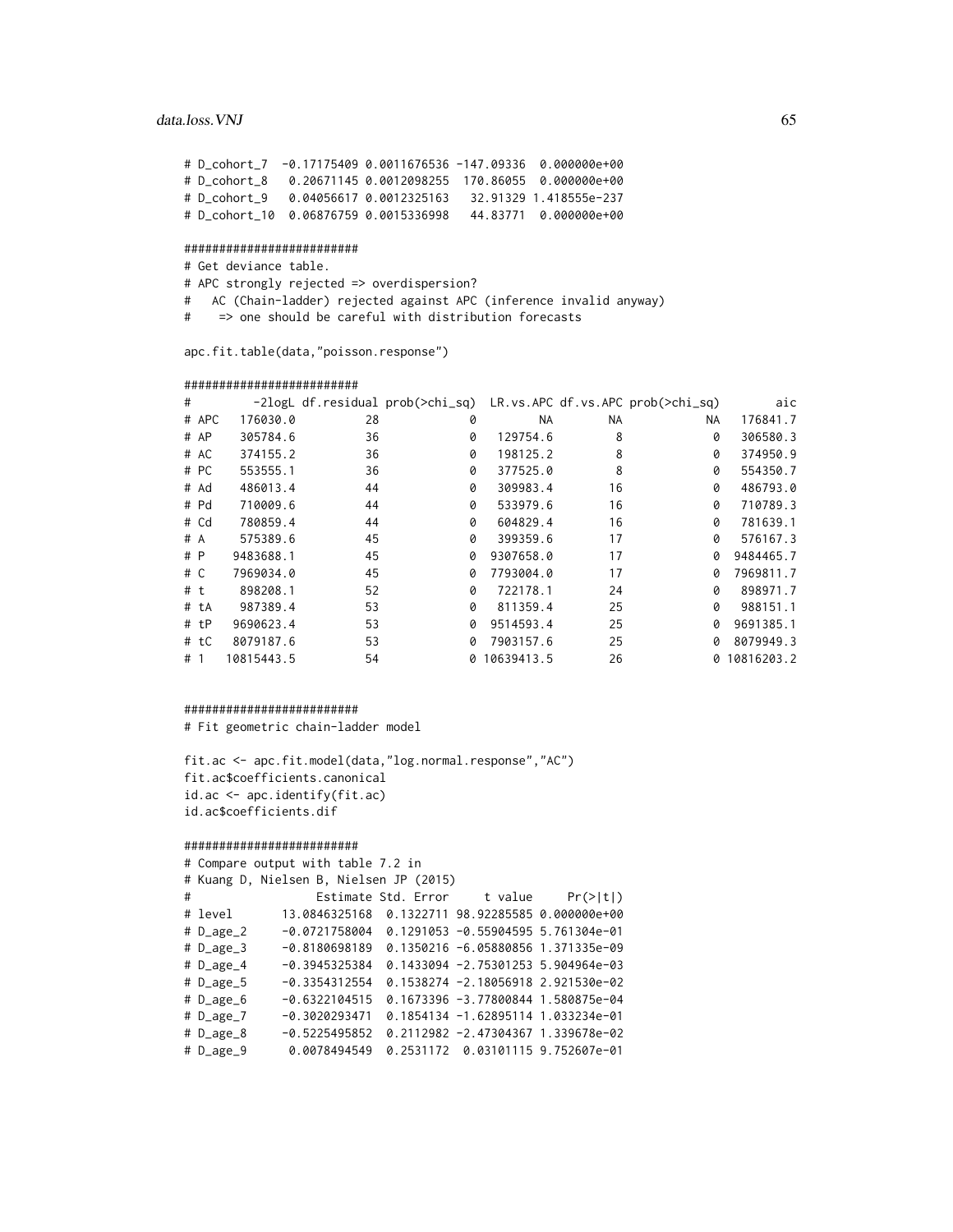<span id="page-65-0"></span># D\_age\_10 -2.5601846890 0.3415805 -7.49511273 6.624141e-14 # D\_cohort\_2 -0.1025686798 0.1291053 -0.79445748 4.269292e-01 # D\_cohort\_3 0.0820931043 0.1350216 0.60799994 5.431875e-01 # D\_cohort\_4 0.3800465893 0.1433094 2.65193088 8.003292e-03 # D\_cohort\_5 -0.0920821506 0.1538274 -0.59860701 5.494350e-01 # D\_cohort\_6 -0.0530061052 0.1673396 -0.31675768 7.514275e-01 # D\_cohort\_7 -0.2053813051 0.1854134 -1.10769405 2.679940e-01 # D\_cohort\_8 0.2705853742 0.2112982 1.28058555 2.003393e-01 # D\_cohort\_9 -0.0009224552 0.2531172 -0.00364438 9.970922e-01 # D\_cohort\_10 0.0736954734 0.3415805 0.21574845 8.291838e-01

#### #########################

# Get deviance table. # AC marginally rejected against APC

apc.fit.table(data,"log.normal.response")

#### #########################

| #   |      |               |    |           |    | -2logL df.residual LR.vs.APC df.vs.APC prob(>chi_sq) | aic           |
|-----|------|---------------|----|-----------|----|------------------------------------------------------|---------------|
|     |      | # APC -28.528 | 28 | <b>NA</b> | ΝA | NA.                                                  | 27.472        |
|     | # AP | $-3.998$      | 36 | 24.530    | 8  | 0.002                                                | 36.002        |
|     | # AC | $-9.686$      | 36 | 18.842    | 8  | 0.016                                                | 30.314        |
|     | # PC | 31.722        | 36 | 60.250    | 8  | 0.000                                                | 71.722        |
|     | # Ad | 6.251         | 44 | 34.779    | 16 | 0.004                                                | 30.251        |
|     | # Pd | 41.338        | 44 | 69.866    | 16 | 0.000                                                | 65.338        |
|     | # Cd | 38.919        | 44 | 67.447    | 16 | 0.000                                                | 62.919        |
|     | # A  | 12.765        | 45 | 41.292    | 17 | 0.001                                                | 34.765        |
| # P |      | 171.283       | 45 | 199.811   | 17 |                                                      | 0.000 193.283 |
|     | # C  | 162.451       | 45 | 190.979   | 17 |                                                      | 0.000 184.451 |
|     | #t   | 46.300        | 52 | 74.827    | 24 | 0.000                                                | 54.300        |
|     | # tA | 49.541        | 53 | 78.069    | 25 | 0.000                                                | 55.541        |
|     | # tP | 171.770       | 53 | 200.298   | 25 |                                                      | 0.000 177.770 |
|     | # tC | 163.280       | 53 | 191.808   | 25 |                                                      | 0.000 169.280 |
| # 1 |      | 182.166       | 54 | 210.694   | 26 |                                                      | 0.000 186.166 |
|     |      |               |    |           |    |                                                      |               |

data.US.prostate.cancer

*Japanese breast cancer data*

#### Description

Function that organises US prostate data in [apc.data.list](#page-6-1) format.

The data set is taken from table 2 of Holford (1983), which contains age-specific counts of deaths and midperiod population measured in 1000s, during the period 1935-1969. Reported in 5 year age groups and 5 year period groups.

The original source was Cancer deaths: National Center for Health Statistics, 1937-1973 Population 1935-60: Grove and Hetzel, 1968 Population 1960-69: Bureau of the Census, 1974

The data set is in "AP"-format.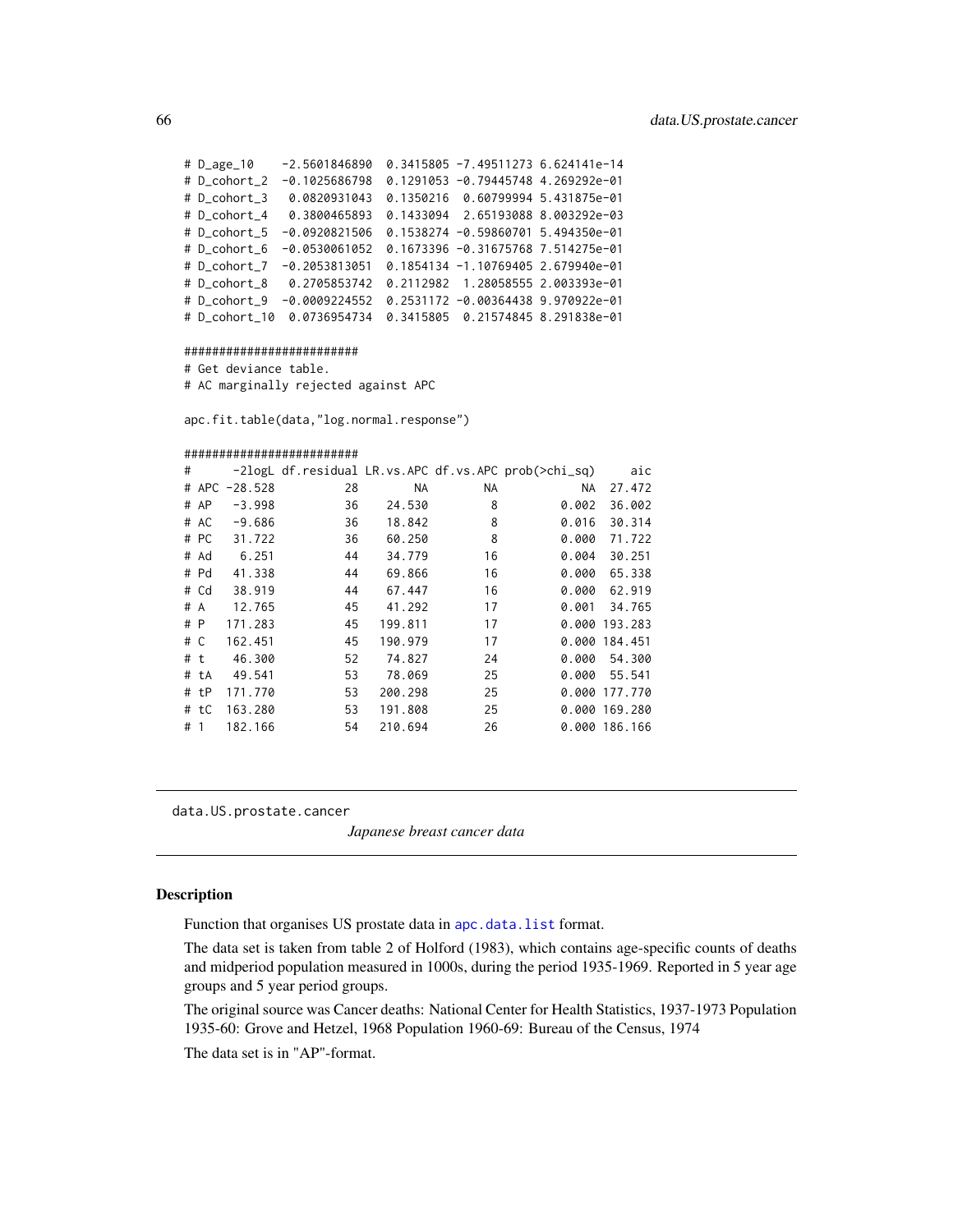## Usage

```
data.US.prostate.cancer()
```
## Value

The value is a list in [apc.data.list](#page-6-1) format.

| response    | matrix of cases                                                                                                                                                                                         |
|-------------|---------------------------------------------------------------------------------------------------------------------------------------------------------------------------------------------------------|
| dose        | matrix of cases/rates                                                                                                                                                                                   |
| data.format | logical equal to "AP". Data organised with age-groups in rows and period-<br>groups in columns.                                                                                                         |
| age1        | numeric equal to 50. This is the label for the first age group covering ages 25-29.                                                                                                                     |
| per1        | numeric equal to 1935. This is the label for the first period group covering period<br>1955-1959.                                                                                                       |
| coh1        | NULL. Not needed when data.format="AP"                                                                                                                                                                  |
| unit        | numeric equal to 5. This is the width of the age and period groups.                                                                                                                                     |
| per.zero    | NULL. Not needed when data.format="AP"                                                                                                                                                                  |
| per.max     | NULL. Not needed when data.format="AP"                                                                                                                                                                  |
| time.adjust | 0. Thus age=50 in period=1935 corresponds to cohort=1935-50+0=1885, and<br>indeed the centers of the age and period groups, that is age=52 and period=1937<br>translate into cohort= $1937-52+0=1885$ . |
| label       | character. "US prostate cancer".                                                                                                                                                                        |

## Author(s)

Bent Nielsen <bent.nielsen@nuffield.ox.ac.uk> 8 Sep 2015 (28 Apr 2015)

## Source

Table 2 of Holford (1983)

## References

Holford, T.R. (1983) The estimation of age, period and cohort effects for vital rates. *Biometrics* 39, 311-324.

## See Also

General description of [apc.data.list](#page-6-1) format.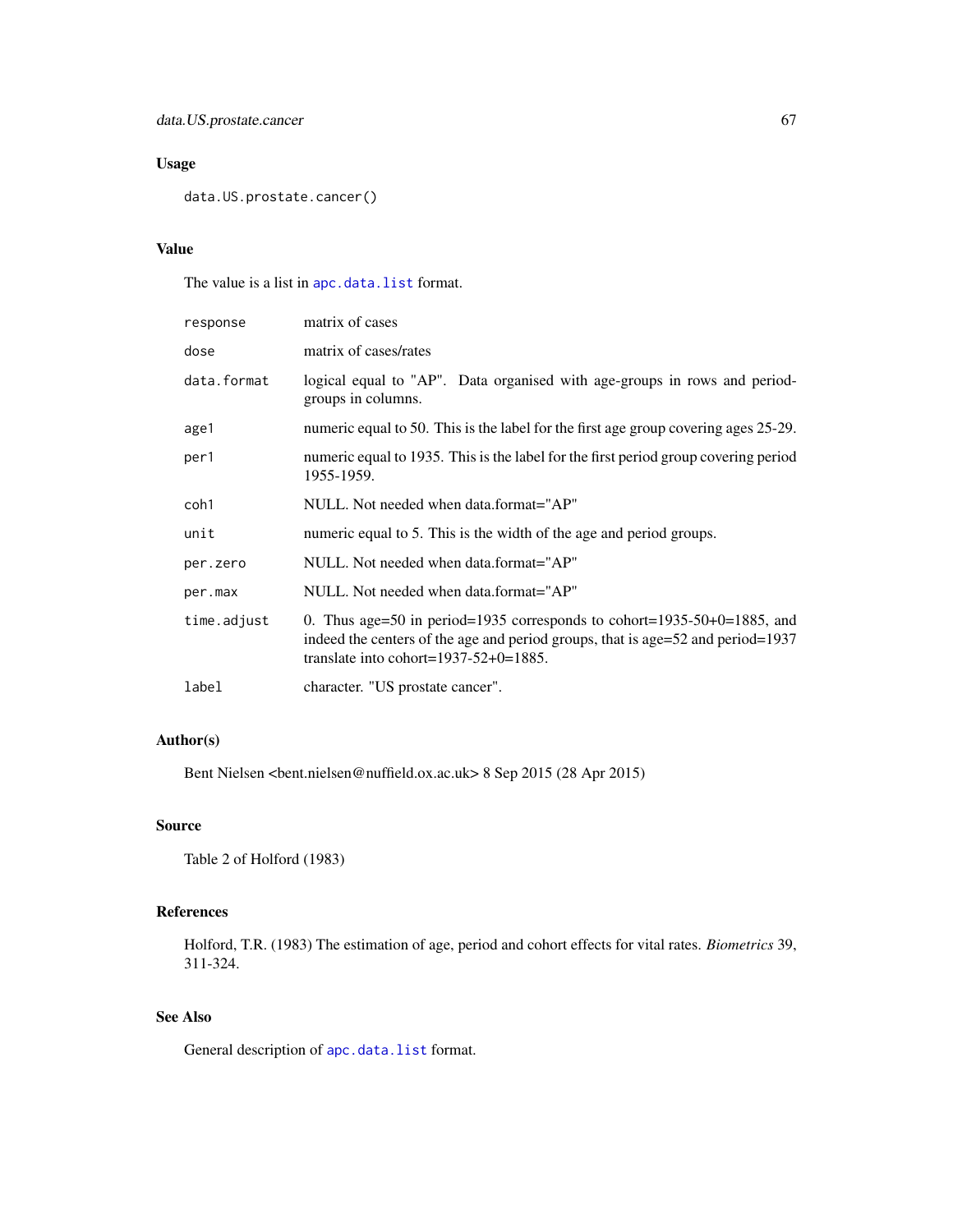## Examples

```
#########################
## It is convient to construct a data variable
data <- data.US.prostate.cancer()
## To see the content of the data
data
```
vector.2.triangle *Organise vector as matrix with triangle structure*

#### Description

Organise vector as matrix with triangle structure. Useful for reserving data. It may be easy to input data as vector. This function organises data in "CL"-format, which is a cohort-age (policy year-development) year matrix

## Usage

vector.2.triangle(v,k)

## Arguments

| vector. Length $k*(k+1)/2$ |
|----------------------------|
| integer. Dimension         |

## Value

The value is a list in [apc.data.list](#page-6-1) format.

m matrix with "CL" format Dimension kxk. Upper left triangle filled by v, row by row. Remaining entries NA

## Author(s)

Bent Nielsen <bent.nielsen@nuffield.ox.ac.uk> 7 Feb 2015

## Examples

#########################

vector.2.triangle(1:10,4)

<span id="page-67-0"></span>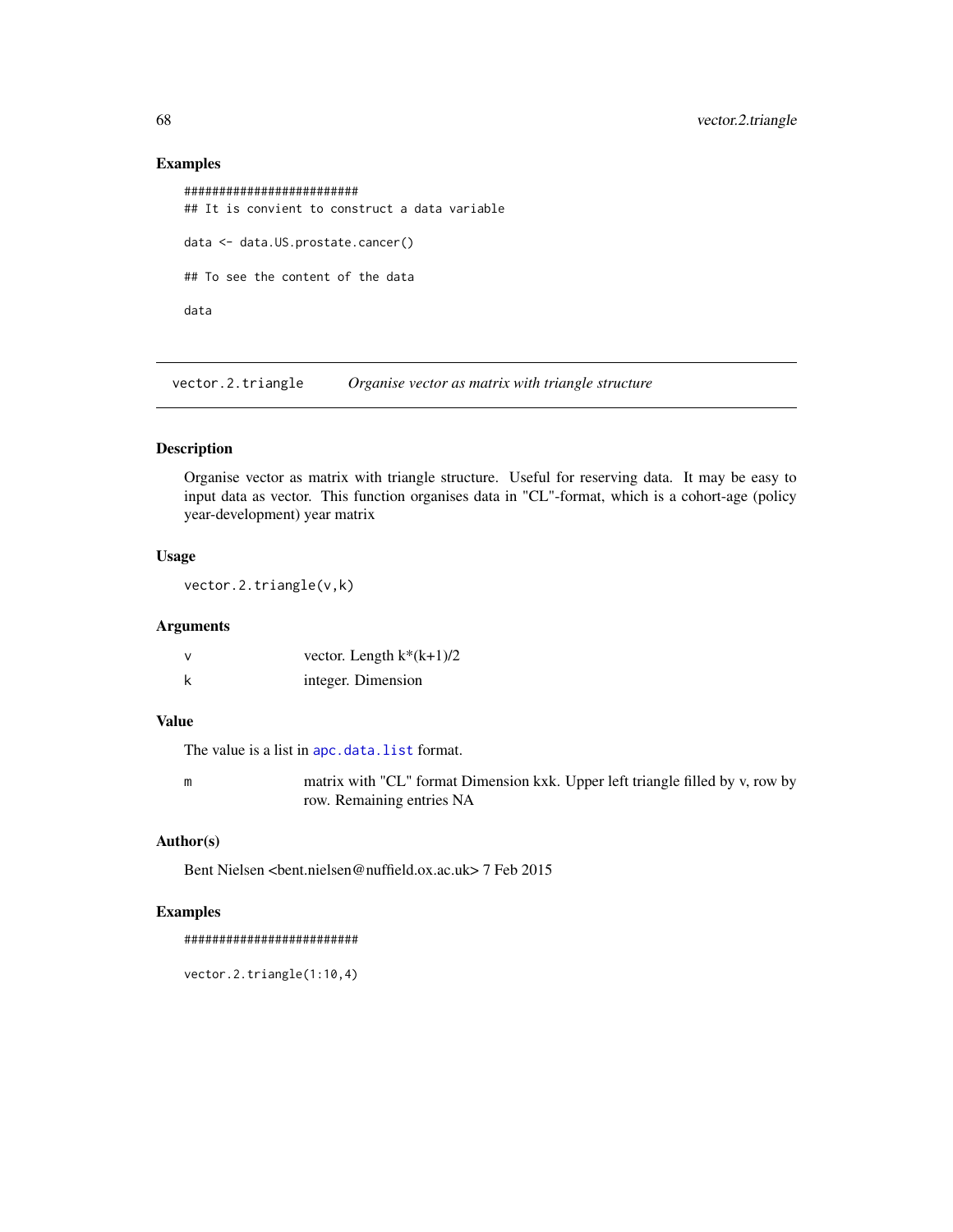# <span id="page-68-0"></span>**Index**

∗Topic hplot apc-package, [2](#page-1-0) ∗Topic htest apc-package, [2](#page-1-0) apc.fit.model, [14](#page-13-0) ∗Topic models apc-package, [2](#page-1-0) apc.fit.model, [14](#page-13-0) ∗Topic package apc-package, [2](#page-1-0) apc.fit.model, [14](#page-13-0) ∗Topic regression apc-package, [2](#page-1-0) apc.fit.model, [14](#page-13-0) apc *(*apc-package*)*, [2](#page-1-0) apc-internal, [7](#page-6-0) apc-package, [2](#page-1-0) apc.data.list, *[3](#page-2-0)*, [7,](#page-6-0) *[11](#page-10-0)*, *[13](#page-12-0)*, *[15](#page-14-0)*, *[17](#page-16-0)*, *[29](#page-28-0)*, *[34](#page-33-0)*, *[36,](#page-35-0) [37](#page-36-0)*, *[39](#page-38-0)*, *[41](#page-40-0)*, *[50–](#page-49-0)[64](#page-63-0)*, *[66–](#page-65-0)[68](#page-67-0)* apc.data.list.subset, *[3](#page-2-0)*, *[9](#page-8-0)*, [11,](#page-10-0) *[21](#page-20-0)*, *[25](#page-24-0)* apc.data.sums, *[3](#page-2-0)*, *[11](#page-10-0)*, [13,](#page-12-0) *[39](#page-38-0)* apc.fit.model, *[3](#page-2-0)*, [14,](#page-13-0) *[20](#page-19-0)*, *[25,](#page-24-0) [26](#page-25-0)*, *[31](#page-30-0)*, *[36](#page-35-0)*, *[43,](#page-42-0) [44](#page-43-0)*, *[46,](#page-45-0) [47](#page-46-0)*, *[49](#page-48-0)* apc.fit.table, *[3](#page-2-0)* apc.fit.table *(*apc.fit.model*)*, [14](#page-13-0) apc.forecast, *[3](#page-2-0)*, [19](#page-18-0) apc.forecast.ac, *[3](#page-2-0)*, *[20](#page-19-0)*, [20](#page-19-0) apc.forecast.ap, *[3](#page-2-0)*, *[20](#page-19-0)*, [24](#page-23-0) apc.get.design, *[18](#page-17-0)*, [26](#page-25-0) apc.get.design.collinear, *[17](#page-16-0)* apc.get.index, *[11](#page-10-0)*, *[13](#page-12-0)*, *[16,](#page-15-0) [17](#page-16-0)*, *[21](#page-20-0)*, *[25–](#page-24-0)[27](#page-26-0)*, [29,](#page-28-0) *[36,](#page-35-0) [37](#page-36-0)*, *[39](#page-38-0)*, *[41](#page-40-0)* apc.identify, *[3](#page-2-0)*, *[25](#page-24-0)*, [31,](#page-30-0) *[44,](#page-43-0) [45](#page-44-0)* apc.internal.function.date.2.character *(*apc-internal*)*, [7](#page-6-0) apc.plot.data.all, *[3](#page-2-0)*, [34](#page-33-0) apc.plot.data.level, *[34](#page-33-0)*, [35,](#page-34-0) *[46](#page-45-0)*, *[48](#page-47-0)* apc.plot.data.sparsity, *[3](#page-2-0)*, *[34](#page-33-0)*, [37](#page-36-0) apc.plot.data.sums, *[3](#page-2-0)*, *[34](#page-33-0)*, [38](#page-37-0)

apc.plot.data.within, *[3](#page-2-0)*, *[34](#page-33-0)*, [40](#page-39-0) apc.plot.fit, *[3](#page-2-0)*, *[12](#page-11-0)*, *[31](#page-30-0)*, [43,](#page-42-0) *[46](#page-45-0)* apc.plot.fit.all, [46](#page-45-0) apc.plot.fit.fitted.values, *[46](#page-45-0)* apc.plot.fit.fitted.values *(*apc.plot.fit.residuals*)*, [48](#page-47-0) apc.plot.fit.linear.predictors, *[46](#page-45-0)* apc.plot.fit.linear.predictors *(*apc.plot.fit.residuals*)*, [48](#page-47-0) apc.plot.fit.pt, *[3](#page-2-0)*, *[46](#page-45-0)*, [47](#page-46-0) apc.plot.fit.residuals, *[46](#page-45-0)*, [48](#page-47-0) apc.polygon, [50](#page-49-0) as.character, *[8](#page-7-0)*

data.aids, [51](#page-50-0) data.asbestos, *[3](#page-2-0)*, *[9](#page-8-0)*, *[12](#page-11-0)*, *[21](#page-20-0)*, *[38](#page-37-0)*, *[42](#page-41-0)*, *[45](#page-44-0)*, *[51](#page-50-0)*, [53](#page-52-0) data.Belgian.lung.cancer, *[3](#page-2-0)*, *[9](#page-8-0)*, *[18](#page-17-0)*, [55](#page-54-0) data.Italian.bladder.cancer, *[3](#page-2-0)*, *[9](#page-8-0)*, *[18](#page-17-0)*, *[35](#page-34-0)*, *[42](#page-41-0)*, *[45,](#page-44-0) [46](#page-45-0)*, *[48,](#page-47-0) [49](#page-48-0)*, [56](#page-55-0) data.Japanese.breast.cancer, *[3](#page-2-0)*, *[9](#page-8-0)*, *[13](#page-12-0)*, *[22](#page-21-0)*, *[36](#page-35-0)*, *[39](#page-38-0)*, *[42](#page-41-0)*, [58](#page-57-0) data.loss.BZ, [59](#page-58-0) data.loss.TA, [61](#page-60-0) data.loss.VNJ, *[21](#page-20-0)*, [63](#page-62-0) data.US.prostate.cancer, [66](#page-65-0)

foo2 *(*apc-internal*)*, [7](#page-6-0) foo3 *(*apc-internal*)*, [7](#page-6-0) foo4 *(*apc-internal*)*, [7](#page-6-0)

glm, *[16,](#page-15-0) [17](#page-16-0)* glm.fit, *[15](#page-14-0)*, *[17,](#page-16-0) [18](#page-17-0)*

lattice, *[35,](#page-34-0) [36](#page-35-0)*, *[49](#page-48-0)* legend, *[42](#page-41-0)* levelplot, *[35,](#page-34-0) [36](#page-35-0)*, *[49](#page-48-0)* lines, *[50](#page-49-0)*

par, *[44,](#page-43-0) [45](#page-44-0)* plot, *[34](#page-33-0)*, *[36](#page-35-0)*, *[38,](#page-37-0) [39](#page-38-0)*, *[41](#page-40-0)*, *[46,](#page-45-0) [47](#page-46-0)*, *[49](#page-48-0)* points, *[38](#page-37-0)*, *[47](#page-46-0)*